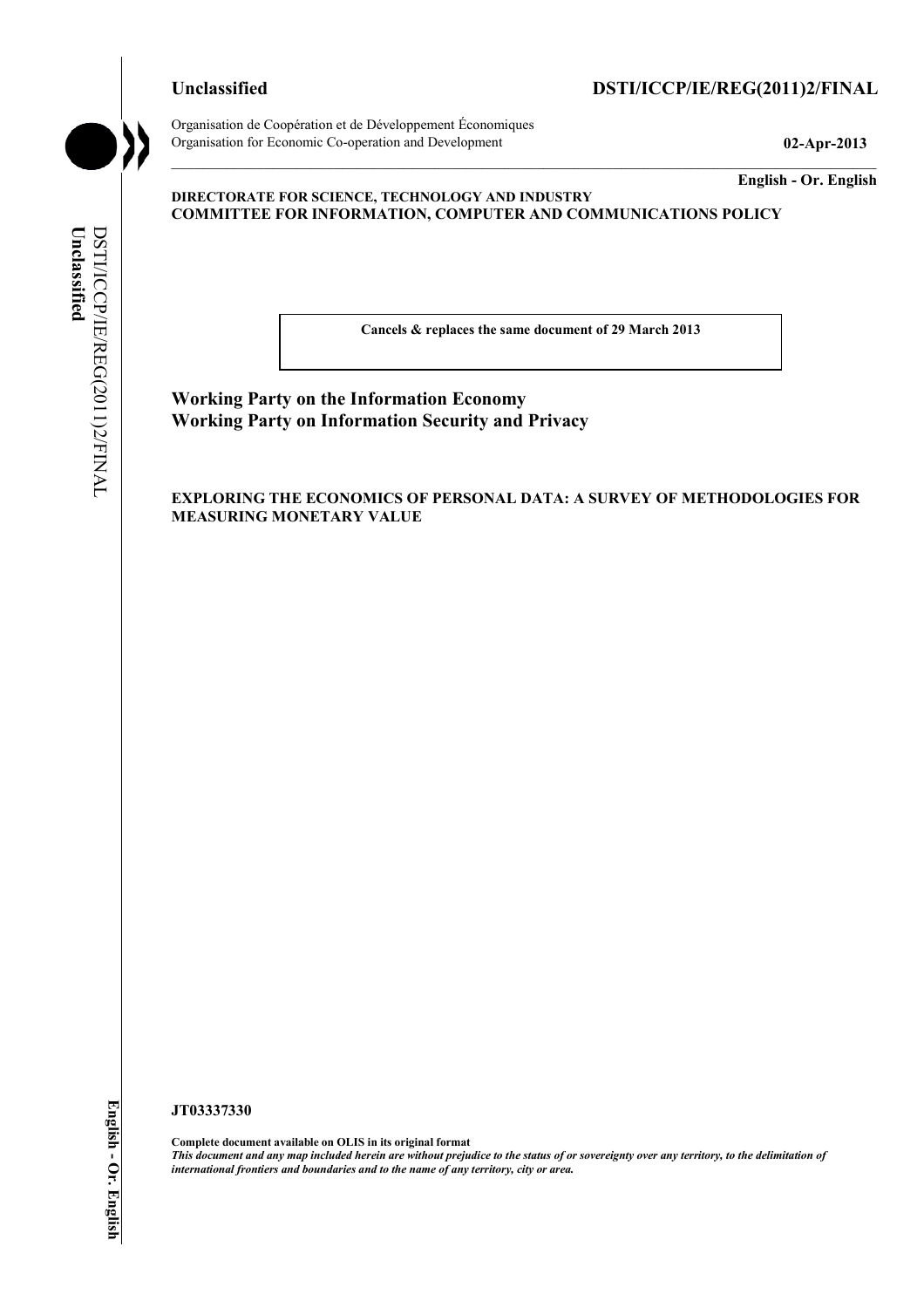# **FOREWORD**

This report takes an initial look at methodologies to measure and to estimate the monetary value of personal data. Personal data is creating economic and social value at an increasing pace. Measuring and estimating the value being generated, however, is difficult. This is because not only is a huge amount of data being generated, but personal data is used in many different situations for numerous purposes. Studying the value of personal data begins with comparing methodologies for assigning monetary values attached to personal data.

In preparation for work in this area the Working Party on the Information Economy (WPIE) and the Working Party on the Information Security and Privacy (WPISP) jointly organised a Roundtable on the Economics of Personal Data and Privacy, held on 1 December 2010. Three background papers were commissioned for the roundtable and a report of the proceedings from the roundtable is available.<sup>1</sup>

This paper was developed by the OECD Secretariat (Christian Reimsbach-Kounatze, Taylor Reynolds, and Piotr Stryszowski) for consideration by the WPIE and WPISP. It was declassified by the Committee for Information, Computer and Communications Policy (ICCP) by a written procedure concluding in February 2013.

It is published under the responsibility of the Secretary-General of the OECD.

**© OECD 2013.** 

 1

www.oecd.org/sti/privacyanniversary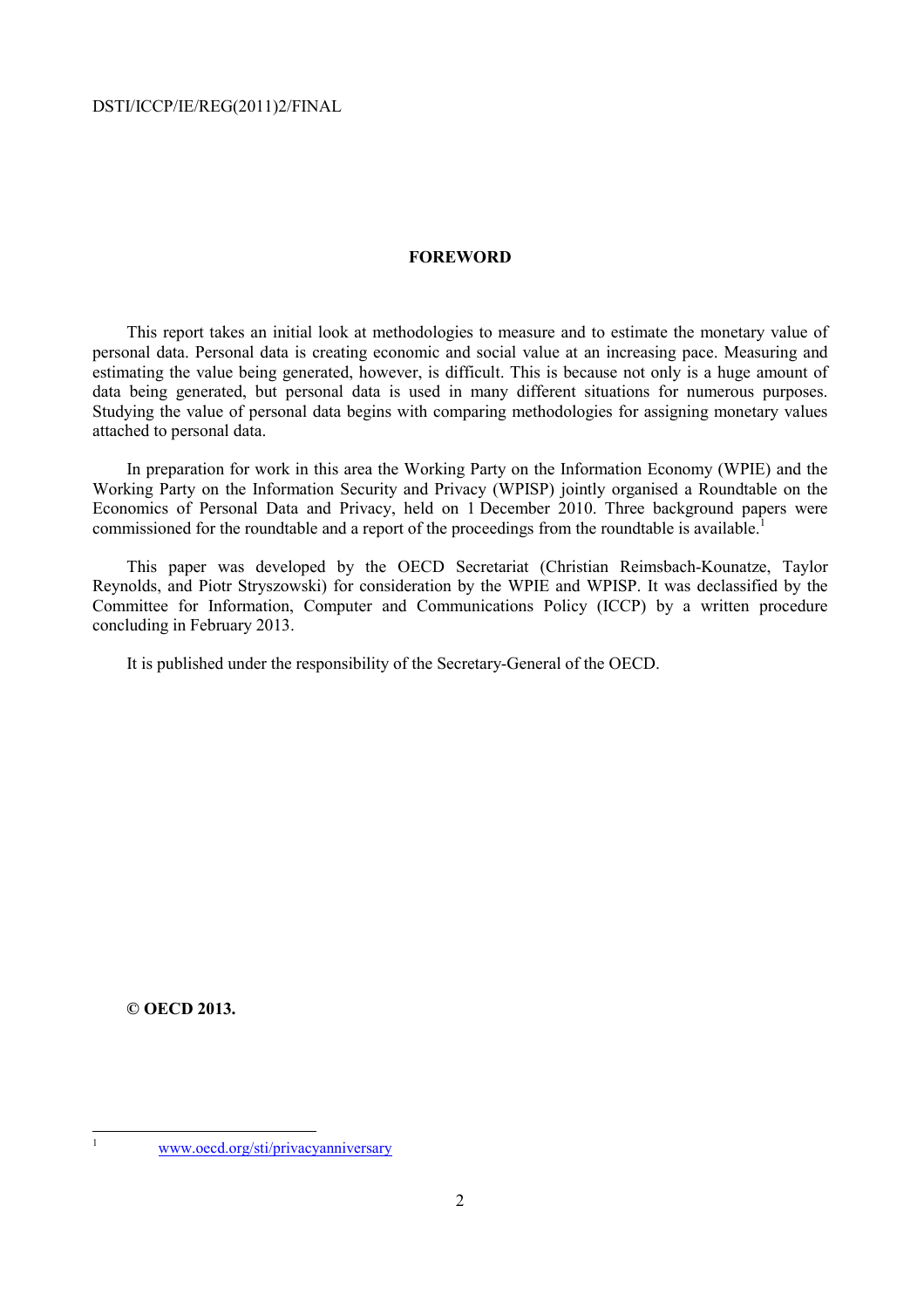# **TABLE OF CONTENTS**

| Introduction.                                                                                       |  |
|-----------------------------------------------------------------------------------------------------|--|
|                                                                                                     |  |
|                                                                                                     |  |
|                                                                                                     |  |
|                                                                                                     |  |
|                                                                                                     |  |
|                                                                                                     |  |
|                                                                                                     |  |
|                                                                                                     |  |
|                                                                                                     |  |
|                                                                                                     |  |
|                                                                                                     |  |
|                                                                                                     |  |
|                                                                                                     |  |
|                                                                                                     |  |
|                                                                                                     |  |
|                                                                                                     |  |
| Markets where individuals control and sell their own data are evolving and will provide insights 34 |  |
|                                                                                                     |  |
|                                                                                                     |  |

# **Boxes**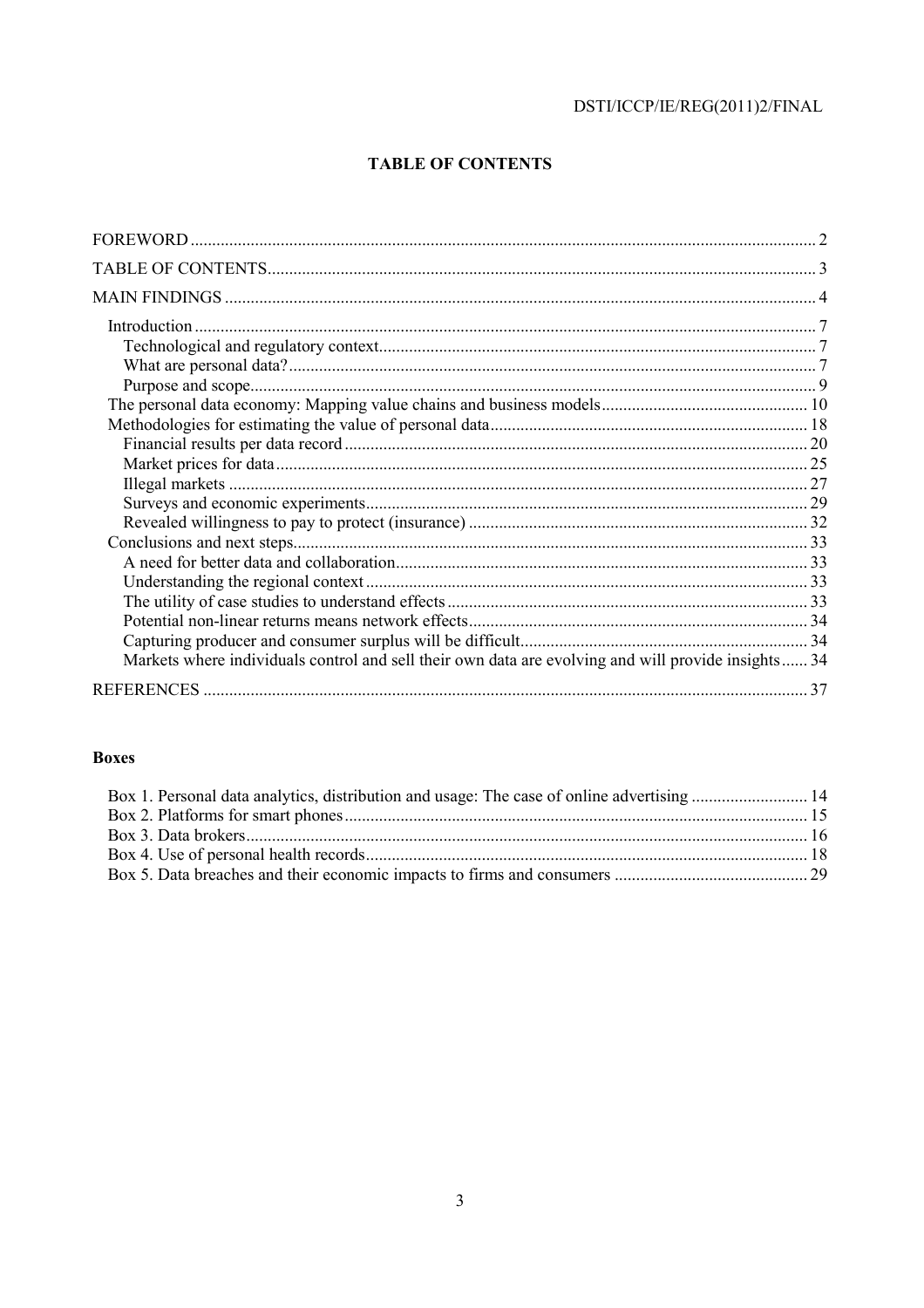# **MAIN FINDINGS**

Business models that rely on personal data as a key input are increasingly common. Firms are now able to attain significant market valuations by employing business models predicated on the successful use of personal data within the existing legal and regulatory frameworks. The rapid emergence of personal data as an asset in business processes, enabled by the development of ICT, calls for factual, empirical analysis to understand its economic mechanisms. This analysis may enhance policy makers' understanding of issues related to the Internet economy, in particular for policy makers responsible for rules governing the collection and use of this data. It also lays an initial foundation for future research on the societal and economic impact of personal data usage.

The collection and use of personal data is governed by regulatory frameworks in operation across the OECD. These frameworks are evolving to address the current context, with data privacy reviews underway around the world, including at the OECD. The Terms of Reference for the Review of the 1980 OECD Privacy Guidelines highlight the change in scale in the volume of personal data being collected, used and stored, as well as the value of the societal and economic benefits enabled by new technologies and responsible uses of personal data. Establishing a better understanding of the role of personal data in the economy and society can provide context to policy makers working on data privacy reviews.

This report provides a preliminary survey of methodologies for measuring and estimating the value of personal data from a purely monetary perspective (i.e*.*, without taking into account the indirect impacts of the use of personal data on the economy or society — a caveat that will be discussed below). It looks at a range of measurement and estimation techniques and identifies the main benefits and drawbacks of each approach. The current report should be seen as a useful step towards a broader analysis that also addresses the issues of value from the perspective of the society and individuals.

The current analysis seeks to contribute to a broader understanding of the developments in the Internet economy that are driving innovation and growth. It is clear that the Internet is not simply an efficient tool for acquiring and assembling personal (and other) data, but also a key platform for many emerging, innovative applications that transform the data into valuable services for consumers and businesses.

All valuations coming out of the methodologies should be used cautiously, with the understanding that the monetary estimates of values will be context dependent, as is discussed below. In addition, relying solely on one specific approach will likely lead to biased results. Likewise, there are difficulties in determining precisely what are personal data, and in comparing different proxies for personal data such as "records" or "users." However, understanding the values emerging from different approaches can help provide insight into the broad range of monetary valuations attributed to personal data by markets.

One approach to determine the monetary value of personal data is to examine **market capitalisations, revenues or net income per individual record** for firms whose business models are based primarily on personal data. Market capitalisation data leads to valuations that can fluctuate considerably. For example, the implied market capitalisation per Facebook user has fluctuated between USD 40 and USD 300 at different times between 2006 and 2012, with a recent valuation in May 2012 approaching USD 112 per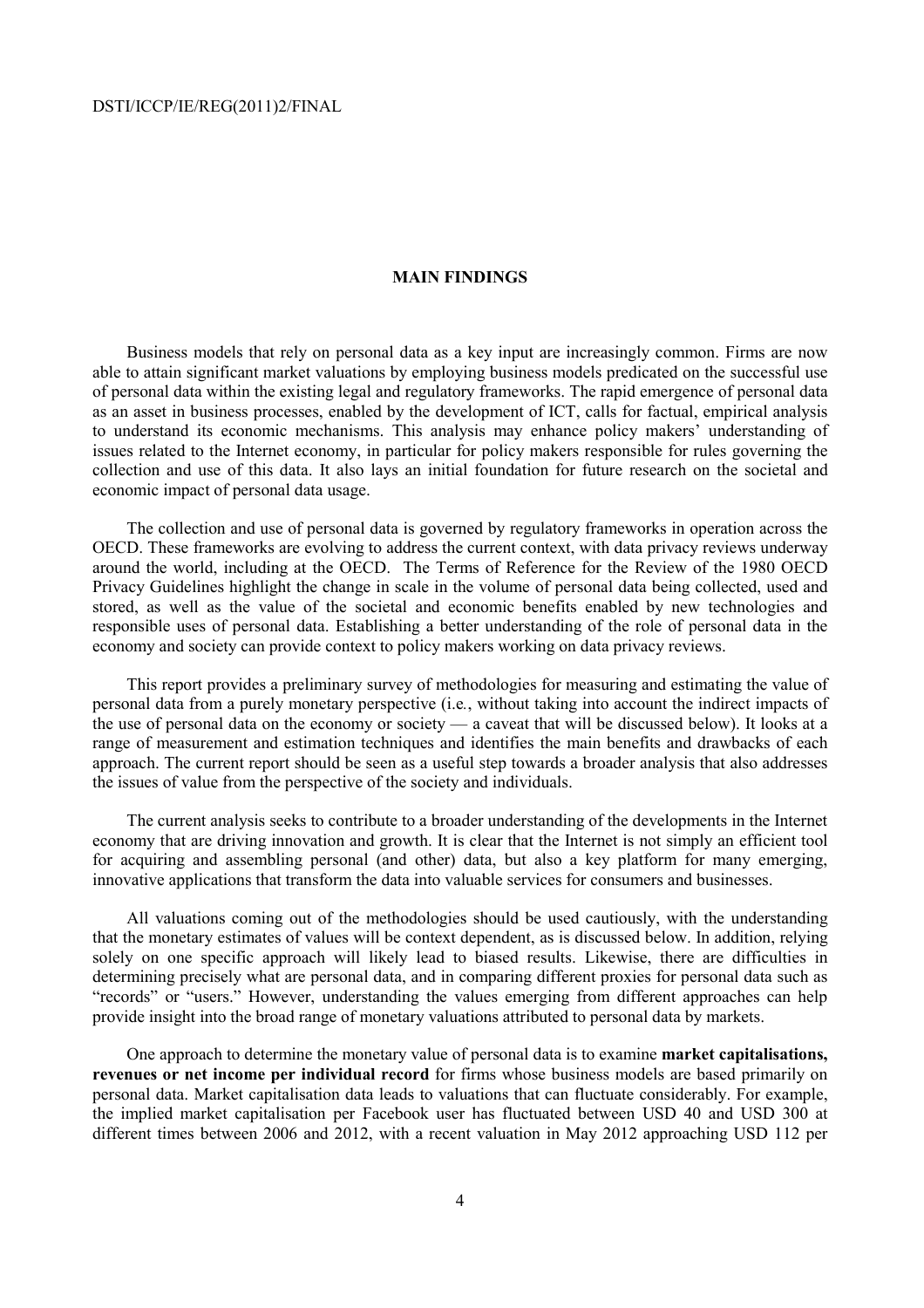user. These fluctuations appear to be influenced to a large extent by other economic factors over the time period, and not solely by the monetary value of the underlying data.

**Revenues or net income per record/user** seem to be a more stable measure of the annual market value of personal data. For example, Facebook and Experian, two companies whose business models are based on personal data, have annual revenues per record/user of roughly USD 4-7 per year. While imprecise, the data can still provide a useful point of reference, although it is worth noting that only at the level of net profit per record are we actually measuring added economic value.

The most direct way to approach the value of personal data is to evaluate the **market prices** at which personal data are legitimately offered and sold. The values are imprecise because they only represent the price of data sold in a specific context to one participant, and do not reflect the total "earnings" of the data over time. They do, however, provide a market-based measurement based on the intersection of supply and demand. At the time of writing, examples of prices in the United States for personal data ranged from USD 0.50 for a street address, USD 2 for a date of birth, USD 8 for a social security number, USD 3 for a driver's license number and USD 35 for a military record. These are only estimates but provide some insight into the relative market values of different pieces of personal data.

Another methodology to look at the monetary value of personal data is via an assessment of the economic **costs of a data breach**. This includes measures of the cost to individuals who have their identities stolen or the costs to firms when there is a data breach. The costs associated with the loss and misuse of personal data may also give some indication of its value, although reported figures vary widely. These approaches do not measure the value of the underlying data but rather the monetary cost of a breach on a per-record basis. The TJX data breach, for instance, forced TJX to set aside USD 118 million to cover costs and potential liabilities in fiscal year 2008 (USD 1.18 per record). It does not, however, cover loss in reputation, impact on the brand, and other indirect and opportunity costs. A more recent example is the security breach of the Sony's PlayStation Network and Sony Online Entertainment in 2011 which resulted in the exposure of 103 million records. According to Sony executives, this data breach will cost the company at least USD 171 million (USD 1.7 per record).

Yet another way to put an economic value on personal data is to run **economic experiments and surveys** that extract the price firms would need to pay individuals to give up some of their personal information. In recent years, several experimental studies have attempted to quantify individual valuations of personal data in diverse contexts. Even though research in this area is still in a preliminary stage, two general messages can already be extracted. First, people tend to differ with respect to their individual valuation of personal data (*i.e.,* the amount of money sufficient for them to give away personal data) and their individual valuation of privacy (*i.e.,* the amount of money they are ready to spend to protect their personal data from disclosure). Second, empirical studies point out that both the *valuation of privacy* and the *valuation of personal data* are extremely sensitive to contextual effects.

Another way to put an economic value on someone's personal data is to understand how much the individual would be willing to **pay to protect** that data in the form of **insurance**. This can also be seen in markets in the form of insurance policies to protect against identity theft. Experian, a data broker, sells an identity-theft protection service called ProtectMyID for USD 155 per annum in the United States. It is interesting to compare this figure with the average revenue per record (USD 6.42) and market capitalisation per record (USD 19.24) for some perspective on the difference between measures. It should be highlighted that there is some debate about whether services that offer to protect and rectify the theft of personal data are actually effective, and therefore can be viewed as a valid instrument of measurement.

 Better data is needed to understand the economic value of personal data. It is in the joint interest of policy makers and firms throughout the personal data value chain to work together to ensure that personal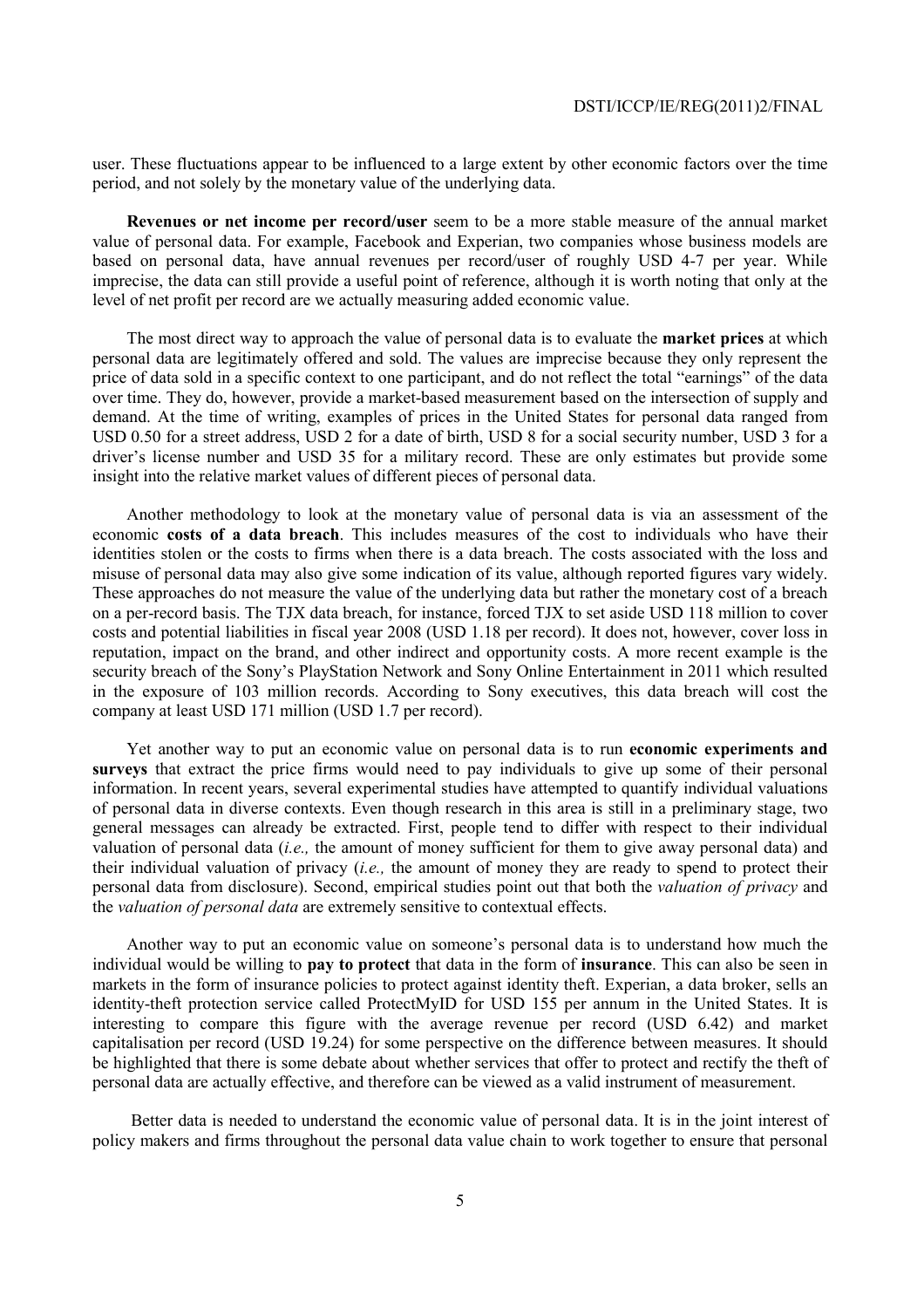data policies are efficient. Firms have a good understanding of the number of records they hold and should have a strategic view of their monetary value. Policy makers and firms should work together more closely to better understand the potential value of personal data and support efficient policy making.

Estimations of the monetary value of personal data are highly context dependent. This makes any focus on the macroeconomic effects much more difficult because of a lack of harmonised data and measurable impacts over time. Focusing on case studies geared at understanding the effects in a range of specific contexts such as health care or transportation may yield more interesting results. In addition, in most cases the presented methodologies are illustrated with examples that are based on US data. Therefore, caution is needed in extending these illustrations to other countries, whose business environment and regulatory frameworks may significantly impact the results.

Even if the monetary values of personal data can be extracted, they would not cover the full economic and social benefit — both personal and for society at large — that can be derived from the data. An analysis that omits the consideration of consumer surplus will likely underestimate the true social and economic benefits of personal data, since it is not captured in market prices.

 There are new developments on the horizon that could help improve our understanding of the monetary value of personal data. New "data lockers" allow users to contribute and control data sharing with third parties in exchange for a portion of the proceeds from the use of their data. These data exchanges could provide new market-based estimates of monetary values, and potentially improve transparency about how data is collected, sold and used.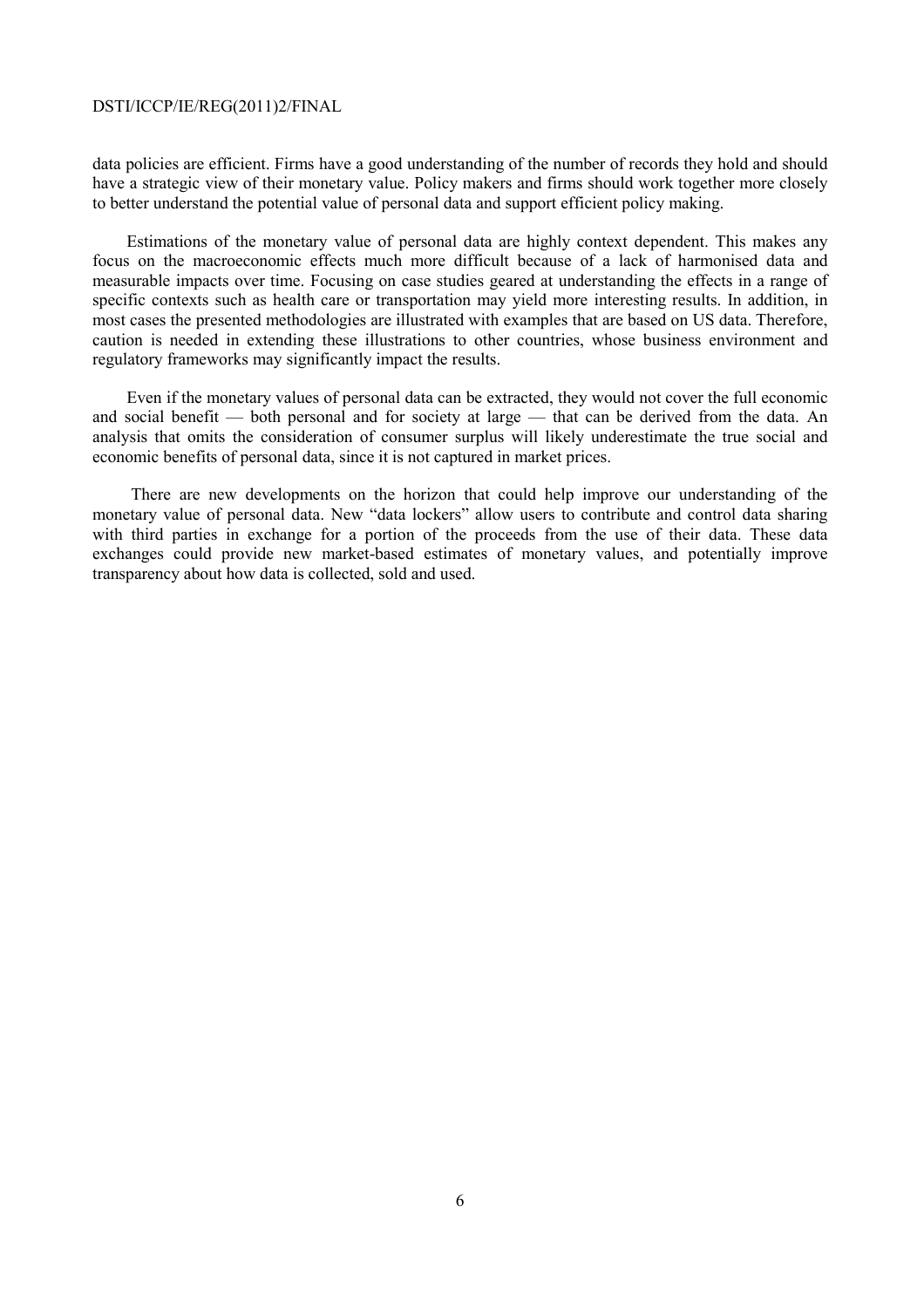# **Introduction**

The outcomes from the 2008 Seoul Ministerial on the Future of the Internet Economy continue to provide direction to the work of the Committee for Information, computer and Communications Policy (ICCP). The Ministerial Declaration calls on OECD to analyse developments in the Internet economy that are drivers of innovation and growth. It is clear that the Internet is not simply an excellent tool for acquiring and assembling personal data but also a key platform for many emerging, innovative applications that can transform the data into valuable services for consumers, businesses, and researchers. Governments are also looking for ways to support innovation in the economy and many of the most popular innovations that have emerged over the previous several years (such as social networking) have been predicated on personal data.

The Ministerial Declaration also calls for an assessment of OECD instruments, including the 1980 Guidelines on the Protection of Privacy and Transborder Flows of Personal Data ("Privacy Guidelines"), in light of changing technologies, markets and user behaviour and the growing importance of digital identities – each of which affects personal data. The terms of reference for the review of the Privacy Guidelines highlight the change in scale in the volume of personal data being collected, used and stored, as well as the value of the societal and economic benefits enabled by new technologies and responsible uses of personal  $data.<sup>1</sup>$ 

# *Technological and regulatory context*

 In the late 1960s and 1970s, significant developments in computing and communications technologies created a sense of urgency about threats to privacy, out of which emerged a set of policy principles that continue to govern uses of personal data today. The outcome of that period, which produced the OECD Privacy Guidelines, is now reflected in privacy legislation widely enacted across the OECD and beyond.

The last decade has witnessed extraordinary developments related to data-storage capacities, highspeed networks to move data and a rapid growth of computational power. Significant changes in the volume and uses of personal data have been enabled by improvements in the ability to collect, store, aggregate, link, analyse and transmit personal data. The shift from analogue to digital technology has led to a much greater capacity to store and share pictures and video. Mobile devices enable the routine collection of geolocation information that locates individuals in time and space. Sensors used in health, environment and energy sectors produce data that can be linkable back to individuals. And much of this data is made available globally, supported by communications networks that permit continuous, multipoint data flows.

Policy makers today are now engaged in processes to review and update privacy laws and frameworks across the OECD. As was the case in the 1960s and 70s, it is technological developments – and the changes to personal data processing they enable – that are driving the renewed attention to the rules and institutions set up to govern the collection and use of personal data and protect individuals' privacy.

#### *What are personal data?*

The key term for the analysis in this report is "personal data". This report uses the definition contained within the OECD Privacy Guidelines: "any information relating to an identified or identifiable individual (data subject)." This is a broad concept, which includes, by way of example, the following types of personal data: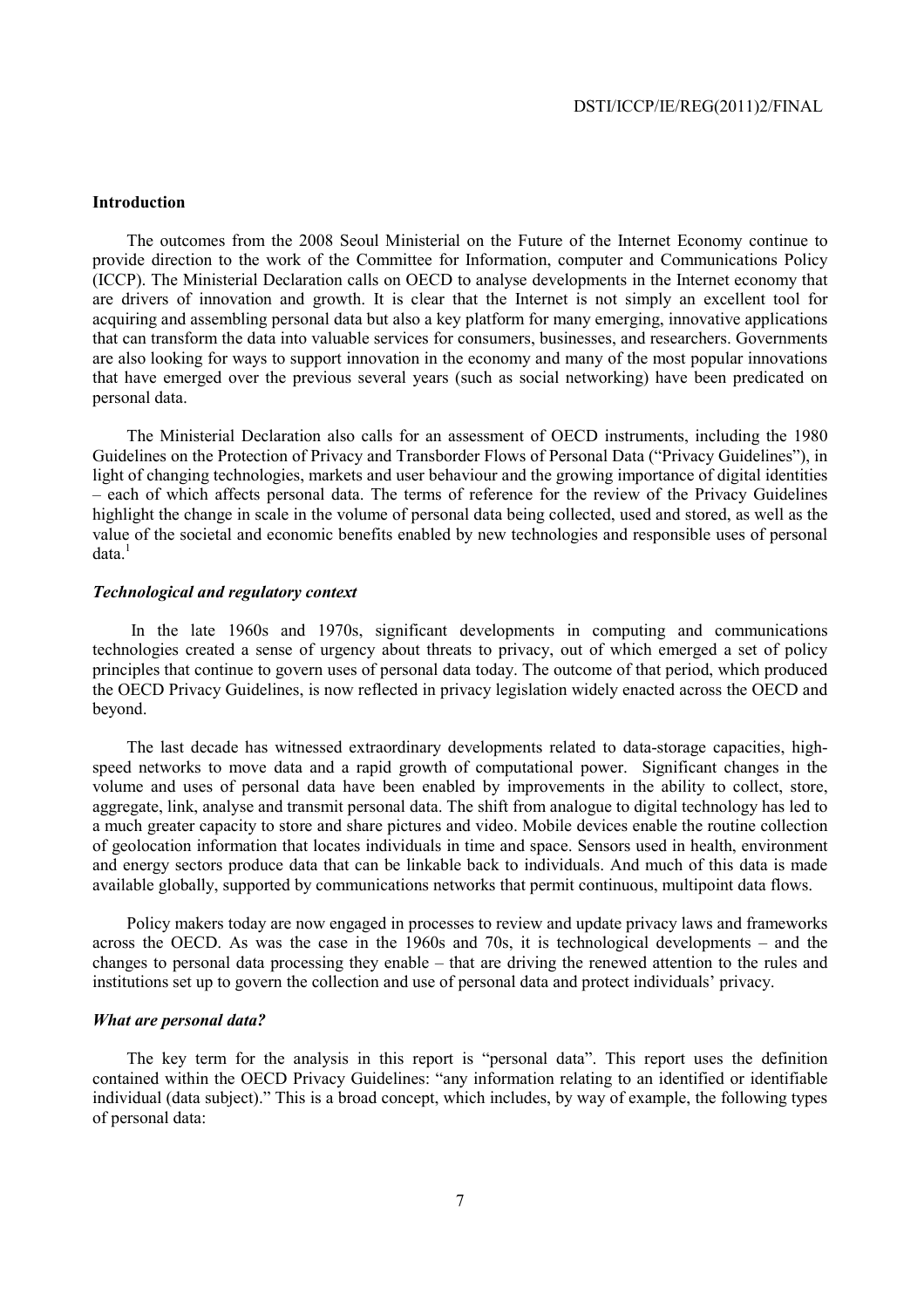- User generated content, including blogs and commentary, photos and videos, etc.
- Activity or behavioural data, including what people search for and look at on the Internet, what people buy online, how much and how they pay, etc.
- Social data, including contacts and friends on social networking sites;
- Locational data, including residential addresses, GPS and geo-location (e.g. from cellular mobile phones), IP address, etc.
- Demographic data, including age, gender, race, income, sexual preferences, political affiliation, etc.
- Identifying data of an official nature, including name, financial information and account numbers, health information, national health or social security numbers, police records, etc.

Research literature has further categorised personal data in different ways. For example, Schneier (2010) has developed a taxonomy of personal data, using social networking sites as an example, and differentiated six types: service data, which is provided to open an account (e.g*.,* name, address, credit card information, etc.); disclosed data, which is entered voluntarily by the user; entrusted data, taking as an example the comments made on other people's entries; incidental data, which is about a specific user, but uploaded by someone else; behavioural data, which contains information about the actions users are undertaking when using the site and may be used for targeted advertising; and inferred data, which is information deduced from someone's disclosed data, profile or activities (OECD, 2010).

Personal data is also often categorised according to its use. It is common to distinguish between data collected by a particular entity for use during the current Internet session, and that which is stored for use and analysis over time and/or sold on to third parties (FTC, 2009) – often referred to a first-party and thirdparty use, respectively.

Another common distinction is that between personally identifiable information (PII) and non-PII. PII is data that directly identifies a person, whereas non-PII is often considered not to be identifying of itself, although the distinction is not always clear. For example, PII typically includes name and address information, social security, health or other unique identifying numbers, health records and financial information. Non-PII typically includes data relating to what search terms we have used, which websites we have visited, what we have purchased online and how we paid for it, etc. There is less certainty about the categorisation of some other types of information (e.g*.,* GPS position, IP address, etc.), and there is also less certainty as analytical methods improve and enable greater (re)combination of pieces of information that are of themselves non-PII, but which, in combination, may allow individuals to be identified.

Distinguishing between personal and non-personal data is becoming increasingly difficult. "Once any piece of data has been linked to a person's real identity, any association between this data and a virtual identity breaks the anonymity of the latter." (Narayanan and Shmatikov, 2010). Today's techniques can often enable data relating to search terms, websites visited, GPS positions, and IP address, to be linked back to an identifiable individual.

Consistent with the definition in the OECD Privacy Guidelines, this paper assumes a broad understanding of personal data, which transcends the various categorisations highlighted above.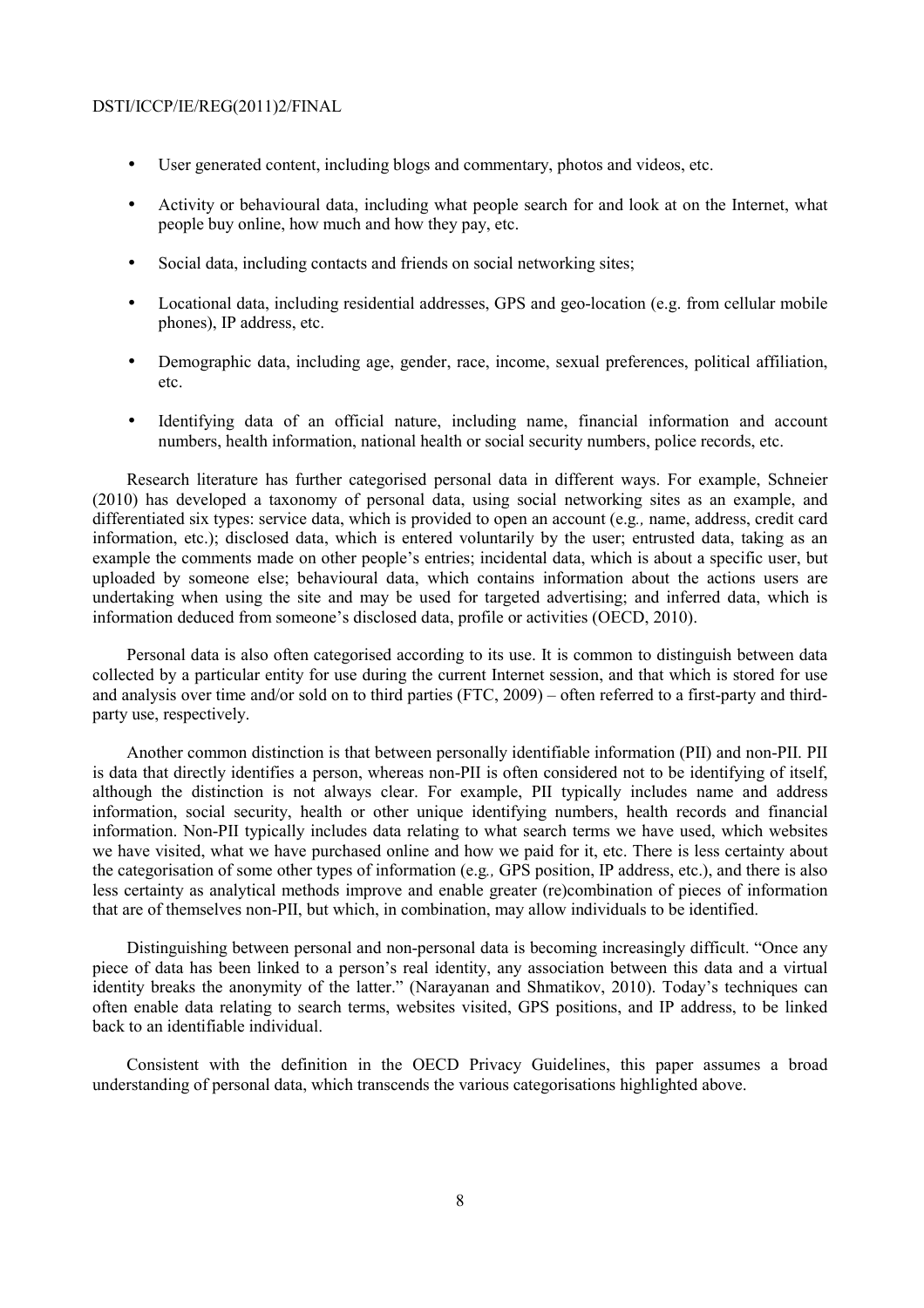# *Purpose and scope*

Understanding the economic value of personal data within existing legal and regulatory frameworks is an extremely complex task. Using the tools and data that are currently available, findings are tentative at best. This paper focuses only on various methodologies for measuring the monetary value of personal data that emerges from market, not the full social and economic impacts.

Markets are the most efficient tools we currently have for setting prices for goods and services. But they are not perfect. The mechanisms of supply and demand determine prices in markets but there are other benefits or costs (known as "externalities" in economic literature) that may not be captured in the market price. For example, the value of a city park is not simply the price for which the land could be sold on a market, but also includes the benefits derived by visitors and the increased value of homes in the neighbourhood resulting from having a park close by. Using this analogy, this report only looks at the monetary value of personal data in markets (market value of the park) but not at the positive and negative externalities deriving from its use (analogous to increased property values in the neighbourhood resulting from the park, the enjoyment of park visitors, and the potential for delinquency in the park).

Externalities can be significant and should not be discounted in policy making. The value of personal data is intricately tied to its potential socio-economic impact. Many of the uses of data that create direct value don't necessarily involve a market transaction or can be measured by a market transaction—but the economic and social impact is direct. One example is the use of personal data to avoid duplicative testing/misdiagnosis, etc., in healthcare. This can create real and direct financial benefits, but the total benefits tend to go far beyond that. The *personal* value of using an electronic health record is improved treatment for the patient—and this undoubtedly has direct monetary value in the form of reduced costs, better outcomes, etc. But there are also valuable *socially beneficial* uses that create (or could create) value—e.g., for research into new drugs, identification of epidemiological trends, or improved medical protocols. Attempting to separate out these differences would help enable policy makers to be better informed when making rules governing the collection and use of personal data.

The ability to store data indefinitely, to combine it with other data, and apply analytics can greatly benefit both individuals and organisations. But using personal data in ways not anticipated when it was collected challenges core privacy principles. The insights enabled by analytics into an individual's trends, movements, interests, and activities, likewise bring risks of unfair discrimination. These and other privacy issues are not addressed in this paper. Nor does the paper explore the economic costs that irresponsible or illegal uses of personal data can impose on individuals, organisations and the societies in which they function.

Focusing only on methodologies of monetary valuation, therefore, does not capture the full social and economic benefits and costs of personal data but it does help lay an important foundation for future work. Any analysis that eventually seeks to understand the full social and economic impacts should begin with an analysis of markets where the good is exchanged.

Going forward, one approach to consider is to develop a conceptual framework to describe how personal data can create economic and social value, and identify potential indicators for those values. This would involve examining industry sectors that go beyond the usual advertising and social-media examples (e.g. healthcare, finance, automobile manufacturing, etc), and how insights gained from data analytics are already being leveraged to create value in each—some of it internal to the organisations that collect it to create new operational efficiencies; some through market exchanges of data; some via combining data from different sources; and so on. This approach could also potentially identify other indicators of the economic growth that can result from the value of personal data.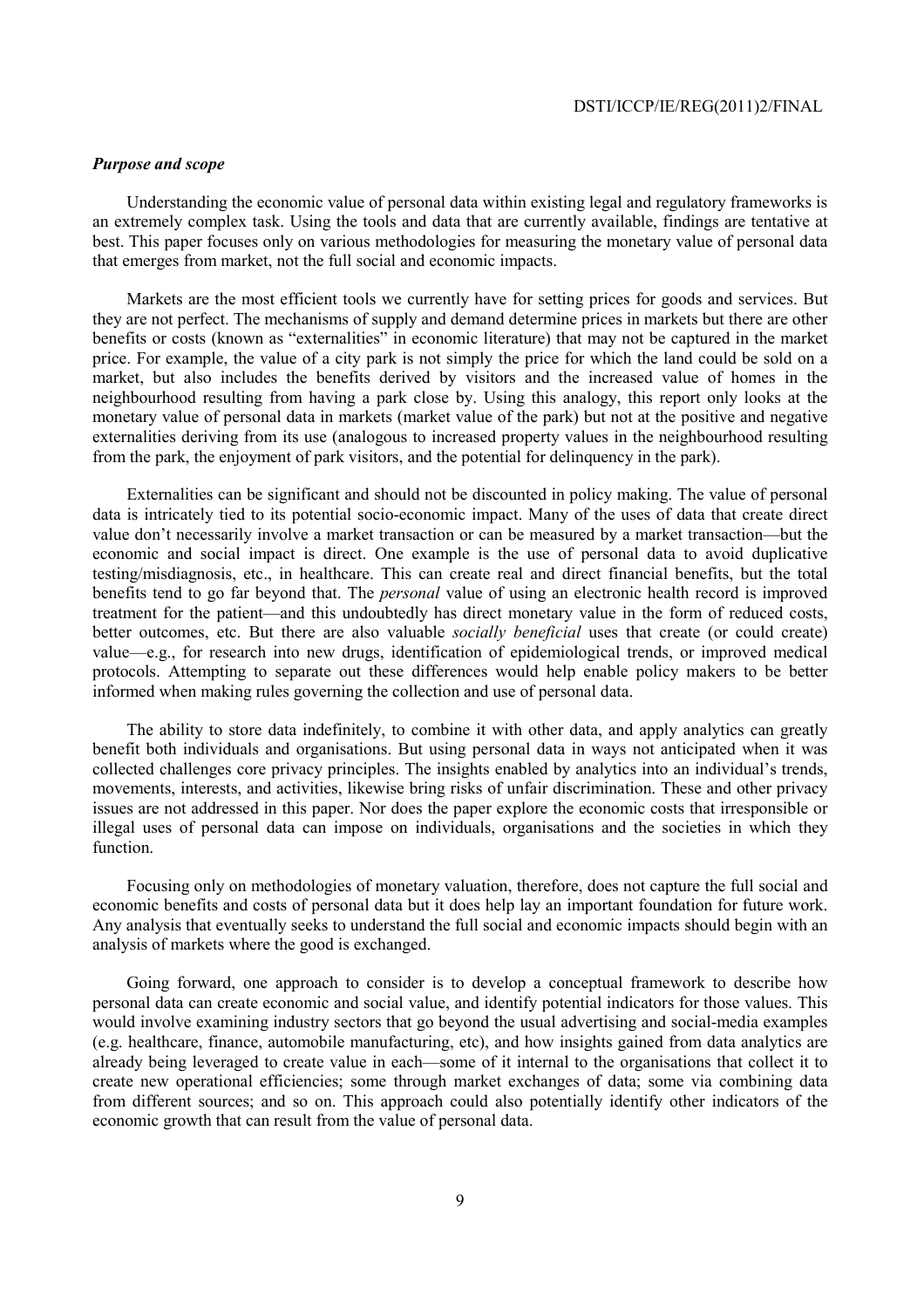To re-iterate, the values emerging for personal data from the various methodologies are imprecise but they do take an initial step towards helping understand some broad ranges of market values for this increasingly important intangible asset.

# **The personal data economy: Mapping value chains and business models**

A review of value chains can help identify the roles of different players and point to areas of market activity that enhance monetary values. Beginning with the value chain also helps provide a broad view of the activity and locate potential areas that policy makers may want to consider further.

This section explores personal data value chains, tracing the data lifecycle from capture to usage, and the business models employed for creating and realising the value of personal data along the way. The emphasis is on how personal data is enabling innovation in the form of new products and services, process efficiencies, new forms of analysis and the creation of value for both producers and users. These value chains are put into context by looking at specific ways personal data is used in various sectors of the economy. Application of the governing privacy frameworks may impact the value chain, and may vary in different countries and even within different sectors of the same country.

Personal data is collected in a variety of ways:

- Data can be *volunteered* or *surrendered* by individuals when they explicitly share information about themselves or about third parties (e.g*.,* when someone creates a social network profile, enters credit card information for online purchases, provides his/her personal information as a condition of registration to a given on-line service, or posts information about a friend, colleague, family member, etc).
- Data can be legally *observed*, captured by recording the activities of users in contrast to the data they volunteer (e.g*.,* Internet browsing preferences, location data when using cellular mobile phones or telephone usage behaviour).
- Data can be *inferred*, based on the analysis of personal data (e.g*.,* credit scores can be calculated based on a number of factors relevant to an individual's financial history). Personal data can be also *inferred* from several pieces of seemingly anonymous data (see Narayanan and Shmatikov, 2010)

Each type of personal data, volunteered, surrendered, observed or inferred, is initially collected or accessed, then stored, aggregated, processed and finally used and analysed. Each of these steps has some special features and could potentially involve different stakeholders (Figure 1). The personal data lifecycle can be presented as following a four-step<sup>2</sup> value chain:

- Collection / access
- Storage and aggregation
- Analysis and distribution
- Usage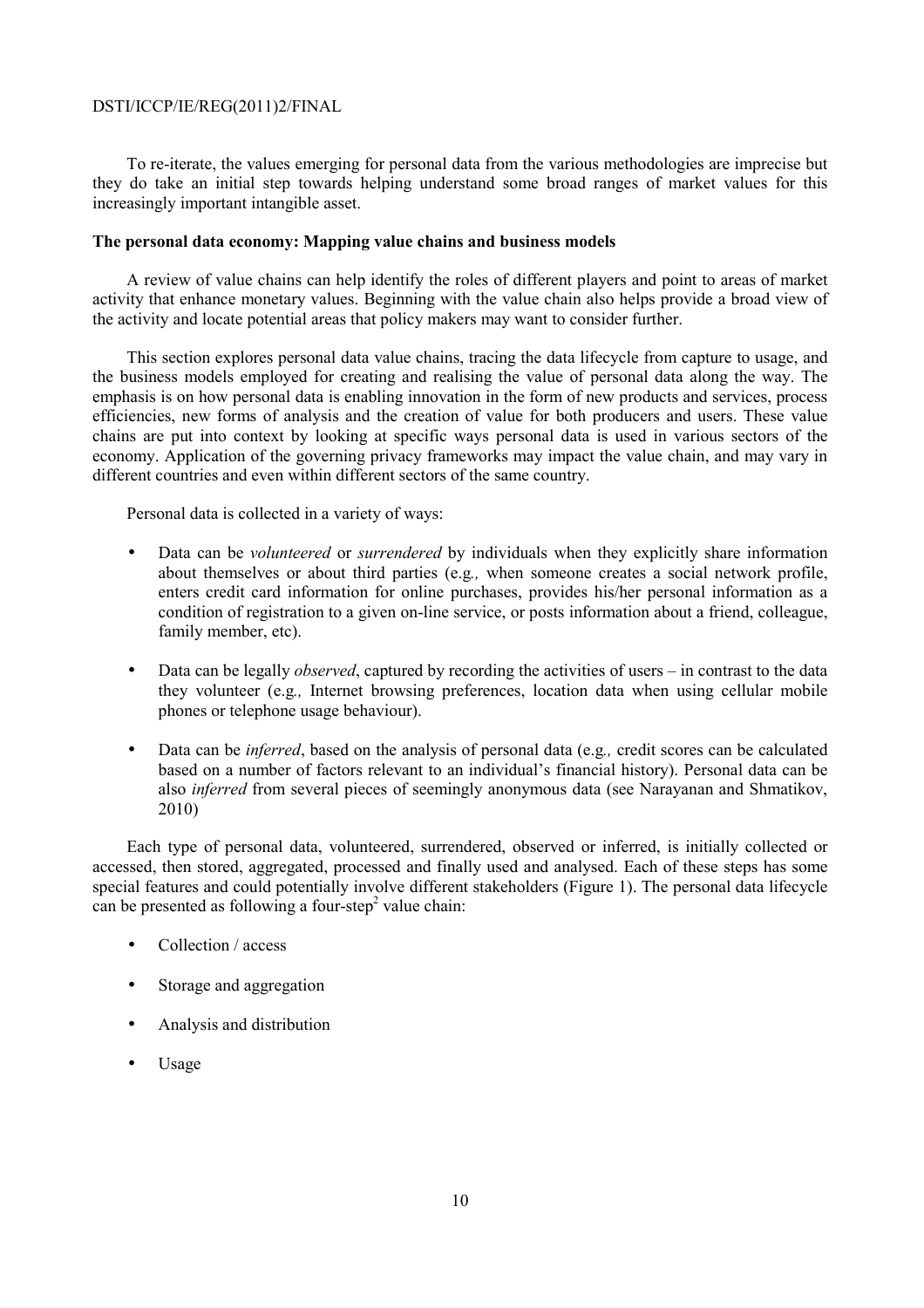

#### **Figure 1. Personal data value chain**

*Source:* OECD, based on WEF (2011).

A wide range of stakeholders are involved throughout the value chain, including individuals, businesses, public institutions, non-profit organisations, etc. Some stakeholders are involved only in selected parts of the value chain. For example data brokers do not typically *use* the personal data but rather process and sell it on. Other stakeholders can be involved in all the steps through the value chain. For example an airline or retailer can collect personal data through a customer-loyalty scheme, then store and aggregate them, and finally process and use them in its own business model (e.g., by marketing specific offers to targeted customers).

Finally, it is worth noting that the delineations between volunteered, surrendered, observed and inferred data are not clean. What is volunteered, surrendered and observed has a major impact on what is inferred, and what is volunteered and surrendered is often inaccurate.

### *Collection / access*

The first step in the value chain is the collection of personal data or access to personal data within the applicable legal framework. This process covers all sectors of the economy and data are gathered from a myriad of sources. This collection or access step in the value chain has experienced a significant transformation with the growth of the Internet and other communication technologies that are generating large amounts of data. For example, mobile network operators have detailed data on individuals including their location (via mobile phone networks) and their call logs. Internet service providers potentially have access to very detailed information on the Internet use of their subscribers. Even in non-ICT sectors,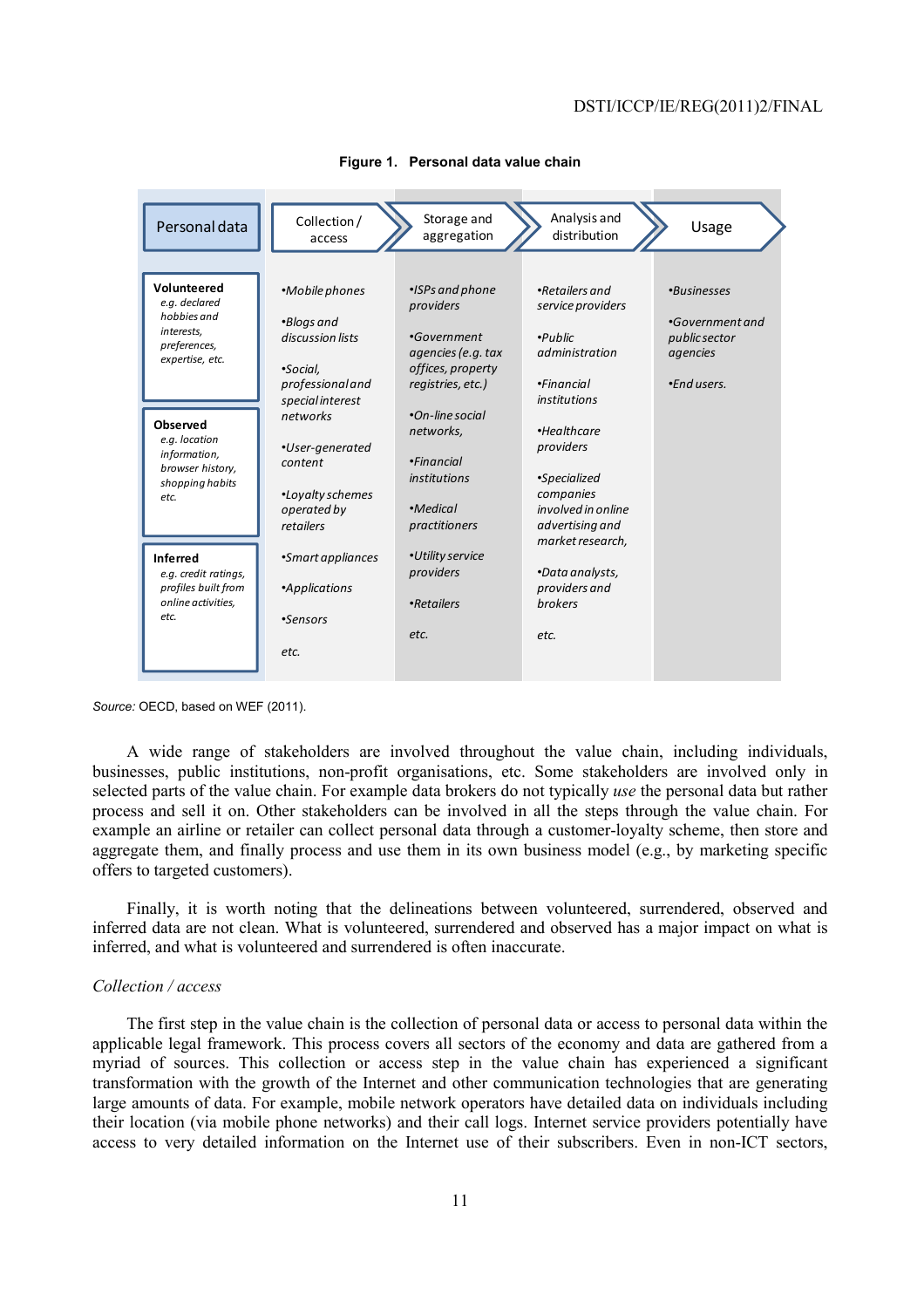retailers now have much better tools to track sales to customers using loyalty cards and even in-store tracking technologies using sensors. This section will provide various examples regarding the collection of personal data.

Generally data can be collected directly or indirectly. Examples of direct data collection include the records of purchases and customer loyalty schemes operated by retailers, transport and hospitality services providers. Other data sources include customer identification, logon and transaction authentication operated by a range of phone, Internet and other services providers and user generated content in the form of e-mail, contributions to blogs and discussion lists, personal and professional websites, uploaded photos and videos, and participation in online social, professional and special interest networks.

Loyalty schemes operated by retailers and services providers enable them to build up a profile and get a greater understanding of their customers, decrease the transaction costs for both parties, and offer loyalty discounts and special offers. Logon and other forms of transactional logs give insights into user behaviour and needs, enabling service providers to offer enhanced services tailored more specifically to user needs. The wealth of user-generated content that has emerged over recent years also offers opportunities to develop profiles and target specific individuals with product and service offerings likely to be of most interest to them.

In some cases, data is gathered more indirectly, which is related to the emergence of newer business models. In these models data gathering can involve a range of activities such as recording the location of someone using a cellular mobile phone or registering and recording Internet location information for use in content and service delivery of relevance to users at a particular location or to limit access to content based on geographic boundaries. Other sources for observed personal data include browser history, page visits or downloads for tracking the online activities of users. This can also include purchases and transactions; access and use of specific apps; home and office automation, smart-grids and security (e.g*.,* CCTV, sensors, etc.). It can also be used to help service providers identify potential security threats (e.g., where an account is accessed from an IP address in a different region or at a different time of day than is usual). As network technologies make the tracking of things and people across a wide range of activities feasible, new business models have emerged. These tend to focus on understanding individual consumers better in order to provide tailored products and services, to reduce consumer search and transaction costs and to increase the efficiency of suppliers and providers, be they private or public sector entities.

Finally, data can also be created through analysis rather than being captured, and can include the development of profiles and preferences from online activities that can be used in targeting advertising and offers; the establishment of credit ratings; and physical tracking and tracing through phone and/or Internet geo-location, sensors and home or office automation, smart-grids, etc. Personal data processing and analysis activities are discussed below.

# *Storage and aggregation*

Once data has been collected, it can be stored and aggregated. This represents the second stage in the value chain. The individual data elements are organised and stored in datasets that can be used for further processing and analysis.

Numerous personal data records such as contact and credit or charge card details, account and login authentication details are stored by a wide range of services providers such as ISPs and phone providers, retailers; transportation firms, medical practitioners; utilities and government agencies. User generated and submitted content is also stored by a range of service and content providers, including social and professional networks, special interest social networks, blogs, photo and video sharing sites, and e-mail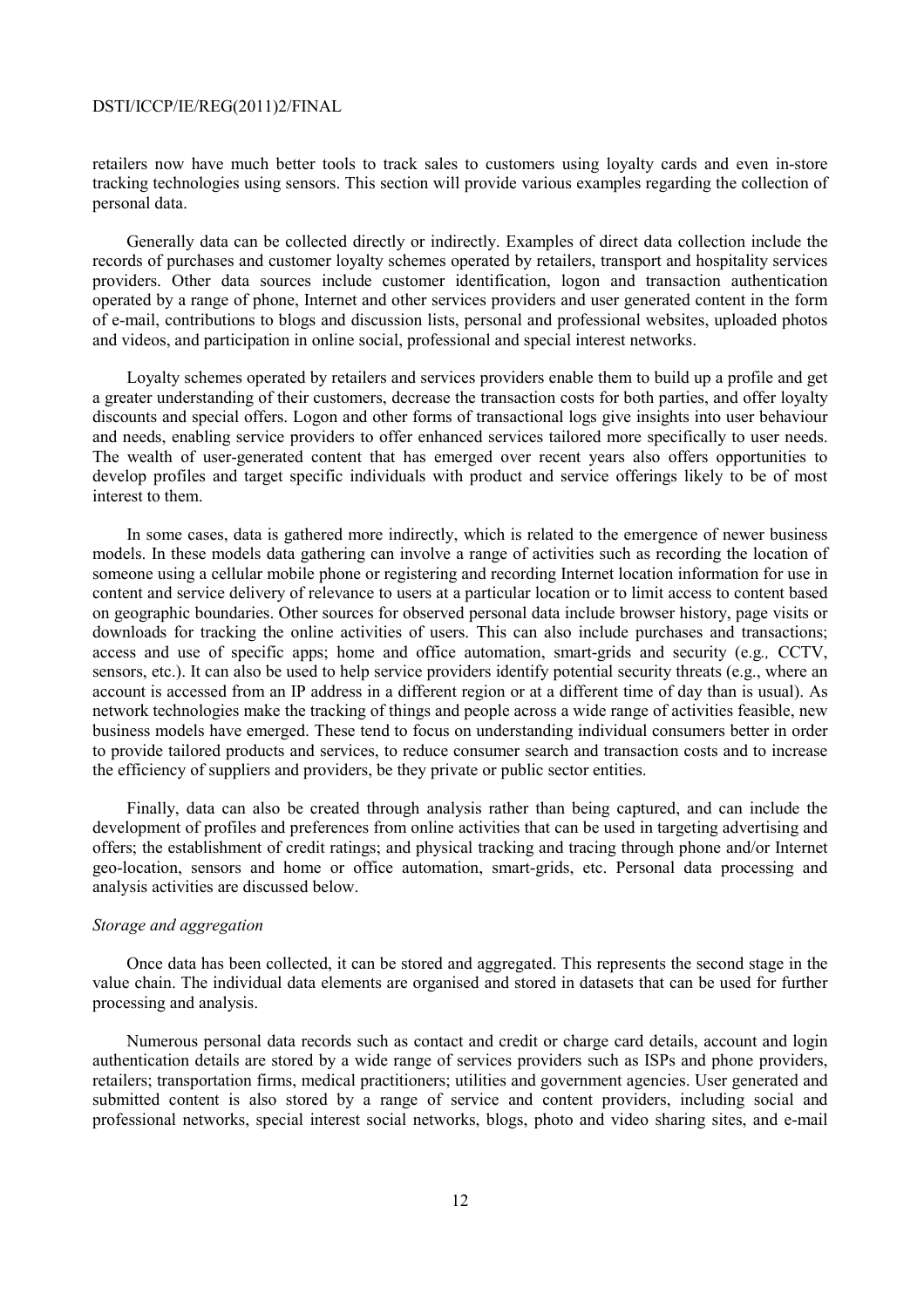providers. Because of the potential cost efficiencies, organisational and individual data are increasingly stored remotely and accessed online.

Data is also aggregated and stored by many actors in the value chain. Browser histories, Internet tracking and search records are kept by ISPs and search services providers; medical records are stored by medical practitioners and a range of public and private sector agencies, healthcare insurers, employers and others; financial records are stored by retailers, banks and other financial institutions, employers and taxation agencies; and locational information is stored by mobile phone operators, ISPs, utilities, transport operators and others.

# *Analysis and distribution*

The third step in the personal data value chain takes the collected and stored data and combines it with other information to develop detailed profiles, records, and macro trends that can be used for various purposes. One key element of the value added in this step is the merging of data from different sources into profiles and using analytics to infer information that may not be otherwise available. These sources may include data sets that are publicly available, proprietary data owned by businesses, and data from institutional research. The possibility of such aggregation present unprecedented opportunities for drawing unique insights, creating tremendous opportunities for new products and services. It is worth noting that data can go through several rounds of analysis and distribution, with additional data added with each iteration. When the insights are used to establish a more refined personal profile, data analytics firms often resell the combined profiles in the market and thus are an important source of data on the monetary value of personal data. Examples of other types of insights drawn from such analyses include improved customer service and product quality, drug interaction issues, and common daily traffic patterns.

This work is often done by firms with developed infrastructure, strong analytical skills and developed distribution networks. This can involve both more traditional players in the value chain and new firms that have emerged in response to new needs and opportunities. Among the more traditional players in personal data processing are retailers and service providers operating customer relationship management (CRM) software, business intelligence systems and loyalty programmes. More recent players include those involved in online advertising, market research, specialist data analysts, providers and brokers. Indeed, a "tracking industry" has emerged that is driving innovation in advertising (See Box 1).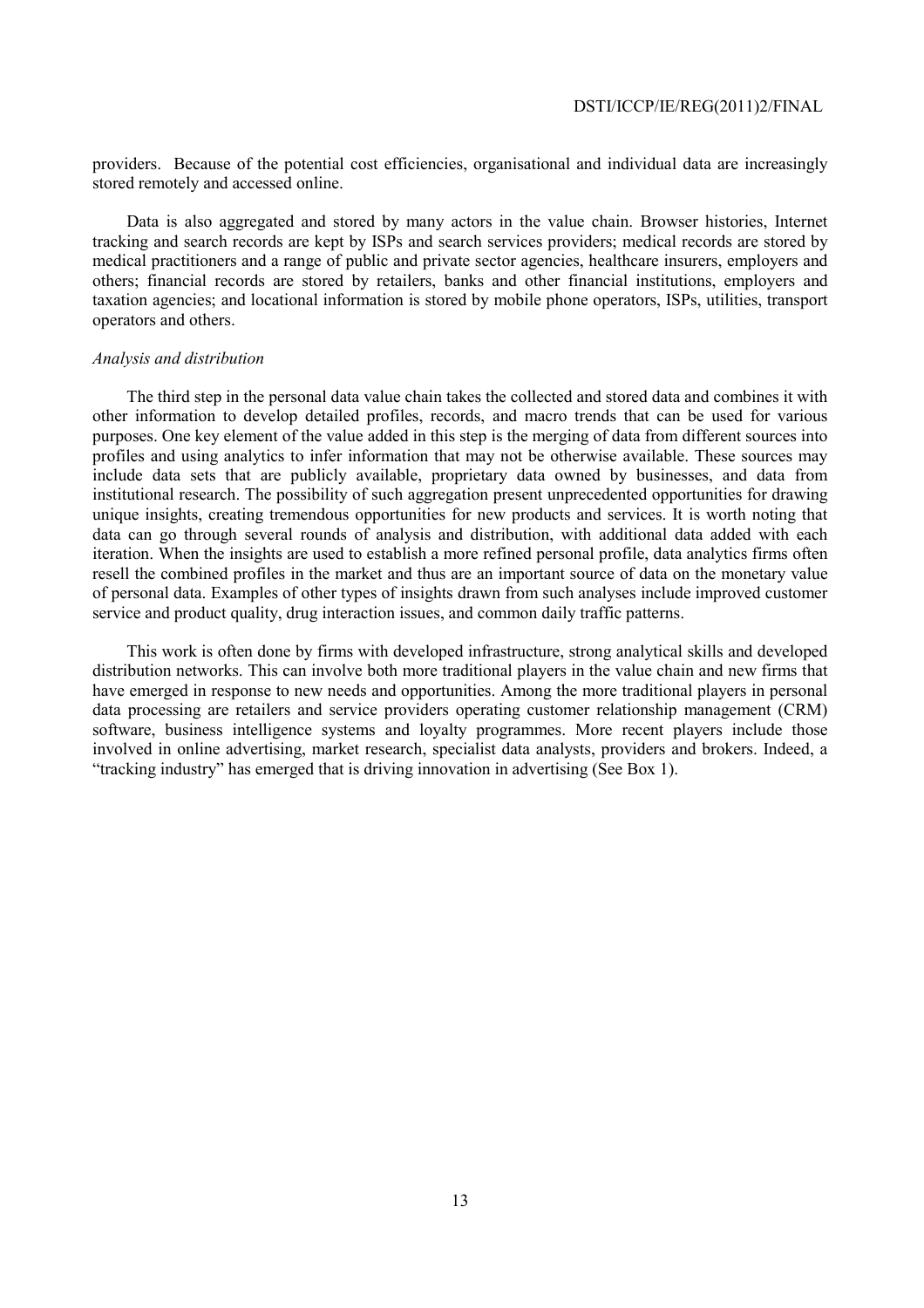#### **Box 1. Personal data analytics, distribution and usage: The case of online advertising**

Online advertising involves a number of players, including web publishers, advertisers and advertising network intermediaries who connect web publishers with advertisers seeking to reach an online audience. Advertising networks play a central role. An "ad network" is a company that sells advertisements on behalf of website publishers. Often referred to as "third-party ad networks" because they serve a broad range of publisher partners, advertising networks purchase available advertising space from publishers and then resell it to the ultimate advertisers. The relationship is beneficial for both parties. Web publishers benefit from advertising as it enables them to derive revenue from their content without having to charge subscription or other user fees, while advertisers reach their target audience. These intermediaries are particularly important for small web publishers who cannot afford a large advertising sales force or the search costs associated with finding potential advertisers. Advertisers need advertising networks to promote their products effectively to relevant audiences without the significant search costs of locating and negotiating directly with individual publishers.

Advertising networks use contextual, vertical and behavioural strategies for matching advertisers with users of Internet content and services. Contextual networks allow the advertisers to bid on keywords on publisher websites within the network's inventory; vertical networks typically group together similar publishers within their inventory and offer them to advertisers (e.g. automobile companies are likely to want to advertise on sites geared toward viewers interested in cars); and behavioural networks employ behavioural targeting to direct specific advertisements to certain viewers by collecting and using data based on user browsing behaviour across multiple websites in order to categorise likely consumer interest segments for use in targeting.

Advertising networks are operated by a range of players. In the early days they were typically either a specialised part of major advertising agencies (e.g. WPP Group, Omnicom, Publicis, etc.) or operated by the major portals (e.g., Yahoo!, MSN, etc.). Since the mid-2000s specialist advertising network firms have emerged and, with the growth and potential of behavioural targeting, major Internet firms with access to rich user information have moved into advertising network operations, often through acquisition (e.g., AOL through Advertising.com and TACODA; Google through DoubleClick; Yahoo! through Right Media and Blue Lithium, etc.). Increasingly, large advertising networks include a mixture of search engines, media companies and technology vendors.

These networks are supported by specialist advertising and data exchanges. An "ad exchange" is an auction-based marketplace where advertisers can bid to place advertisements in the space offered by websites. A "data exchange" is a marketplace where advertisers bid for access to data about customers. The data can be that collected through the tracking and tracing of users' online activities and/or from offline sources (e.g. national statistics, census data, etc.). Increasingly, data are analysed and combined, and a user's profile developed by specialist data analysers.

Writing in the Wall Street Journal, Angwin and McGinty (2010) described a "tracking ecosystem" showing how, when a user visits a website, tiny tracking files ("cookies") watch what they do and develop a profile of the user's behaviour. Often, a tracking company will sell this information directly to advertisers, but some sell the data on a data exchange, which can combine it with other sources of off-line personal data (e.g., census data, real estate records, vehicle registration, etc.). This enhanced data, typically in the form of a user 'profile' is then sold to advertisers looking for consumers matching that profile. Linking this to the unique identification code embedded in cookies on the user's computer or handheld device, an advertiser can target advertisements at the particular user, and/or simply buy advertising space on websites matching the interests of that user profile through an advertising exchange. Thus delivering advertisements to users who are likely to be interested in them.

Behavioural targeting is effective for advertisers because it produces more 'hits'. Surveying nine of the top 15 advertising networks, Beales (2010) found that behaviourally-targeted advertising accounted for around 18% of total advertising revenue during 2009 (USD 595 million), cost 2.68 times as much as run-of-network advertising and was more than twice as effective at converting users who click on the advertisements into buyers – a 6.8% conversion versus the 2.8% conversion from run-of-network advertisements. It also provides product and service information that is likely to be of interest to the particular consumer, thus reducing search and transaction costs.

An interesting and relatively new platform for both data collection and targeted advertising is mobile phone operating systems. Two smart-phone operating systems dominate (Apple's iOS and Google's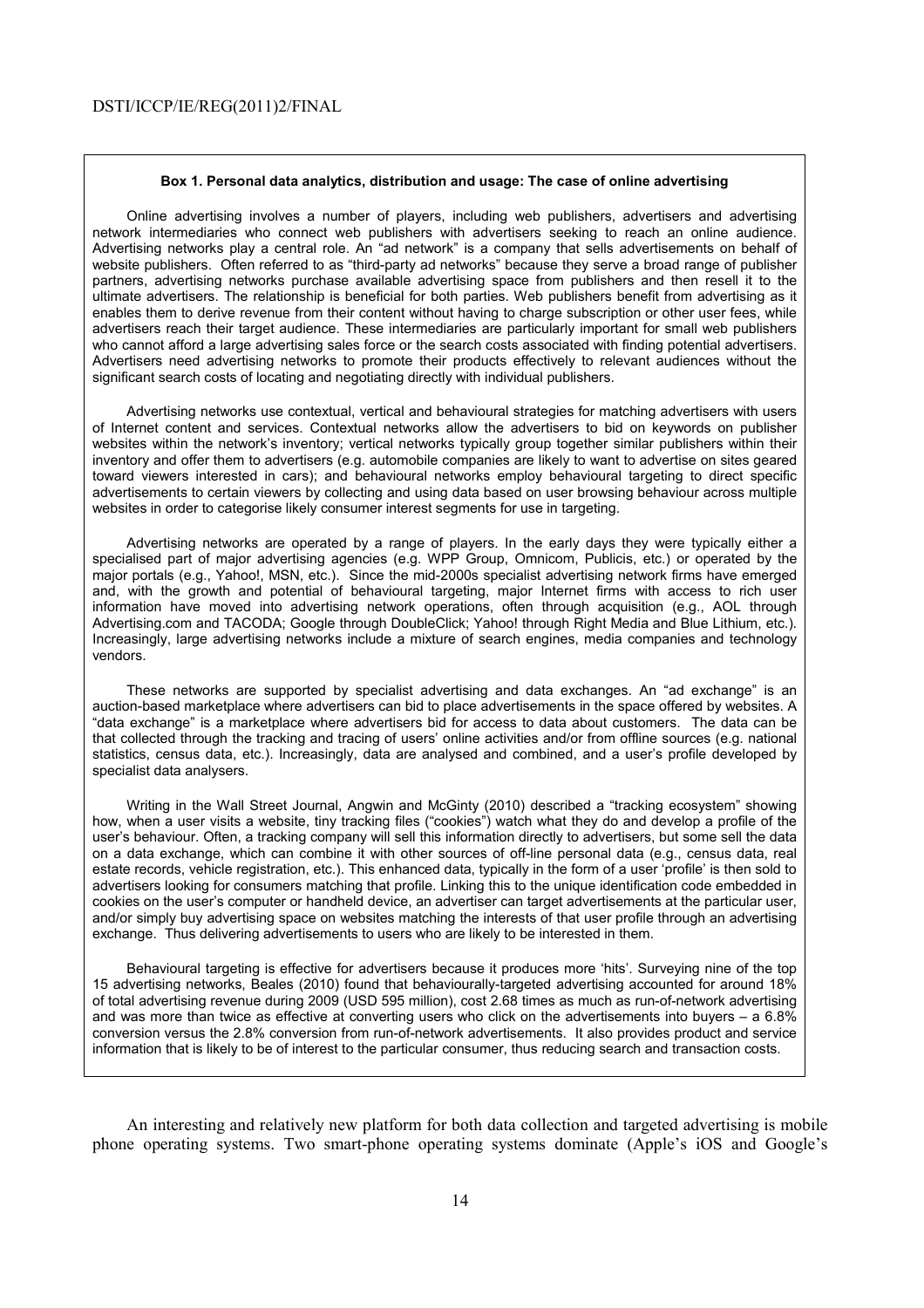Android) and each of the backers also has business interests in targeted advertising (Box 2). There is a growing industry in assembling data collected from mobile phones into profiles of cellular mobile and smart phone users. Mobclix, an advertising exchange, matches more than 25 advertising networks with some 15 000 apps seeking advertisers. By tracking a phone's location, Mobclix also makes a "best guess" of where a person lives. Mobclix then matches that location with off-line spending and demographic data from Nielsen (Thurm and Yukari 2010). This increases the effectiveness of mobile advertising and enhances the value of the information for users by making it locationally relevant.

#### **Box 2. Platforms for smart phones**

With the rapid increase in use of smart mobile devices, making information and advertising locationally relevant is a major area of innovation. The two most popular platforms for new smart phones are Apple's iOS and Google's Android, and Google and Apple run the two biggest services, by revenue, for putting advertisements on mobile phones.

Google was the biggest recipient of data from smart phone apps in test run by the Wall Street Journal (Thurm and Yukari, 2010). Its AdMob, AdSense, Analytics and DoubleClick units received information from 38 of the 101 apps tested. Google, whose advertising units operate on both iPhones and Android phones, says it does not mix data received by these units. Google's main mobile advertising network is AdMob, which it bought in 2010 for USD 750 million. AdMob lets advertisers target phone users by location, type of device and demographic data, including gender or age group.

Apple operates its iAd network only on the iPhone. Eighteen of the 51 iPhone tested apps sent information to Apple. Apple targets advertisements to phone users based on what it knows about them through its App Store and iTunes music service. The targeting criteria can include the types of songs, videos and apps a person downloads.

The distribution of the processed information takes many forms. For major players, a good deal of the data collected and processed is used internally in CRM software, through loyalty programmes and transaction records to tailor product and service offerings to customers. Others trade and transfer the data they collect and some purchase processed data as a service (e.g*.* credit ratings, profiles, etc.) from data analysts and brokers and/or on data exchanges (see Box 2).

In the context of online advertising, a **data exchange** is a marketplace where advertisers bid for access to data about customers.<sup>3</sup> The data can be collected through tracking and tracing of users' online activities and/or from offline sources (e.g*.* national statistics, census data, etc.). For example, with third party tracking, the first time a website is visited, the data collector installs a tracking cookie, which assigns the computer a unique identification number. Whenever the user visits another website affiliated with the tracking company, it can note where the user has been over time, thereby building up a more complete profile of the user's tastes and habits. Within seconds of visiting such a website, information detailing a Web surfer's activity may be auctioned on a data exchange, such as that run by BlueKai (Angwin, 2010). According to their website, the BlueKai Exchange is the world's largest data marketplace, with data on more than 300 million users offering more than 30 000 data attributes; it processes more than 750 million data events and transacts over 75 million auctions for personal information a day.<sup>4</sup>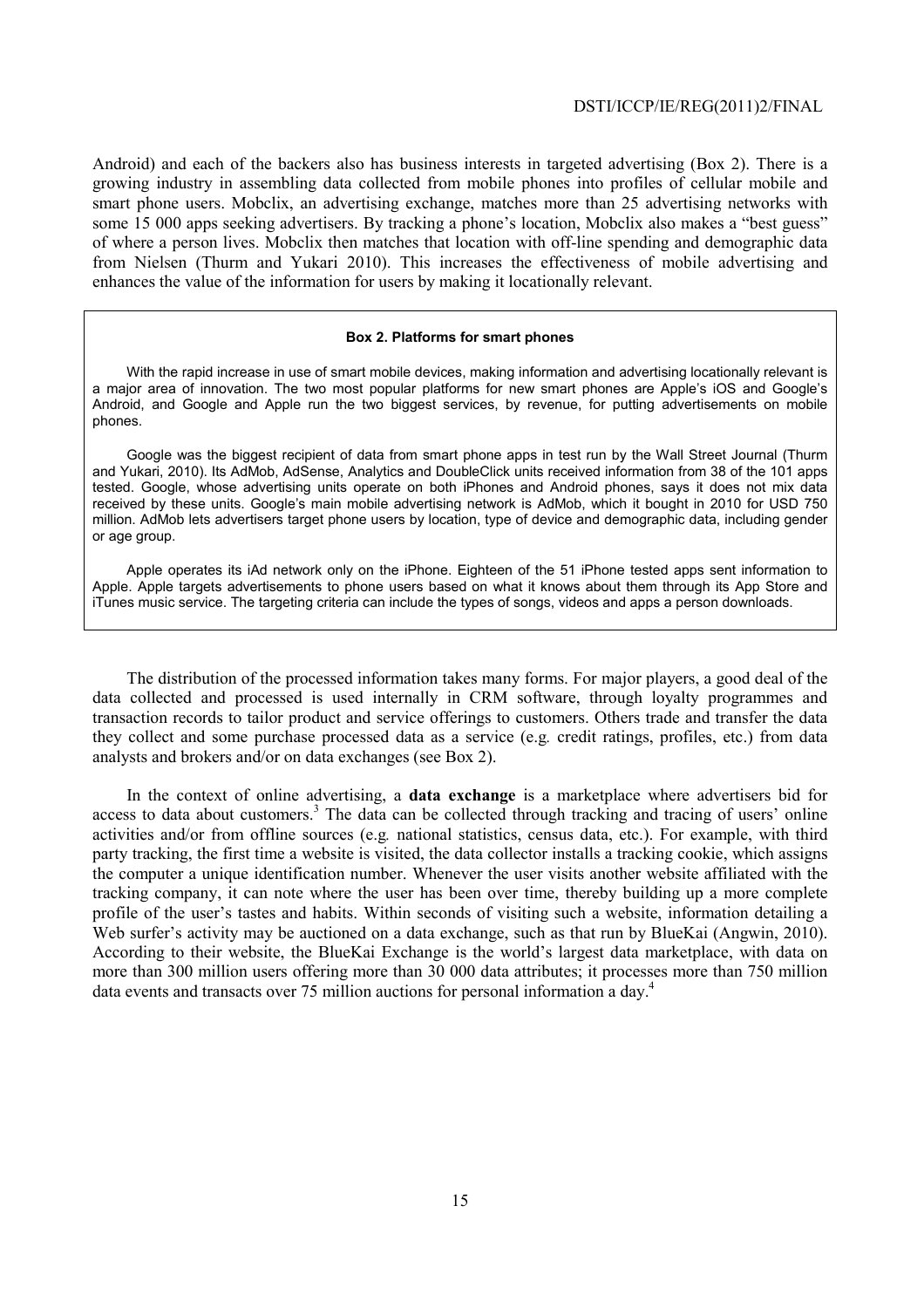#### **Box 3. Data brokers**

Data brokers are firms that gather and merge aggregated information on individuals that is then sold for various uses such as employment background checks, the issuing of credit and for law enforcement purposes. The data is typically collected from public records or various sources where individuals have provided information. Since their business models are usually based on selling data about individuals, the value the firms and customers are assigning to the data in the transaction can contribute to an understanding of the value of personal data.

Specific profiles of data brokers range from specialised business-to-business companies, through regular data brokers, to simple localisation services. The specialised business-to-business companies (e.g. LexisNexis) offer a complete complex background check of all possible information for businesses about potential business partners. Their scope is much broader than personal data only. Regular data brokers (e.g. Intelius, Locate Plus), provide information solutions for consumers and small businesses using public records and publicly available information. Their products help people find other people, verify the identities of individuals they encounter, manage risk, ensure personal safety, etc. Finally localisation services (e.g. LocatePeople.org, MelissaData.com, 123people.com) provide personal addresses of individuals to data marketers, or offer simple services used just to localise people, their phone numbers, e-mail addresses, etc.

It appears that the number of firms offering these services has been growing but it is difficult to present reliable statistics since there is no standardised classification of data brokers. Some belong to the business classification category "Hosting, and Related Services" and others are classified as Credit Bureaus.

At the time of writing, privacyrights.org listed 180 US-based online information brokers. They include companies like LexisNexis, which claims to conduct more than 12 million background checks a year, Acxiom, with annual revenues of around USD 1.2 billion, Experian, which focuses on credit information, and many smaller operations. Similarly, companies such as Everify.com offer instant background checks that include detailed information, such as the full name and aliases, birth date, up to 40-year address history, current and previous phone contacts, associates, relatives, neighbours, criminal records, misdemeanors, felonies, sex offender check, lawsuits, judgments, properties, marriage and divorce records, email addresses, and social network profiles for USD 19.95. The LexisNexis service Accurint provides a detailed, itemised price list that demonstrates for how little many individual items of personal data are traded.

#### *Usage*

Once the data have been collected, stored and analysed, they are often made available to end users in markets, representing the end of the value chain. The end users generally purchase profiles of individuals (or firms) in order to supplement their own business activities. If these transactions can be evaluated, they can provide into how highly the market values the personal data.

Personal data are used in many ways by businesses, public sector agencies and end users. Categorising the different uses of personal data is beyond the scope of this report but there are a number of broad patterns emerging. Personal data are typically used to better serve customers and improve the efficiency of transactions between the entity and end-users. Personal data are also being aggregated to improve business operations efficiencies, as well as to identify macro trends in a number of different sectors, including healthcare, transportation, and safety.

*Businesses* typically use the information to better understand their customers, and in many cases, offer them targeted advertisements or services. There has been a shift in recent years from Internet business models based on *Free: The future of a radical price* (Anderson, 2009) towards *Not for Free: Revenue strategies for a new world* (Berman, 2011). The former model is typically supported by advertising (Box 1). In the latter, Berman (2011) argues that media and entertainment industries and content publishers need a greater variety of revenue models than the commonly employed free online/paid offline approach or pure advertising support. Berman *et al*. (2010) noted how online advertising-supported business models have yielded a lower unit return for traditional content publishers – with a print newspaper reader bringing in 18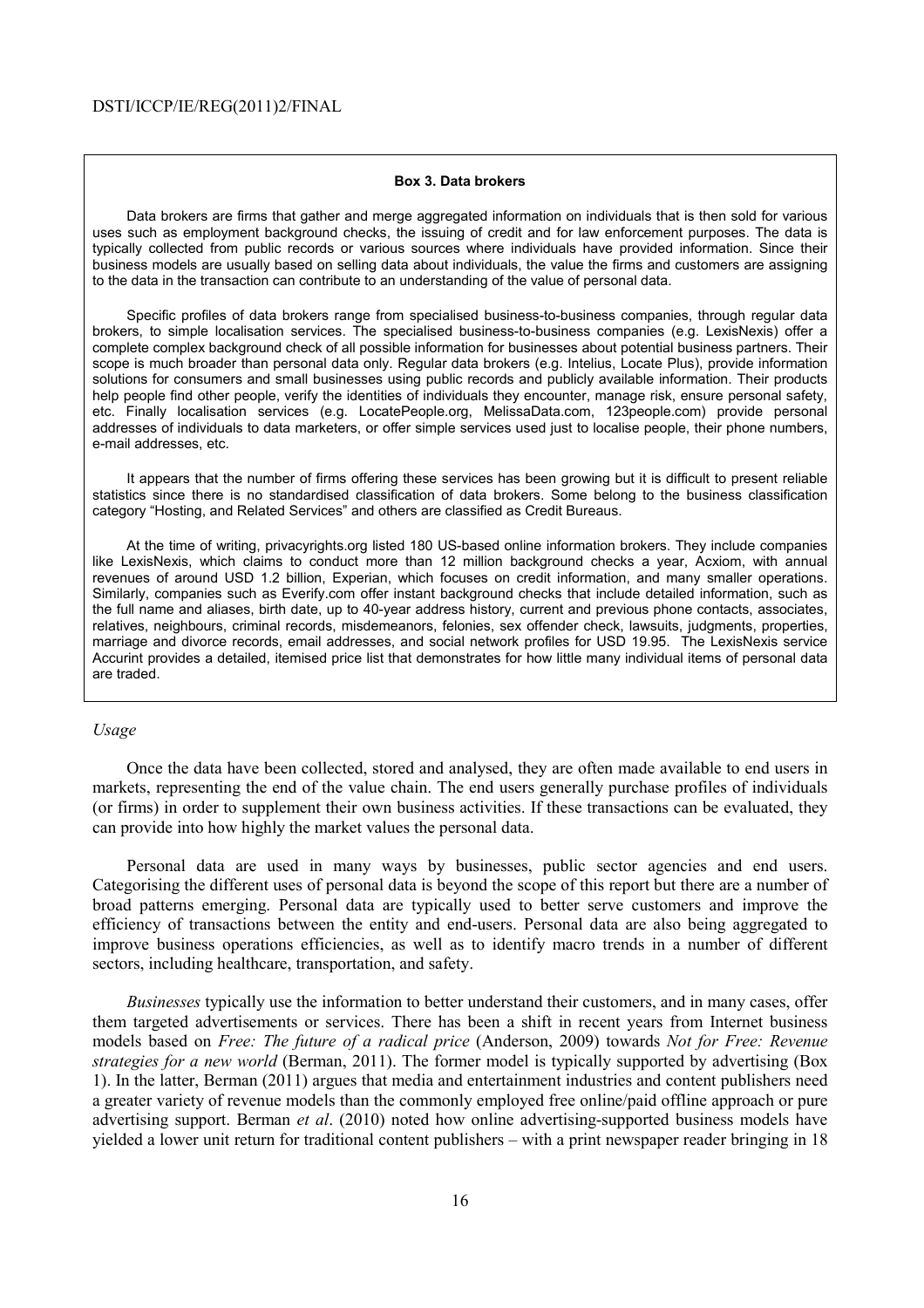times the value of an online reader, and a broadcast television viewer three times the value of an online viewer. They attribute the value discrepancy to downward pricing pressure due to a surplus of online inventory and reliance on advertising networks, and online video supporting far fewer advertisements than broadcast television (Berman, et al*.*, 2010).

One proposed solution is to move to a consumer-centric model, using data to provide more value to the consumer. This involves creating incentives to gain consumer insights and then offering value to the consumer in exchange (Berman, et al*.*, 2010). This study suggests that media and entertainment firms need to find innovative ways to "upgrade" traditional sponsored revenue models so they appeal to the digital consumer. In particular, it is important that they move away from the "one-to-many" approach of traditional media and leverage the advantage of digital platforms to target and interact with consumers in a segmented or individualised way. They need to go 'beyond advertising' and focus on consumer-centric marketing tactics.

*Governments and public sector agencies:* Governments increasingly rely on personal data, obtained not only from third parties but also directly from individuals, to administer various programmes. Examples include social service programmes, administering tax programmes or issuing licenses. Data is also commonly used to support hundreds of regulatory regimes ranging from voter registration and political campaign contributor disclosures to employee identity verification and child support obligation enforcement. Other uses can be to maintain vital records about major lifecycle events, including birth, marriage, divorce, adoption, and death; or to operate facilities such as toll roads and national parks. The increased reliance on personal data helps to provide services to a larger population, diminishes the perceived inequality of subjective determinations, reduces the costs of litigating decisions and maintaining more skilled personnel, and enhances accountability (Cate, 2008). What has changed is the increasingly extensive use of data analysis and data matching in pursuit of compliance, and a result of this is that personal data are being used in new ways.<sup>5</sup>

Several of the uses detailed above are of value to individual *end users*. Customer-centric business models use personal data and behavioural targeting to enhance services. Targeted advertising reduces search and transaction costs enabling people to more easily find products and services of interest to them and avoid the inconvenience of seeing advertising material of no interest to them. More cost-effective advertising also better supports the free-to-use advertising-supported services that are widely used (*e.g.,*  search services such as Bing). Social networks also provide value to end users, not only in their social lives but also in professional networks (*e.g.,* LinkedIn) and the opportunities that arise through such networks. These might include introductions to collaborative and business opportunities, and prospective employers checking applicants.

Special interest social networks can also be of enormous value to end users. An illustrative example is the network PatientsLikeMe (Box 4) that not only enables people with a medical condition to interact with, derive comfort and learn from other people with the same condition, but also provides an evidence base of personal data for analysis and a platform for linking patients with clinical trials. The business model depends on aligning patient interests with industry interests, and PatientsLikeMe sells aggregated, deidentified data to its partners, including pharmaceutical companies and medical device makers, to help them better understand the real-world experiences of patients as well as the real-world course of disease. Apart from that, PatientsLikeMe also shares patient data with research collaborators around the world. But the PatientsLikeMe example also highlights one of the challenges in capturing the economic value of personal data. There is a monetary value attached to the data that is sold to partners but the service is free to end-users, many of whom place a high value on interactions with other within the community of people with similar challenges. The value to the end users is extremely difficult to capture and estimate when the services are provided without payment.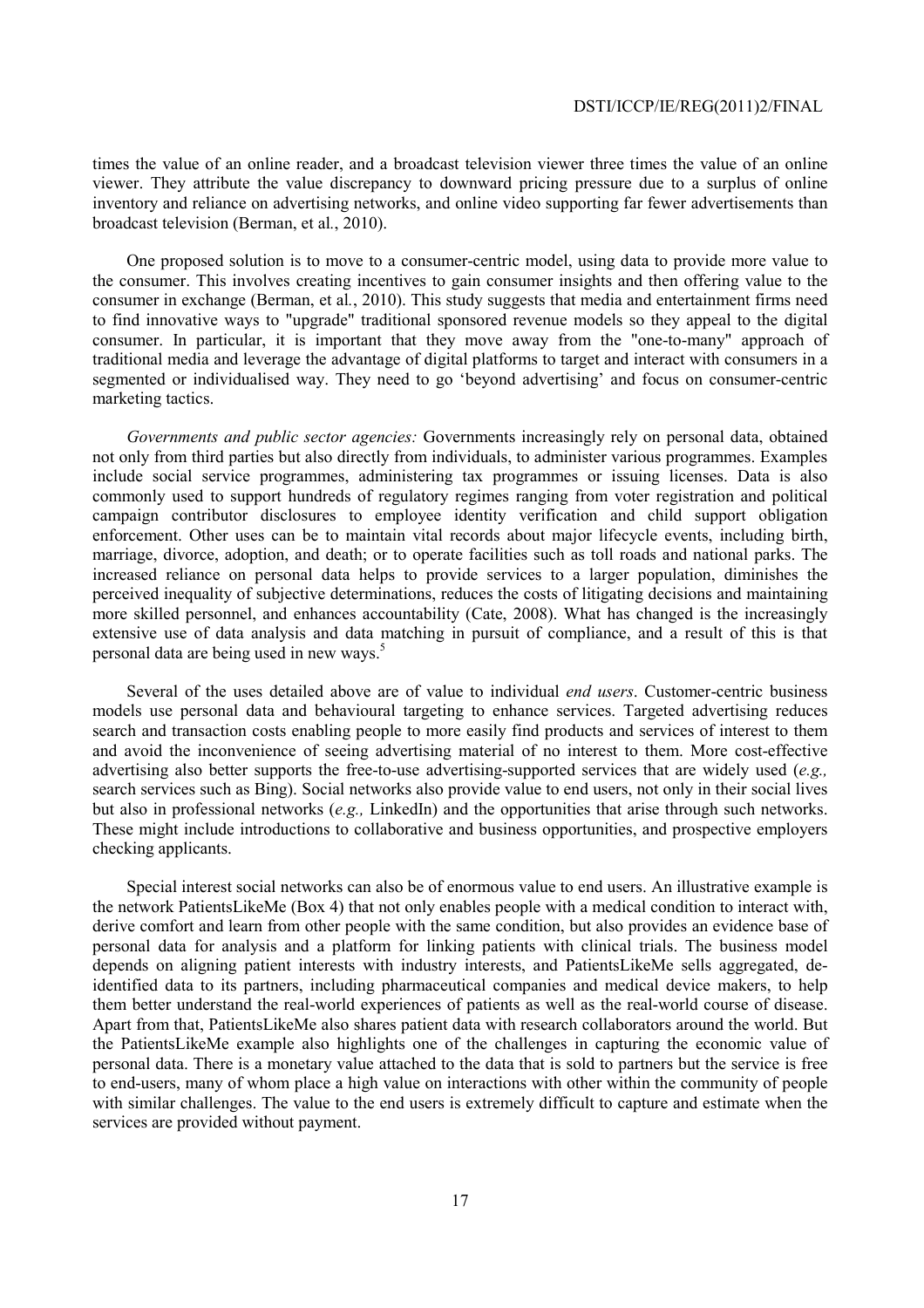#### **Box 4. Use of personal health records**

The platform PatientsLikeMe is an example of a platform to enhance research in the healthcare area. It is an Internet-based community of patients diagnosed with life-changing diseases, doctors, and organisations. It enables users to share information that can be used for research on a particular disease and that improve patients' lives. In particular, the Internet platform permits the collection and sharing of real world, outcome-based patient data. Relevant data are transmitted to doctors, pharmaceutical and medical device companies, research units, etc. who have established data-sharing partnerships with PatientsLikeMe. Since most of the research in modern medicine relies on large amounts of data, this platform becomes an extremely efficient tool for healthcare professionals and industry organisations that are trying to treat the disease and, at the end of the day, for patients themselves.

Source : www.patientslikeme.com/

#### **Methodologies for estimating the value of personal data**

This section evaluates potential methodologies for determining the monetary value of personal data. As mentioned earlier, these methodologies do not capture the social and economic benefits of personal data, but rather the prices that markets are assigning to the data in different contexts. The section looks at six potential methodologies for developing preliminary estimates of monetary value and then describes benefits and drawbacks of each of the approaches.

Most of the approaches focus on the value assigned to an individual record or user. A record could be a single piece of information for one such as the person's age, but it could also represent an entire profile with demographic, economic and educational information in another context. At this stage it is not possible to develop even a basic definition of what a record would include. Instead, these analyses look at the value per record that can only be considered within the context of that particular market.

 The methods are rudimentary and each measures different aspects of monetary value so they are not directly comparable. Yet, these monetary transactions and market valuations can still serve as an initial base for expanding our overall understanding of personal data in the economy.

There is no commonly accepted methodology for estimating the value of personal data. Possible approaches to do so rely either: *i*) on market valuations of personal data, or other related market measures, or *ii*) on individual perceptions of value of personal data and privacy (see Figure 2).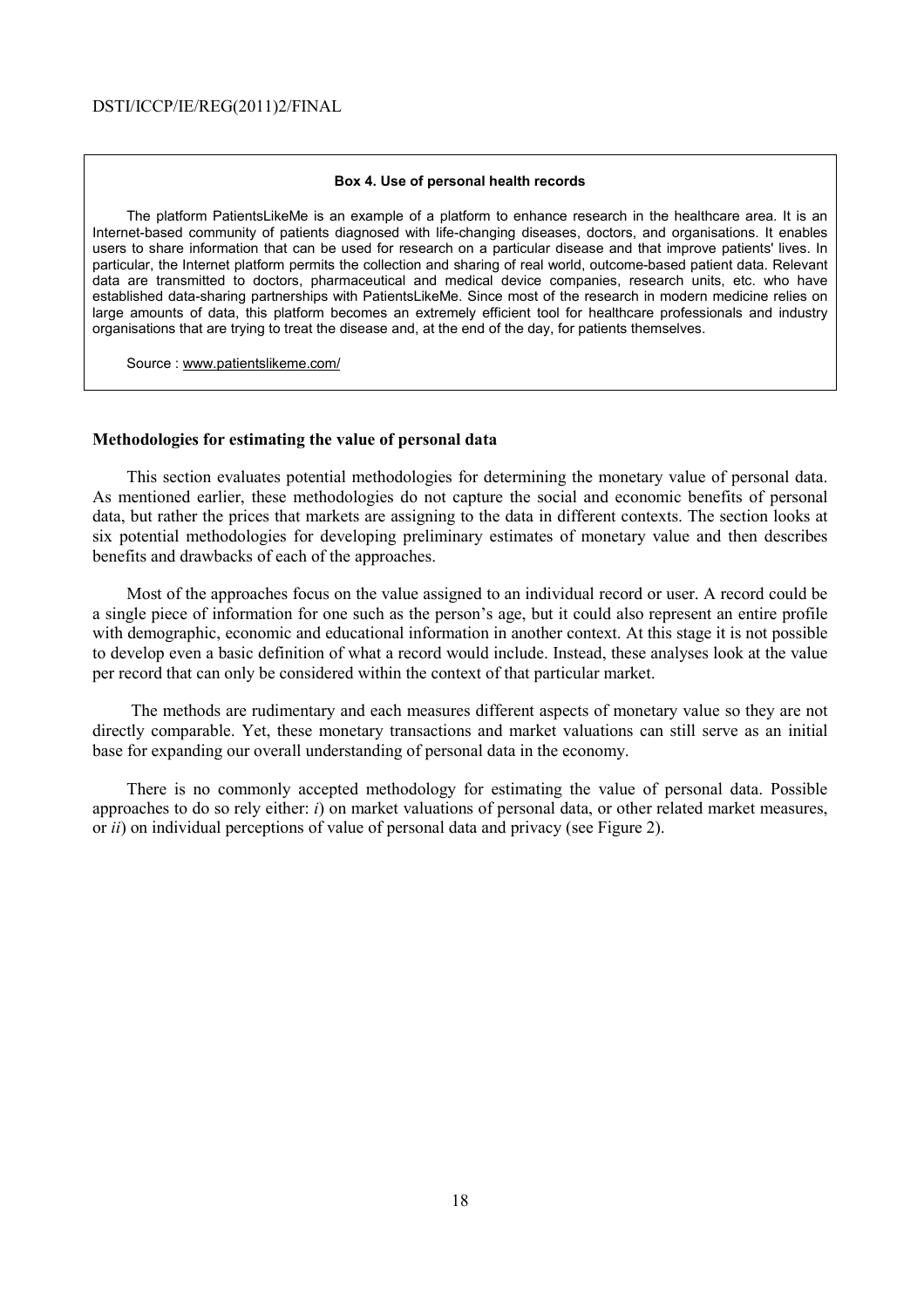

**Figure 2. Estimates of value of personal data** 

#### Source: OECD

Measures that are based on **market** valuation refer to values of personal data records that can be observed or derived from the markets. Observable measurable proxies of value of personal data include *i*) market cap/revenues/net income per data record *ii*) market prices for data *iii*) cost of a data breach; and *iv*) data prices in illegal markets.

Measures based on **individuals'** valuation include results from surveys and economic experiments, as well as data on willingness of users to pay to protect their data.

There are two important points that should be kept in mind in this context. Firstly, it must be highlighted that there is no single, perfect measure of value of personal data. Each of the presented measures might suffer from certain methodological biases and measurement errors. It should also be reemphasised that it is crucial not to isolate personal data from the underlying context of the business model in question.

Secondly, most of the available statistics on personal data refers to the US market. Therefore, illustrations that complement the presented measures, in most cases, present the US estimates. It should be emphasised that a potential extension of these illustrations onto other markets is not straightforward, and should take into account numerous important regional factors, for example cross-country differences in privacy legislations.

Table 1 summarises the discussed measures.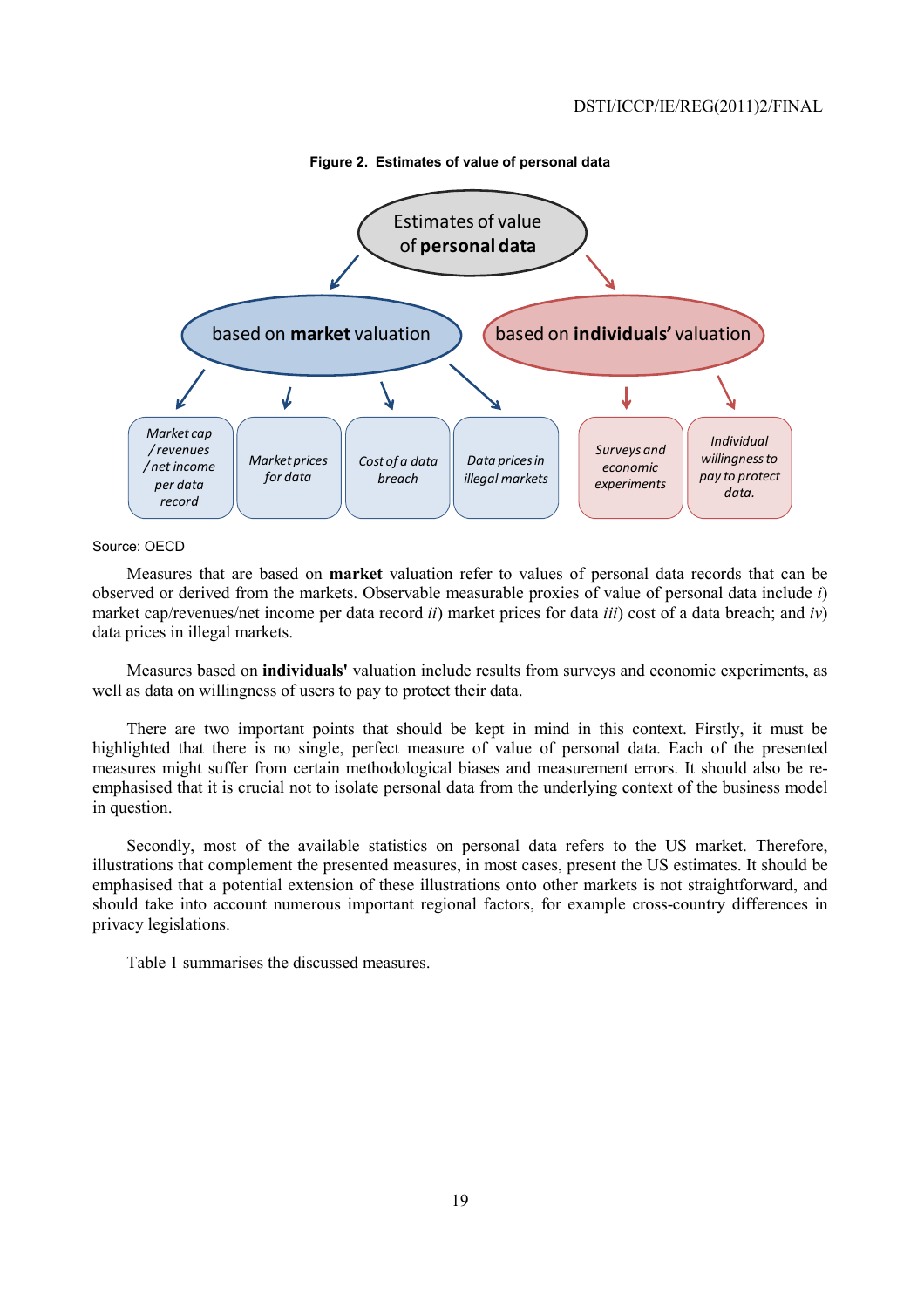|  |  |  |  | Table 1. Summary of measures of value of personal data |  |
|--|--|--|--|--------------------------------------------------------|--|
|--|--|--|--|--------------------------------------------------------|--|

| <b>Indicator</b>                                               | <b>Description</b>                                                                                                                                  | <b>Benefits</b>                                                                                                                                                                                                                                               | <b>Potential Drawbacks</b>                                                                                                                                                                                                                                                                                                      |  |  |  |  |
|----------------------------------------------------------------|-----------------------------------------------------------------------------------------------------------------------------------------------------|---------------------------------------------------------------------------------------------------------------------------------------------------------------------------------------------------------------------------------------------------------------|---------------------------------------------------------------------------------------------------------------------------------------------------------------------------------------------------------------------------------------------------------------------------------------------------------------------------------|--|--|--|--|
| <b>Indicators based on market valuation</b>                    |                                                                                                                                                     |                                                                                                                                                                                                                                                               |                                                                                                                                                                                                                                                                                                                                 |  |  |  |  |
| <b>Financial results</b><br>per data record                    | Aggregated market cap (revenues,<br>or net income) of a company<br>divided by the total number of<br>personal data records used by this<br>company. | - Relatively easy to identify.<br>- Reflects actual economic value<br>added generated through personal<br>data.                                                                                                                                               | - Likely to be inaccurate, as numerous other<br>components impact market cap / revenues /<br>income of a company.<br>- Possible synergy effects could lead to<br>overestimates for firms with larger datasets.<br>Appropriateness of this approach depends on<br>what portion of turnover is directly tied to<br>personal data. |  |  |  |  |
| Market prices<br>for data                                      | Price per personal data entry<br>offered on the market by data<br>brokers.                                                                          | - Relatively easy to identify;<br>- Reflects market value of a given,<br>specific data entry.                                                                                                                                                                 | - Apart from the data value, it includes the cost<br>of data search and processing. It also neglects<br>the context in which the data is sold, which has<br>a large influence on the demand (and price) for<br>data.                                                                                                            |  |  |  |  |
| Cost of a data<br>breach                                       | Economic cost of a data breach<br>(for firms and individuals) per data<br>entry.                                                                    | - Reflects a real market value and a<br>portion of the risk that companies<br>must protect against.                                                                                                                                                           | - Captures market costs of damage caused by<br>data breach rather than value of data<br>themselves. Does not include the costs of<br>damage to a firm's reputation.                                                                                                                                                             |  |  |  |  |
| Data prices in<br>illegal markets                              | Estimation of prices of personal<br>data (per data entry) in illegal<br>markets.                                                                    | - Reflects market value of a given,<br>specific data entry.                                                                                                                                                                                                   | - Difficult to measure and only applies to the<br>context where the data is used again to obtain<br>other benefits illegally. Because criminals must<br>balance the risk of detection and punishment,<br>the value of the personal data is likely<br>undervalued by such an approach.                                           |  |  |  |  |
| Indicators based on individual (data subjects') valuation      |                                                                                                                                                     |                                                                                                                                                                                                                                                               |                                                                                                                                                                                                                                                                                                                                 |  |  |  |  |
| Surveys and<br>economic<br>experiments                         | Valuation of personal data in<br>monetary terms are reported /<br>revealed by individuals in surveys<br>/ economic experiments.                     | - No ambiguity in data<br>identification.<br>- Captures the pure economic value<br>of personal data from an individual<br>perspective.<br>- Results usually can be used for<br>comparative studies (across<br>economies and across various<br>types of data). | - Hypothetical value not verified by the market.<br>Previous research shows that a person's<br>valuation of their own personal data is highly<br>sensitive to context, meaning that the way<br>questions are phrased could significantly alter<br>the responses.                                                                |  |  |  |  |
| <b>Individual</b><br>willingness to<br>pay to protect<br>data. | Amounts that individuals are<br>ready to spend to protect their<br>personal data.                                                                   | - Captures the pure economic value<br>of privacy from an individual<br>perspective.                                                                                                                                                                           | - Captures individually perceived aggregate<br>costs of damage caused by data breach, rather<br>than value of data themselves.                                                                                                                                                                                                  |  |  |  |  |

# *Financial results per data record*

The first method for estimating the value of personal data looks at the financial results of a company such as market capitalisation, revenues and net income on a per-user or per-record basis as a way to capture the market values of the data in each record. This type of analysis only works for firms that either derive most, if not all, of their revenues from personal data or firms that separate out revenues for personal data activities. Many companies that work with personal data are not publically traded or do not report information in sufficient detail to perform these analyses.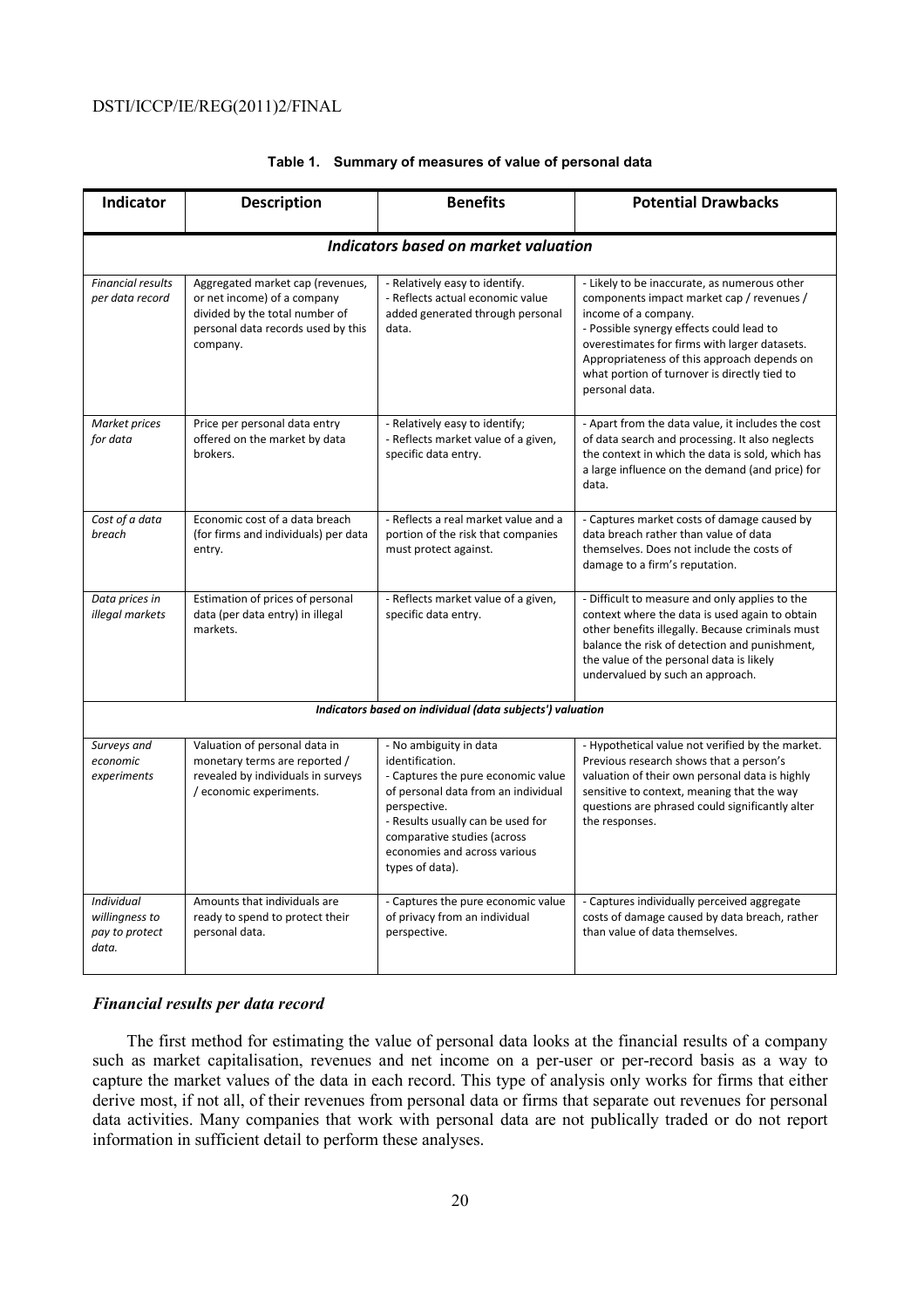Each of the financial indicators measures something different. The market capitalisation approach is an approximation of the market value of the company (assigned by the market valuation of the stock price) averaged across the number of records the firm holds. In theory, the market capitalisation reflects the value of the firm with all future earnings considered and discounted to their present value. In reality, the market values of firms often fluctuate with general market sentiment and other economic shocks that may not be tied to the underlying value of the personal data.

The second indicator looks at the reported revenues of the firm averaged across the total number of records. It is a way to capture the "productivity" of a record, essentially the amount of revenues it brings in each year. The measurement may be considered a more realistic measure of the monetary value of data than market capitalisation because it reflects the average amount of revenue that can be attributed to each data record and is less likely to be buffeted by changes in market sentiment and general economic shocks.

The final indicator is profits per data record and represents the net profit (revenues minus costs) per data record held by the firm. Revenues per record arguably remains the most robust indicator derived from financial information because it captures how much the firm earned (in total) for the data while profits per record would include costs that would fluctuate and may not be connected to the underlying value of the data.

For illustration, the data broker Experian reported 2011 revenues of USD 4.2 billion and had a market capitalisation of around USD 10 to 12 billion from a reported 600 million individual and 60 million business credit application and payment history reports. This works out to a capitalisation of around USD 19 per record and annual revenue of around USD 6 per record. Profit per record was considerably lower in 2011 at roughly USD 1 per record (Figure 3).



Individual and business reports, millions (2007-2011)

**Figure 3. Experian: Key financial information per record held** 

An examination of Figure 3 shows that Experian's market capitalisation per record has fluctuated in a pattern that is similar to overall market trends between 2007 and 2011. The market capitalisation per record declined sharply at the beginning of the economy crisis before reaching a bottom in 2009. By 2011, the value was beginning to increase again. By contrast, the measure of revenues per record had a more gradual

*Source:* OECD based on Experian annual reports 2007-2011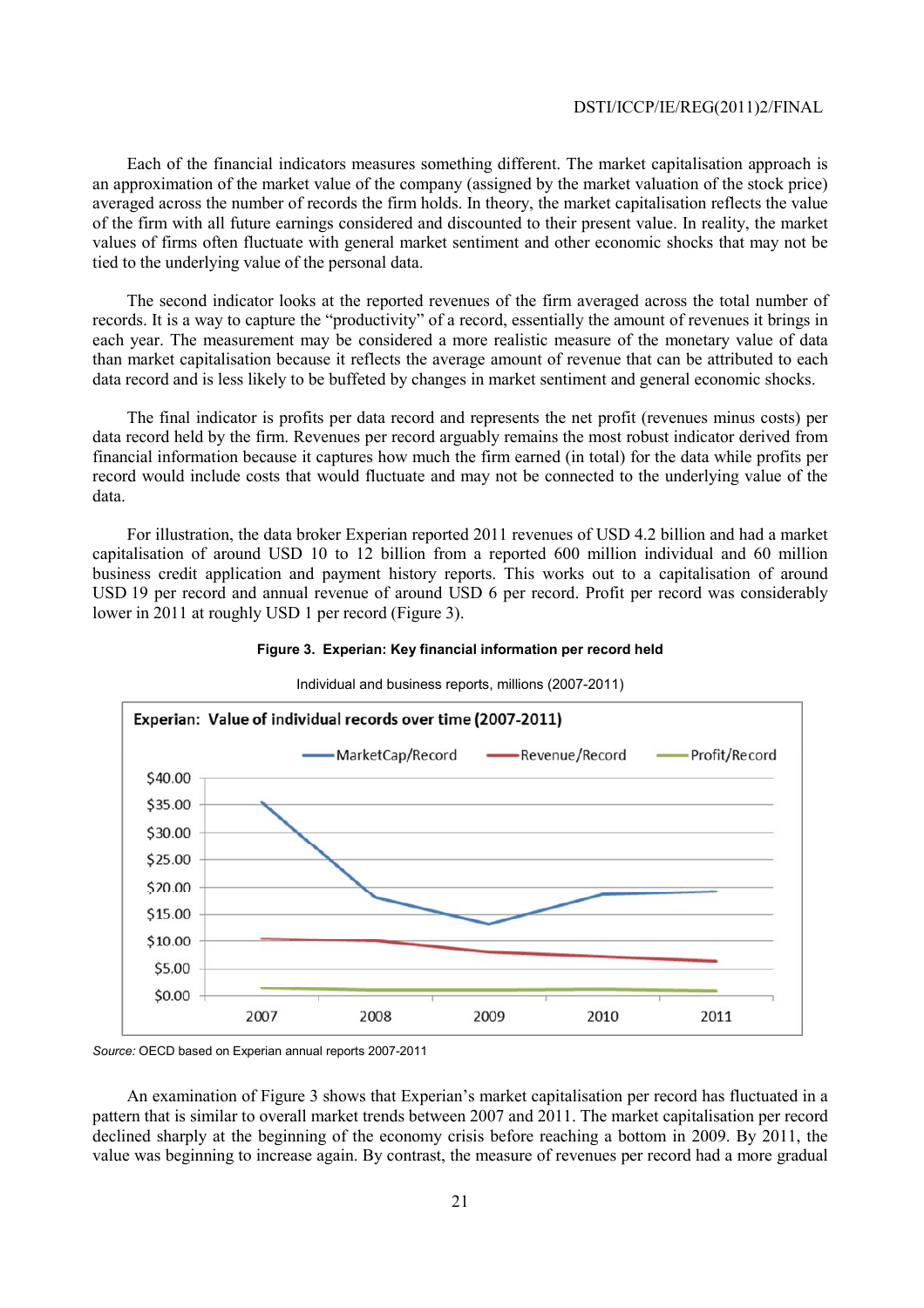and stable decline between 2007 and 2011. In 2007, the annual revenues per record were USD 10.55 but declined to USD 6.42 over the period. Profits per record also declined but by a smaller percentage. In 2007, Experian's average annual profit per record was USD 1.40 but declined to USD 0.94 in 2011.

It can be illustrative to compare the financial indicators per record from a data broker such as Experian with another company that derives nearly all of its income from advertising linked to personal data, Facebook. In May 2012, Facebook prepared an initial public offering of its stock which put the valuation of the company at just over USD 100 billion for a user base of roughly 900 million. This works out to a valuation that is the equivalent of USD 111 per registered user.

Figure 4 shows that the value of an individual record (user) has fluctuated significantly between 2004 and 2012 based on estimates of the market value of Facebook. It is important to note that since Facebook has only recently been traded publically, the bulk of the valuations are based on the size of private investments into the company for a certain percentage of equity. Even with significant volatility, the valuation per user has remained between USD 40 and USD 300 since 2006 at the same time the firm's market capitalisation rose from USD 2 billion to USD 100 billion.





Source: OECD graphic derived from TechCrunch and CBS http://techcrunch.com/2011/01/10/facebook-5/ www.cbsnews.com/8301-505250\_162-57370133/number-of-active-users-at-facebook-over-the-years/

The data broker Experian experienced a similar change in valuation per data record held between 2007 and 2011. Figure 5 presents a normalisation of the valuations per record or user for Experian and Facebook to show changes over time when compared with the Dow Jones Industrial Average (DJIA) which tracks the broader stock market in the United States. In terms of valuations per record or user, Facebook and Experian follow a similar path but trail the overall recovery shown in the United States by the DJIA.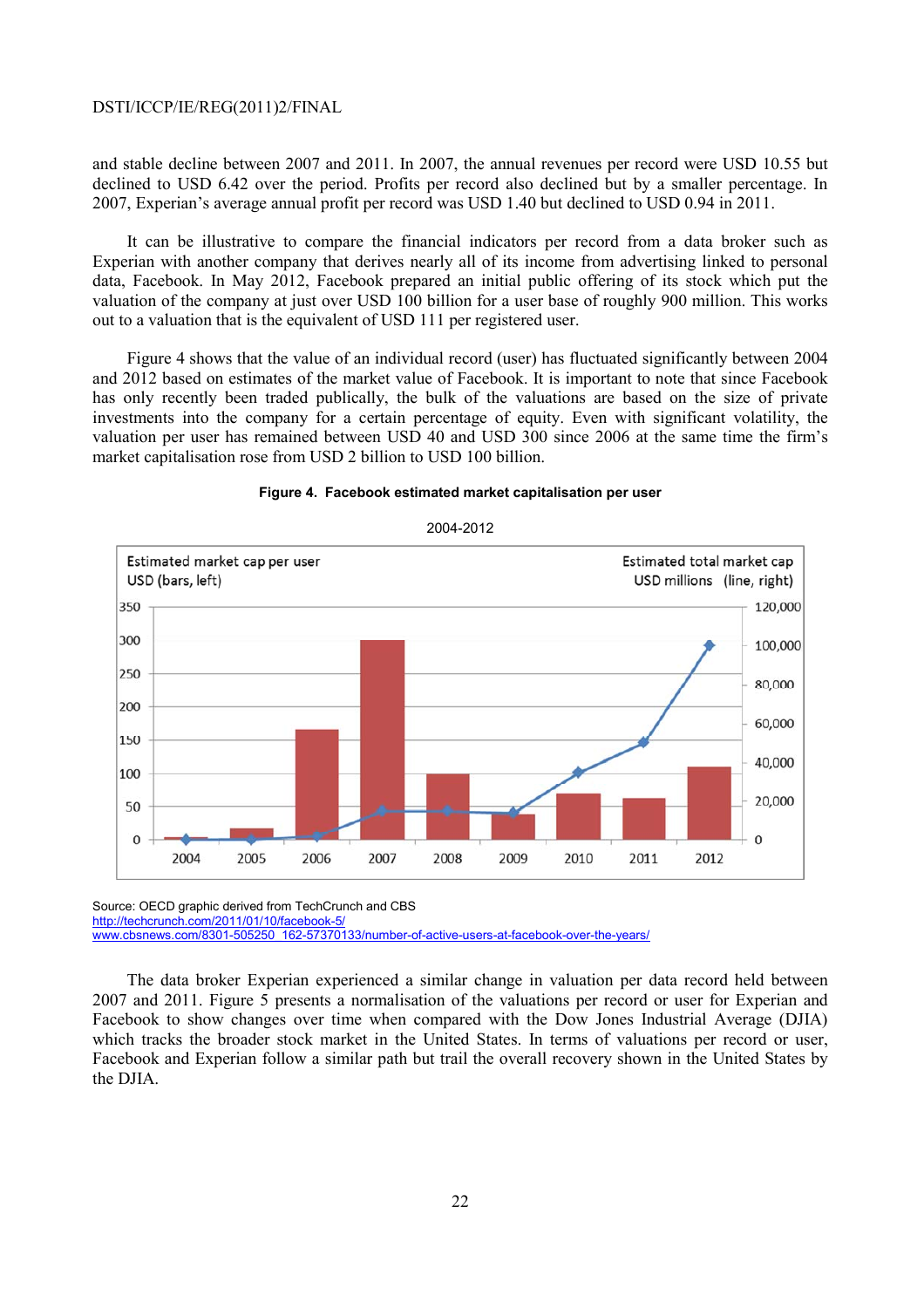**Figure 5. Changes in market capitalisation per record/user and the Dow Jones Industrial Average over time** 



Index: 2007 = 100

The market capitalisation figures from Experian and those imputed for Facebook seem to lend support to the notion that valuations of personal data based on market capitalisation will be affected by overall market sentiment and outside shocks that may be unrelated to the underlying value of the data in the records.

Revenues per record or user provide a better gauge of the monetary value because they are directly tied to the amounts that others are paying for access to the data. Experian and Facebook employ very different business models, store different types of data and use the data they collect differently. It is interesting then that both firms reported similar levels of revenue per user or record, despite these differences (Figure 6).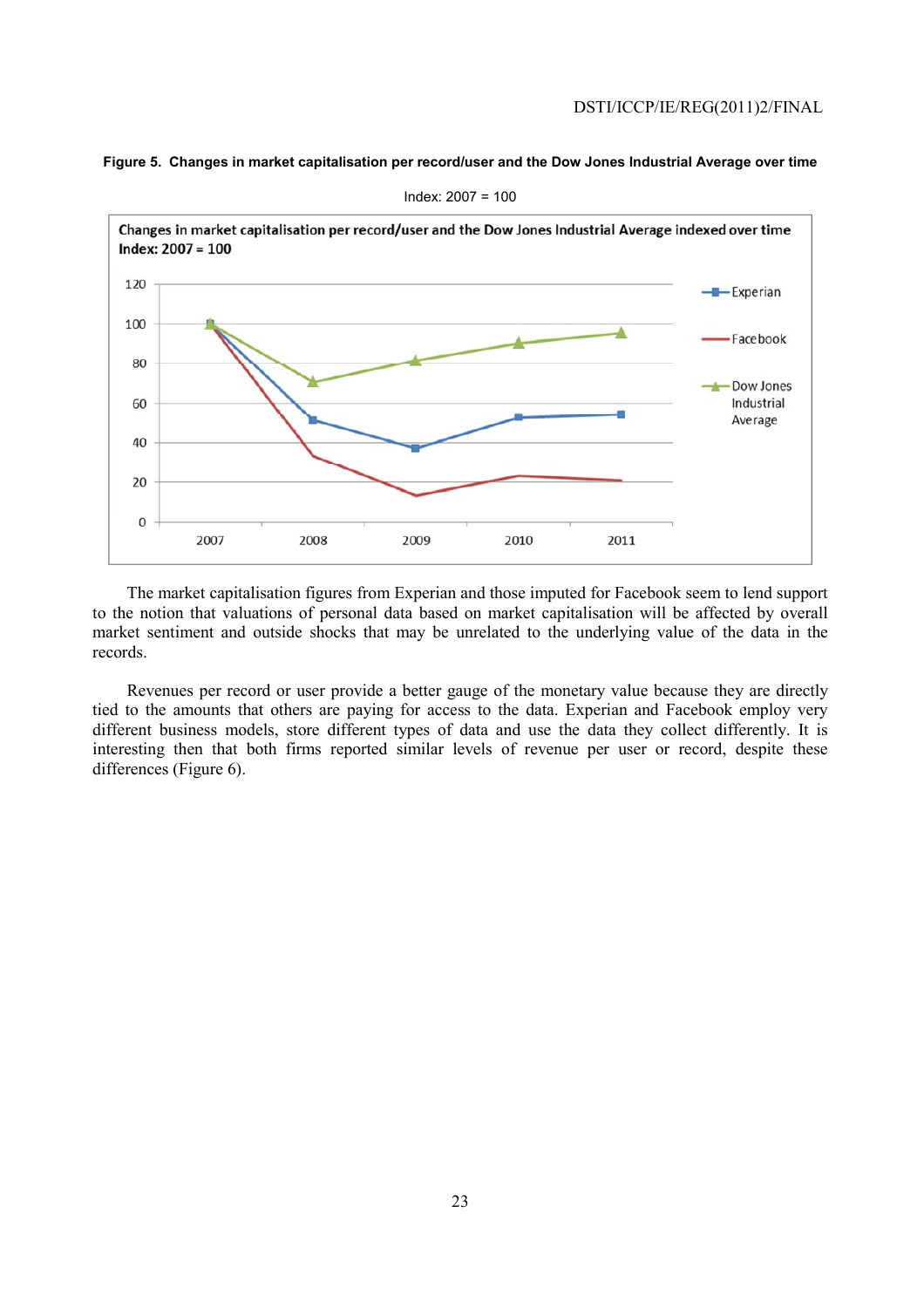

# **Figure 6. Annual revenues per user/record, Facebook and Experian**

2011

Note: Facebook figures are in terms of advertising revenue per user and are from TechCrunch: http://techcrunch.com/2012/05/03/stats-facebook-made-9-51-in-ad-revenue-per-user-last-year-in-the-u-s-and-canada/. Experian figures are from their 2011 Annual Report.

# *Benefits of this approach*

Given that publically traded firms disclose their financial statements and venture capital investments are often announced, the identification of these measures are relatively straight forward. Reporting requirements for public firms mean that data on market capitalisation, revenues and net income are available for a large number of firms. These data can be combined with the volume of personal data used as input of any given firm as a way to yield an illustrative measure of market value of a single personal data record.

Moreover, financial results are generated in a market environment, hence this measure reflects the economic value added generated through the actual usage of personal data in a market context. In other words, the net profit, revenues or market capitalisation are generated in the market, as the final outcome of the market forces. Consequently, a measure of value of personal data that relies on these financial results can be considered as a derivative of its true market valuation.

#### *Drawbacks of this approach*

There are several limitations related to the use of financial results (e.g*.,* market cap, revenues or net income) divided by the number of users or records as a measure for value of personal data. There are numerous components other than personal data that impact financial results of a company, such as its human and physical capital stock, volume of other intangible assets and expertise. Consequently this measure could significantly overestimate the value of personal data, particularly in industries where personal data are not the main input factor of production.

The choice of financial measures used to value personal data is important. The measure of revenues per personal datum/user does have limitations because revenues only contribute to economic growth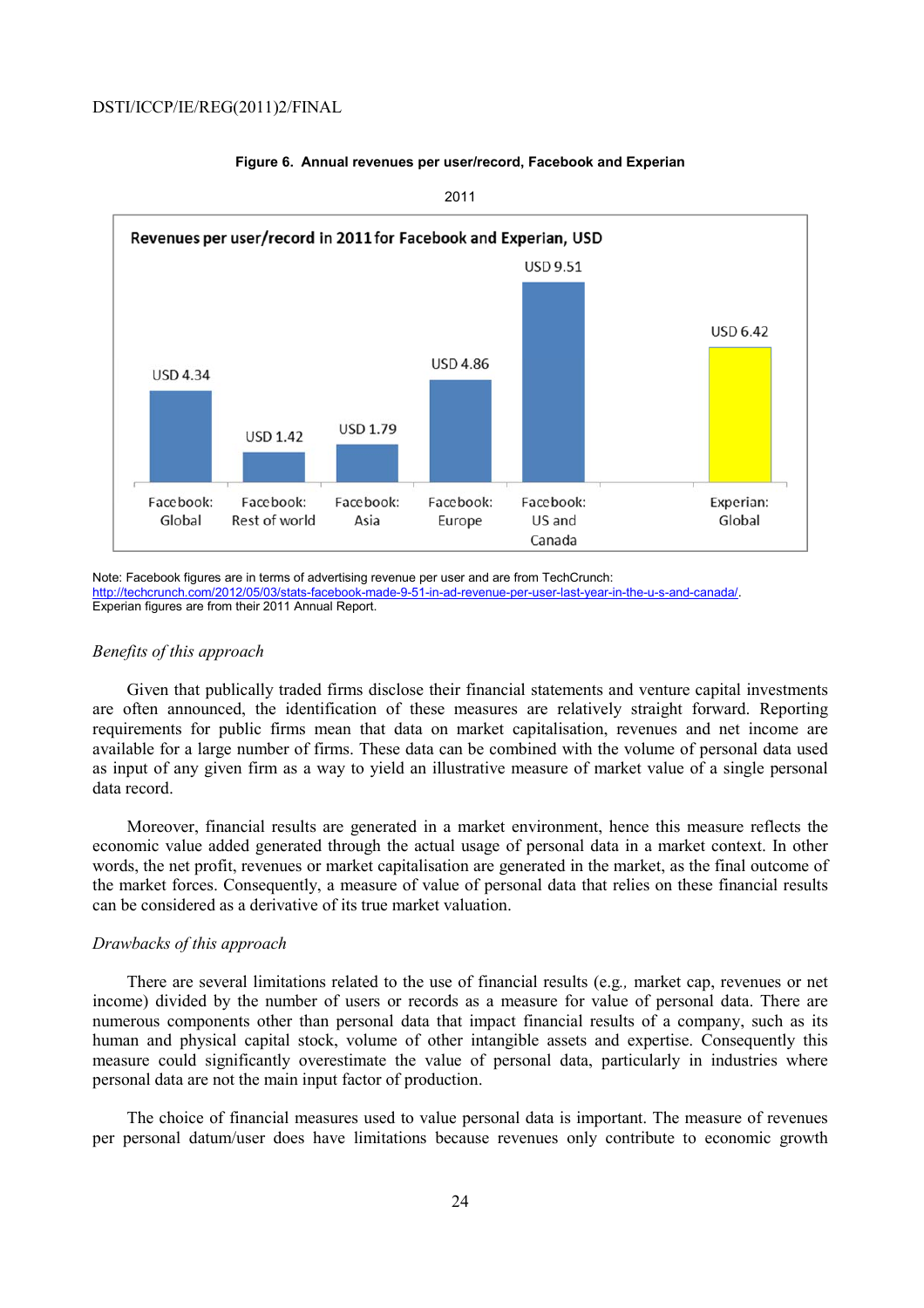insofar as they generate added value (or surplus). Net income per personal datum/user could be a more effective measure because it captures the value added by the firm using the data more precisely. Market capitalisation per personal datum may be the least reliable measure of the value of personal data, because for the majority of companies it is clouded by the many other items in the corporate value chain.

In addition, the relationship between the volume of personal data and financial outcomes may not be linear, even for companies that rely heavily on personal data. For example, it is likely that use of personal data in an economic activity could include synergistic effects, i.e*.,* when for a given company the economic value of a single isolated data record is smaller than the economic value of the same data record in a large, consistent dataset. Such synergies could in turn lead to significant estimation biases.

Finally, the financial results of a company can also depend largely on market trends, random shocks and speculation. This means that measures of personal data could be potentially imprecise and fluctuate over time following general market trends or speculative activity, rather than the intrinsic value of the data.

# *Market prices for data*

One of the most important ways to understand the monetary value of data is to look at its price in competitive markets. The price for data in the market is determined by the intersection of supply and demand. But personal data is a "non-rival" or "non-substractable" good in economics, meaning that the use of the data by one person does not diminish the stock of the good; the same record can be sold many times to many customers, and the same record can be used multiple times by the same customer. As a result, the market price for a record sold to one customer does not reflect the full monetary value of the underlying data but rather provides an indication of the market clearing price that individual customers pay for a copy of the data. The average revenue per record highlighted in the first methodology is comparable to the sum of the prices that all customers paid for an individual record over the course of one year.

Personal data transactions were typically handled between companies privately in the past, but the Internet is opening new markets and increasing the availability of price information. The prices for certain types of personal data are advertised on the Internet (e.g. personal background checks) while determining other prices requires a discussion with a sales representative and a quotation based on the type of information required. An illustrative example is the US market where numerous companies, called *data brokers* engage in these types of transactions selling personal data.<sup>6</sup>

One common feature of data brokers is that they engage in transactions using the data from third parties. Hence, prices demanded by these companies are an interesting indication of the market value of a personal data record. Figure 7 summarises some estimates that are derived from various online data warehouses (e.g. Aristotle, LexisNexis, DocuSearch, Experian, Merlin Data, Pallorium). At the time of writing, the following elements of personal data were available for various prices: USD 0.50 cents for an address, USD 2 for a date of birth, USD 8 for a social security number (government ID number), USD 3 for a driver's license number and USD 35 for a military record. A combination of address, date of birth, social security number, credit record and military is estimated to cost USD 55. These are only estimates, but provide some insight into the relative market values of difference pieces of personal data.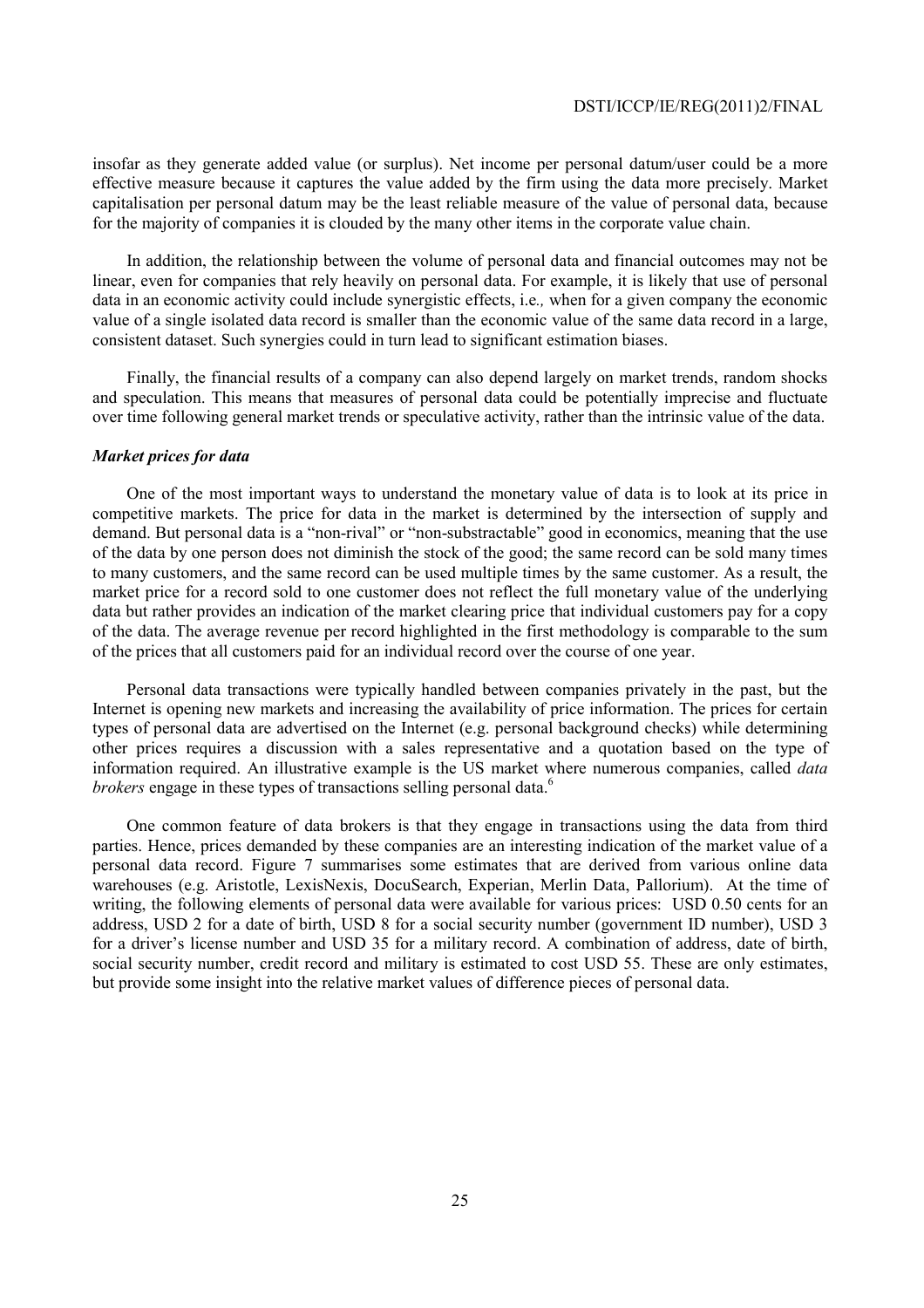

#### **Figure 7. Market prices for personal data by type**

\* two different prices provided by different providers.

*Sources:* Locate Plus (address Unpublished Phone Number Felony) Pallorium (address, past address Unpublished Phone Number Social Security Number) KnowX via Swipe Toolkit (Past address, Marriage/Divorce Bankruptcy Information Business Ownership) LexisNexis via Swipe Toolkit (Education Background Employment History Social Security Number Felony sex offender) Experian (Credit History) Voters online.com (voter registration)

# *Benefits of this approach*

Market prices of personal data records have two main benefits that make them a useful measure to express the economic value of personal data.

First, similarly to the financial outcome per data record, market prices for data are relatively easy to interpret when the data is available. Several data brokers publicly announce their asking prices for various personal data records. These prices can be easily aggregated and compared across various brokers to become the proxy for market value for a single personal data record.

Second, just like many other companies in other sectors, data brokers operate within competitive markets. Hence, prices for personal data asked by data brokers are market prices that result from the intersection of demand and supply. Consequently, these prices at least partially reflect the real market price for obtaining a specific data entry within the market.

# *Drawbacks of this approach*

There are a number of drawbacks in using market prices from various sources as a measure of the monetary value of the underlying data. The prices in the market also reflect search and other costs incurred by the data broker (such as the labour cost) and the possible search efforts saved by the purchaser. The data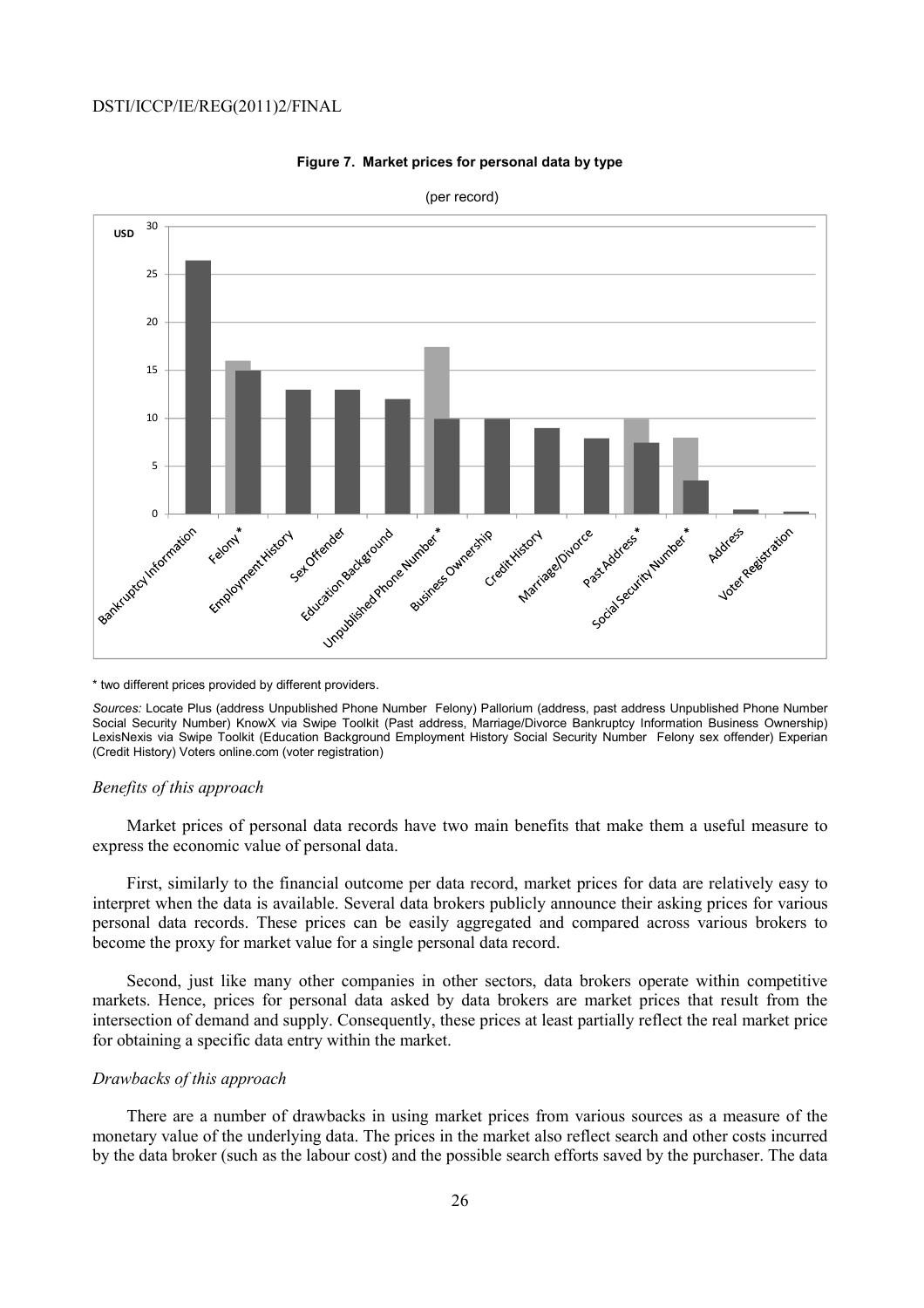may be available from a public source but require a considerable amount of effort to convert them into something that is easy to use for customers.

The price at which data is exchanged in an open market relates only to a specific context. The monetary value of a phone number, in and of itself, may be relatively low as a standalone item. However, when that phone number is tied with an income level and a set of particular interests, the monetary value of the phone number would likely increase for some market participants. So prices observed in the market need to be considered in context.

Finally, the quality of data provided by data brokers cannot be verified *ex-ante*, and may be flawed, unreliable or inaccurate. This risk is likely to be incorporated into the price of data, and additionally biases its true value.

# *Illegal markets*

An approach that is somewhat related to the market price approach discussed above is the valuation of personal data in illegal (cyber-crime) markets. These are markets run as online forums (mostly within channels on Internet Relay Chat (IRC) servers), where cyber criminals buy and sell software, information and services as diverse as malware code, botnets, denial of service (DoS) attacks, scam page hosting, and last but not least personal data such as "government-issued identification numbers, credit card numbers, user accounts, email address lists, and bank accounts" (see Symantec, 2010; Panda Security, 2010). Some security firms such as Panda Security (2010) have identified and observed these markets as well as the offers posted in these markets.

Based on these observations, a range of magnitudes of the valuation of personal data by cyber criminals can be derived. According to Symantec (2010), for example, credit card information was the good most frequently advertised for sale in cybercrime markets in 2009, with 19% of all advertised items accounting for credit card information (see Table 2.  $\cdot$ ).<sup>7</sup> The prices offered ranged between USD 1 and USD 30 in 2009. According to Symantec, the value would depend on several factors including for example demographics of the data subject and the intensity of its online interactions in particular in the context of ecommerce and e-banking.

But more importantly, the price varies over time depending on the total number of offers for credit card information available in the cyber-crime markets. This in turn depends on the amount of personal data stolen during data breaches (see Box 5). Credit card information is among the most commonly stolen and resold. In 2008, almost a third of all items offered in cybercrime markets were credit card details but this fluctuates from year to year depending on the amount of data breaches. There were more data breaches and consequently more credit card details for sale in 2008 than in either 2007 or 2009, according to Symantec (2010). As the number of breaches fell and the number of available card numbers declined in 2009, the maximum price asked for credit card information increased by 16% in 2009 to more than USD 30.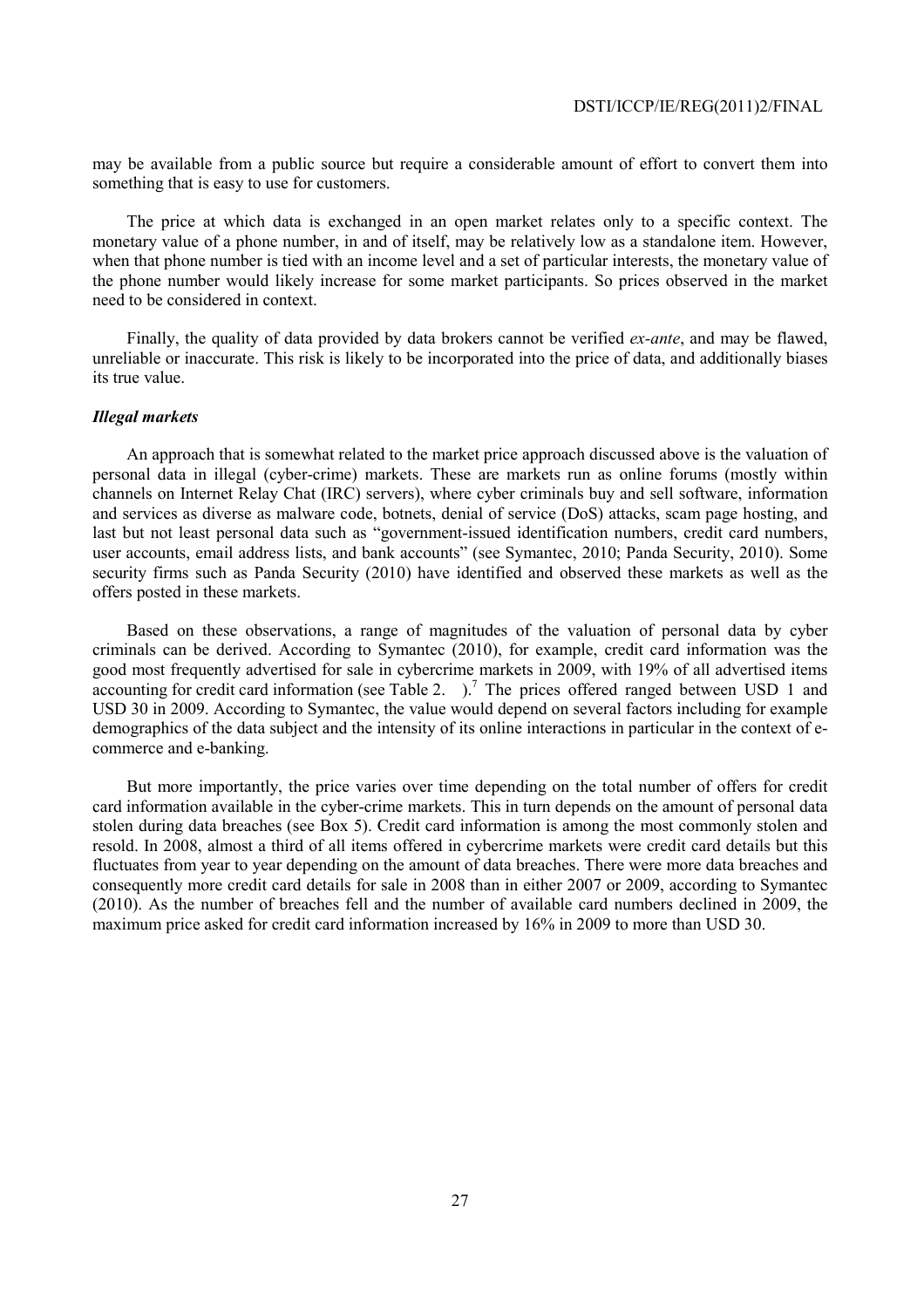| Overall<br><b>Rank 2009</b> | <b>Item</b>                           | 2009 | 2008 | <b>Range of Prices in USD</b> |
|-----------------------------|---------------------------------------|------|------|-------------------------------|
| $\mathbf{1}$                | Credit card information               | 19%  | 32%  | $0.85 - 30$                   |
| $\overline{2}$              | Bank account credentials              | 19%  | 19%  | $15 - 850$                    |
| 3                           | <b>Email accounts</b>                 | 7%   | 5%   | $1 - 20$                      |
| 4                           | Email addresses                       | 7%   | 5%   | 1.70/MB - 15/MB               |
| 5                           | Shell scripts                         | 6%   | 3%   | $2 - 5$                       |
| 6                           | <b>Full identities</b>                | 5%   | 4%   | $0.70 - 20$                   |
| $\overline{7}$              | Credit card dumps                     | 5%   | 2%   | $4 - 150$                     |
| 8                           | <b>Mailers</b>                        | 4%   | 3%   | $4 - 10$                      |
| 9                           | Cash-out services                     | 4%   | 3%   | 0 - 600 plus 50%-60%          |
| 10                          | Website administration<br>credentials | 4%   | 3%   | $2 - 30$                      |

|  |  |  |  |  |  | Table 2. Goods and services advertised for sale on cyber-crime markets |  |
|--|--|--|--|--|--|------------------------------------------------------------------------|--|
|--|--|--|--|--|--|------------------------------------------------------------------------|--|

Source: Symantec (2010)

One key difference between illegal markets for items such as credit cards and legitimate markets for personal data is that illegal data may be considered a "rival good" since the credit card information will be less valuable to criminals if the card has already been used by others – increasing the risk of detection and reducing the potential for illegal use of the card information. This would imply that the market clearing price for a single customer of illegal data is likely closer to the full market value than would be the case with legal data that can be resold multiple times without a reduction in usability for other customers.

# *Benefits of this approach*

The major benefit of this approach is that it provides a price that reflects the market value of a given, specific data entry. Although the market itself is illegal, and thus prices formed here can hardly be compared with prices in legal data markets (see drawbacks), the relative prices of specific data entry as well as the factors affecting their valuation can be instructive. Moreover, black-market values can be better than other valuation techniques at implicitly factoring in externalities.

# *Drawbacks of this approach*

There are a number of drawbacks that limit the usefulness of this approach. First, prices on illegal markets are difficult to collect. Given the illegal nature of the goods and services offered, prices of offers and deals will never be fully transparent and thus are also difficult to measure. As a result, estimations are highly subject to biases due to unrepresentative samples. Furthermore, prices only apply to the context where the data is used again to obtain other benefits illegally. Because criminals must balance the risk of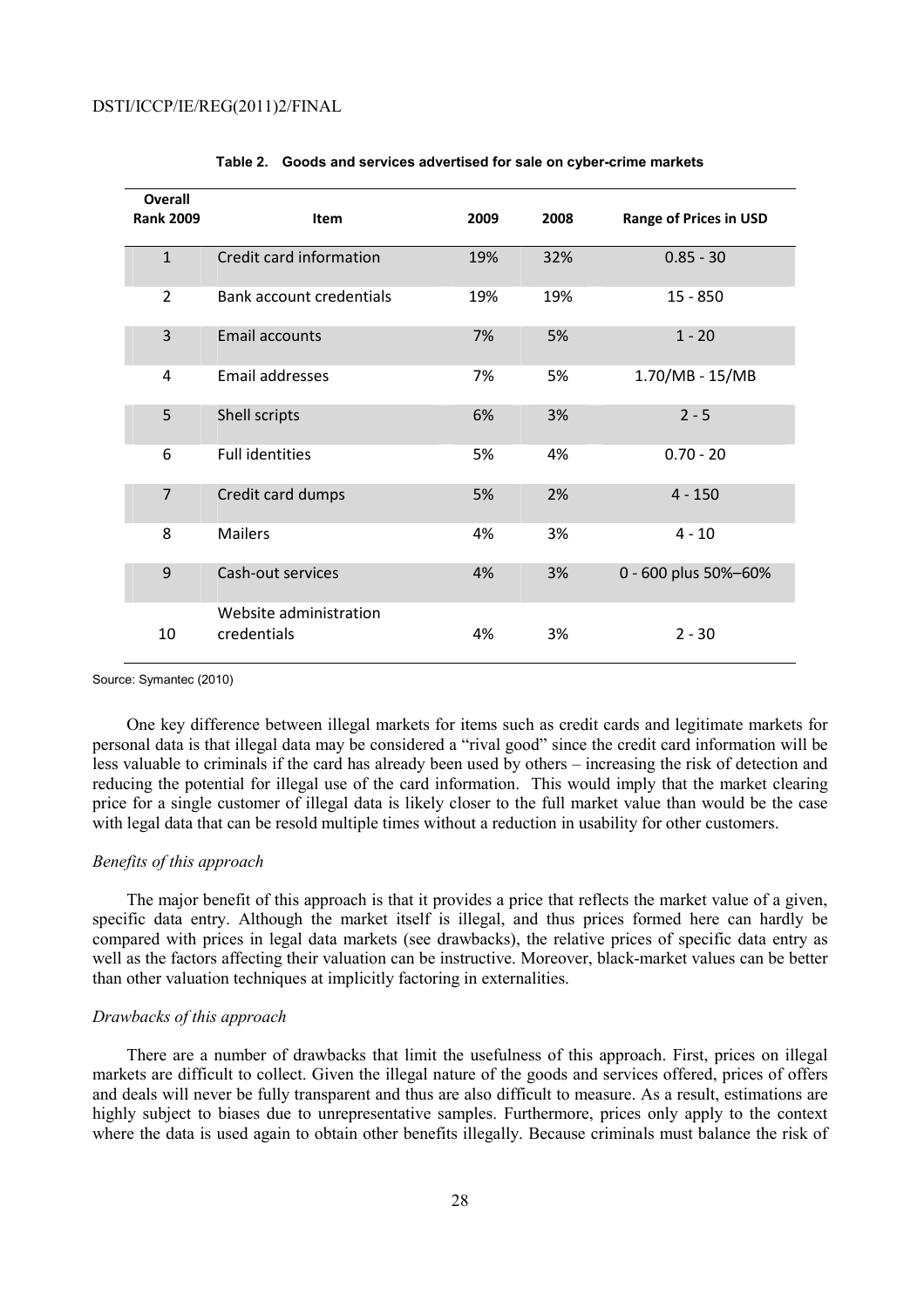detection and punishment, the value of the personal data can sometimes be overvalued by such an approach.

#### **Box 5. Data breaches and their economic impacts to firms and consumers**

Where personal data are being collected, stored or processed, security incidents can heavily affect privacy as recent high-profile data breaches<sup>8</sup> demonstrate, but they also generate significant costs to firms as well as to users. According to data by the *Privacy Rights Clearinghouse*, the number of incidents identified oscillates around 45 incidents per year, while the total number of records stolen is increasingly determined by large scale data breaches, i.e*.* data breaches involving more than 10 million records.<sup>9</sup> When combined with the payments arising from pending lawsuits and other measures to reduce the direct and indirect damages caused, the cost per data entry stolen can provide a simplified measurement on the level of risks faced by companies storing personal data in relation to the amount of data entries stored.

The TJX data breach, for instance, involving around 100 million records, forced TJX to set aside USD 118 million to cover costs and potential liabilities in fiscal year 2008 (USD 1.18 per record).<sup>10</sup> This included USD 11 million (9% of total) in security consultancy fees and other attack-related expenses, and a contingency fund of USD 107 million (USD 1.07 per record) to cover liability payments arising from pending lawsuits (see Leyden, 2007). It does however not cover loss in reputation, impact on the brand, and other indirect and opportunity costs. However, TJX announced the impact of the intrusions together with its financial statements for the second quarter (Q2) of 2008. It is interesting to note that the quarterly net income in Q2 2008 was 57% lower than in the same quarter of 2007. This result was probably caused by the higher costs related to the data breach.

Another interesting case is the data breach in Heartland Payment Systems involving around 130 million records in 2009. As a consequence of the breach, Heartland Payment Systems agreed to set up a fund worth USD 105 million to cover liability payments (USD 0.80 per record). USD 41 million (39%) were dedicated to MasterCard customers, USD 60 million (57%) to VISA customers and almost USD 4 million (4%) to American Express customers (see Leyden, 2010). How much Heartland Payment Systems spent on security-related investments as well as the indirect costs is unknown. But the financial statement for fiscal year (FY) 2009 reveals that Heartland Payment Systems had a net loss of more than USD 52 million (compared to a net increase of USD 42 million in FY 2008) even though revenues increased by 7% compared to the previous year. Furthermore, stock prices dropped from USD 18 on 2 January 2009 to USD 15.44 on 16 January and USD 8.54 on 23 January, a drop of almost 50% three weeks (Heartland Payment Systems announced the data breach in 20 January 2009).

A more recent example is the security breach of the Sony's PlayStation Network and Sony Online Entertainment in 2011 which resulted in the exposure of 103 million records and as a consequence to a 23-day closure of the PlayStation Network. According to Sony's executives, this data breach will cost the company at least USD 171 million (USD 1.7 per record). It is interesting to note that this number does not cover liability payments as in the previous cases but rather "expenses of an identity theft prevention programme and promotional packages to win back customers, among other things" (Goodin, 2011); in other words, it covers (parts of) the indirect reputation and opportunity costs. Under the assumption that Sony would also have to set aside a fund worth USD 1 per record to cover liability payments arising from pending lawsuits, additional USD 103 million would have to be provided.<sup>11</sup> This would still not include investments in security assessment and enhancing initiatives (e.g*.* security consultancy fees).

The cost of data breaches is not limited to the firms suffering from the breach, but also includes the cost consumers have to pay. For example, it has been reported that 10% of Americans have had their identities stolen, and on average, each of those individuals lost around USD 5 000.<sup>12</sup> Similarly, a recent survey of 2 500 Australians found that one in ten had fallen victim to online identity theft in the previous 12 months, but that each had lost an average AUD 1 000 as a result.<sup>13</sup> In the United Kingdom, almost two million people have their identities stolen every year at a cost to the United Kingdom of GBP 2.7 billion. With criminals gaining an average of GBP 1 000 in credit or benefits for each name they steal, the bulk relates to the money criminals obtain using other people's identities with the rest made up of the cost to individuals and companies of preventing and detecting the crime and putting right the damage. In serious cases, it can take people more than 200 hours to resolve the problems caused by identity fraud – the equivalent of a year's annual leave.

#### *Surveys and economic experiments*

Another way to put an economic value on personal data is to conduct economic experiments<sup>14</sup> and surveys that extract the price that firms would need to pay individuals to disclose some of their personal information.

In recent years, there have been several experimental studies attempting to quantify individual valuations of personal data in diverse contexts. This area of research is still very not well developed, as the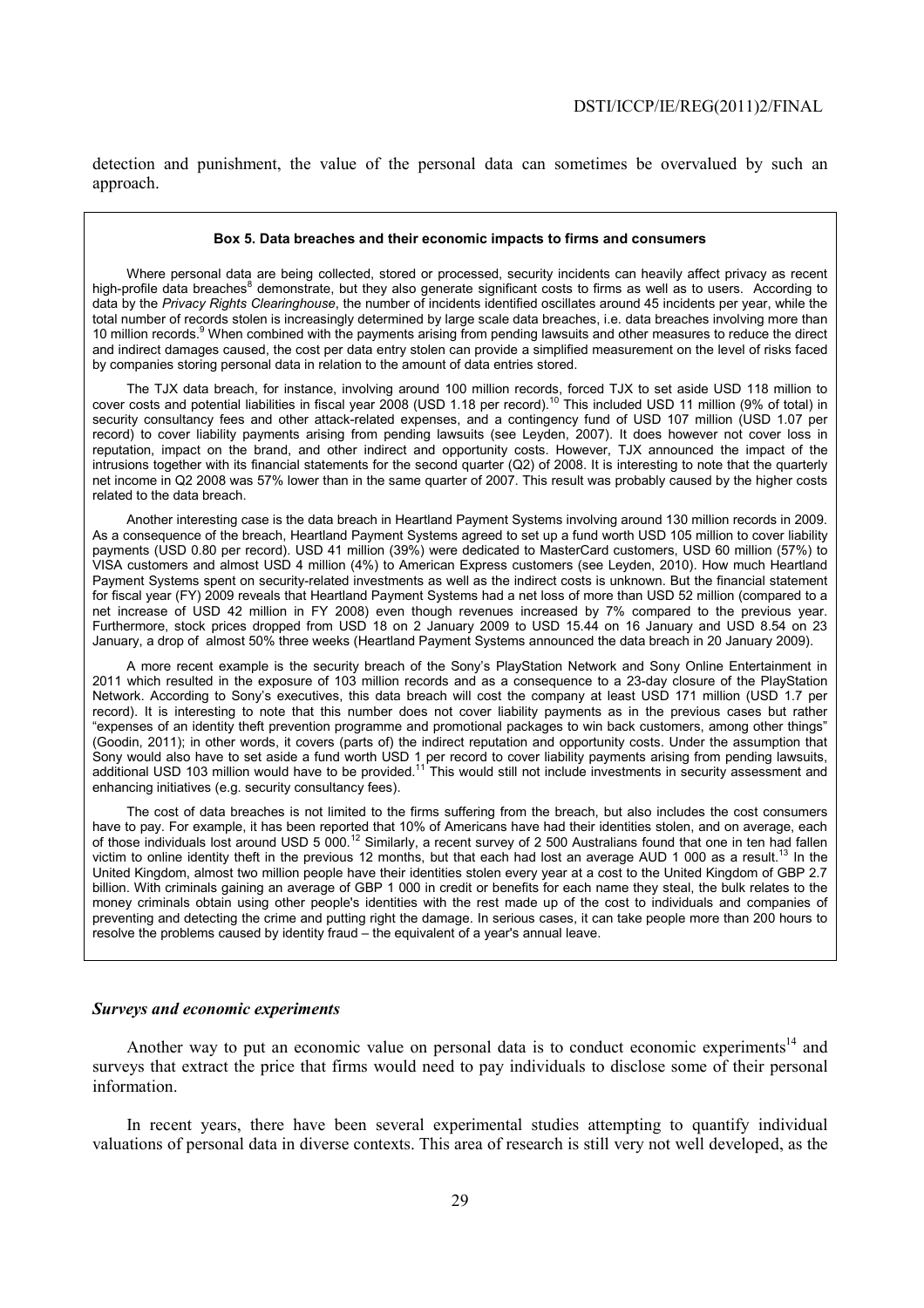notion of individual valuation of privacy is very complex and extremely context-dependent, and therefore very difficult to analyse in a laboratory setting. Even though research in this area is still in a preliminary stage, two general messages can be already derived.

- First, people tend to differ with respect to their
	- o individual *valuation of personal data* (i.e*.,* amount of money sufficient for them to disclose personal data)
	- o individual *valuation of privacy* (e.g*.,* amount of money they are ready to spend to protect their personal data from disclosure)
- Second, these valuations are extremely context dependent, and cannot be measured with an absolute certainty and precision.

The distinction between valuations of personal data and valuations of privacy is of significant practical importance. Concerning the *valuation of privacy*, people do have the possibility to pay to prevent their personal data from being disclosed. For example, Internet users can pay to use software to anonymise their web browsing and to hide their online behaviour but often at the cost of a slower browsing experience. People are also confronted with numerous opportunities to reveal personal information in exchange for some financial benefit, which corresponds to their *valuation of personal data*. For example, some companies offer individuals a bundle of products in exchange for monitoring their Internet behaviour.

Numerous empirical studies focus on both the *valuation of personal data* and the *valuation of privacy*. Examples include Spiekermann et al. (2002), Chellappa and Sin (2005), Wathieu and Friedman (2005), Huberman et al. (2006), Cvrcek et al. (2006), Hui et al., (2007.) Generally, the fraction of consumers who will reject an offer to obtain money in exchange for reduced privacy is larger than the fraction of consumers who will accept an economically equivalent offer to pay money in exchange for protection of privacy (Acquisti *et al*., 2009). As Hui and Png (2006) noted, the difference between the individual *valuation of personal data* and the *valuation of privacy* could help explain the disparate findings from these empirical studies.

Furthermore, empirical studies point out that both the *valuation of privacy* and the *valuation of personal data* are extremely sensitive to contextual effects. Some of these studies suggest that even ostensibly privacy conscious individuals are likely to share their personally sensitive information with strangers (Spiekermann et al. 2002). An anecdote to illustrate this point is the field experiment presented by Infosec, where 71% of office workers at London's Liverpool Street railway station were willing to reveal their email password for a chocolate bar (Infosec Europe, 2004.) A strict application of the economics principle of "revealed preferences," might lead to a conclusion that people do not care about their privacy nor their personal data (Rubin and Lenard, 2002).

This apparent inconsistency could be explained using the apparatus developed by behavioural economics that takes into account context and psychological individual motives into the economic settings. Using these techniques, several studies such as (Schwarz, 1999; Acquisti *et al.* 2009) demonstrate how significantly the *valuation of privacy* and the *valuation of personal data* can be affected by contextual effects that arguably should play a limited role in decision making. In addition, Acquisti *et al.* (2009) demonstrate the complexity of individual privacy preferences, by exploring the underlying distribution of underlying privacy and personal data valuations. They found that these valuations are not normally or uniformly distributed, but U-shaped, clustered around extremes and focal points.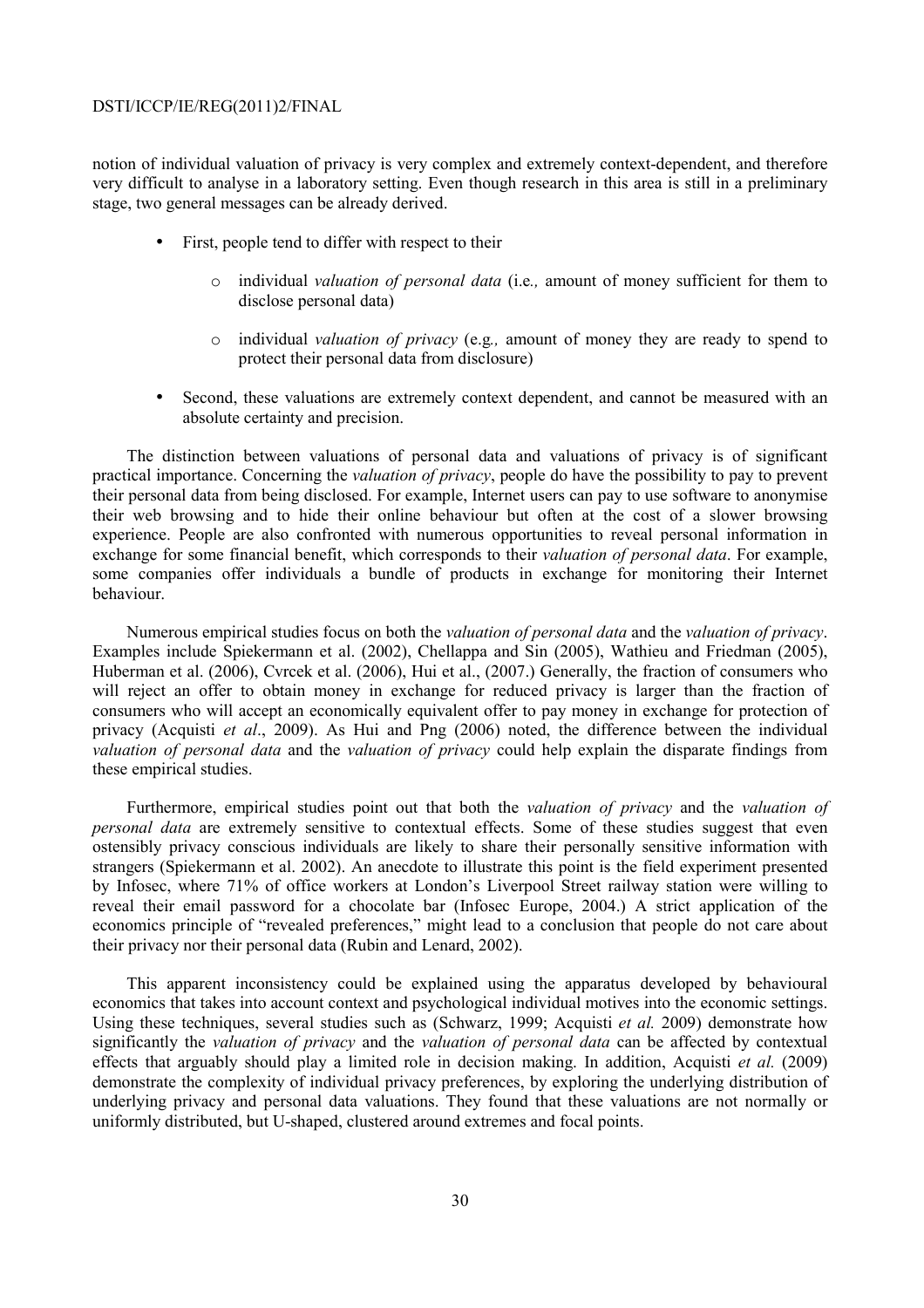Surveys also reveal that the impact of the incident depends on the context, in particular the type of information affected by the incident as well as the sector in which the online transaction took place. Some of these surveys also show that users attach less importance to their name or telephone number online, but significantly more importance to credit card numbers, national identity numbers or information about their private lives. The value is particularly high in the case of health-related information (Figure 8).





A set of illustrative experiments done by Frog (2011) in the United States, India and China, show there are three tiers of data that individuals are inclined to protect, with the level of protection (and the assigned value) differing by tier: *i*) the top tier includes social security numbers (national identity numbers) and credit card information, which most people value highly (USD 150 – 240 per entry); *ii*) the middle tier contains digital communication history, such as web browsing history, as well as location and health information (around USD 50); and the last third tier of information contains facts about us, including online purchasing history and online advertising click history, to which individuals attach little value (USD  $3 - 6$ ).

 The same study found that brands and industries are trusted differently. It all depends to whom the data is revealed. Respondents to the Frog (2011) survey declared they put more trust in financial institutions, technology firms, wireless carriers and wireless handset makers. Participants in the study assigned less trust to government agencies and social networks.

#### *Benefits of this approach*

Results of surveys and economic experiments have several advantages as a measure of individuals' valuation of personal data. The economic experiments and their procedures are well described in the literature (see Kagel and Roth, 1997), hence this measure is relatively easy to construct and identify. The design of these experiments provides incentives to participating subjects to reveal how they value their data. It means that this measure should be able to capture the pure, unbiased economic value of personal data from an individual perspective.

Furthermore, results usually can be used for comparative studies (across economies and across various types of data). The "sterile" laboratory setting permits to repeat a given experiment on a different sample group and to use the results for comparative studies (across economies and across various types of data).

Source: CDC/IDate survey based on 700 internet users older than 15 years, October 2009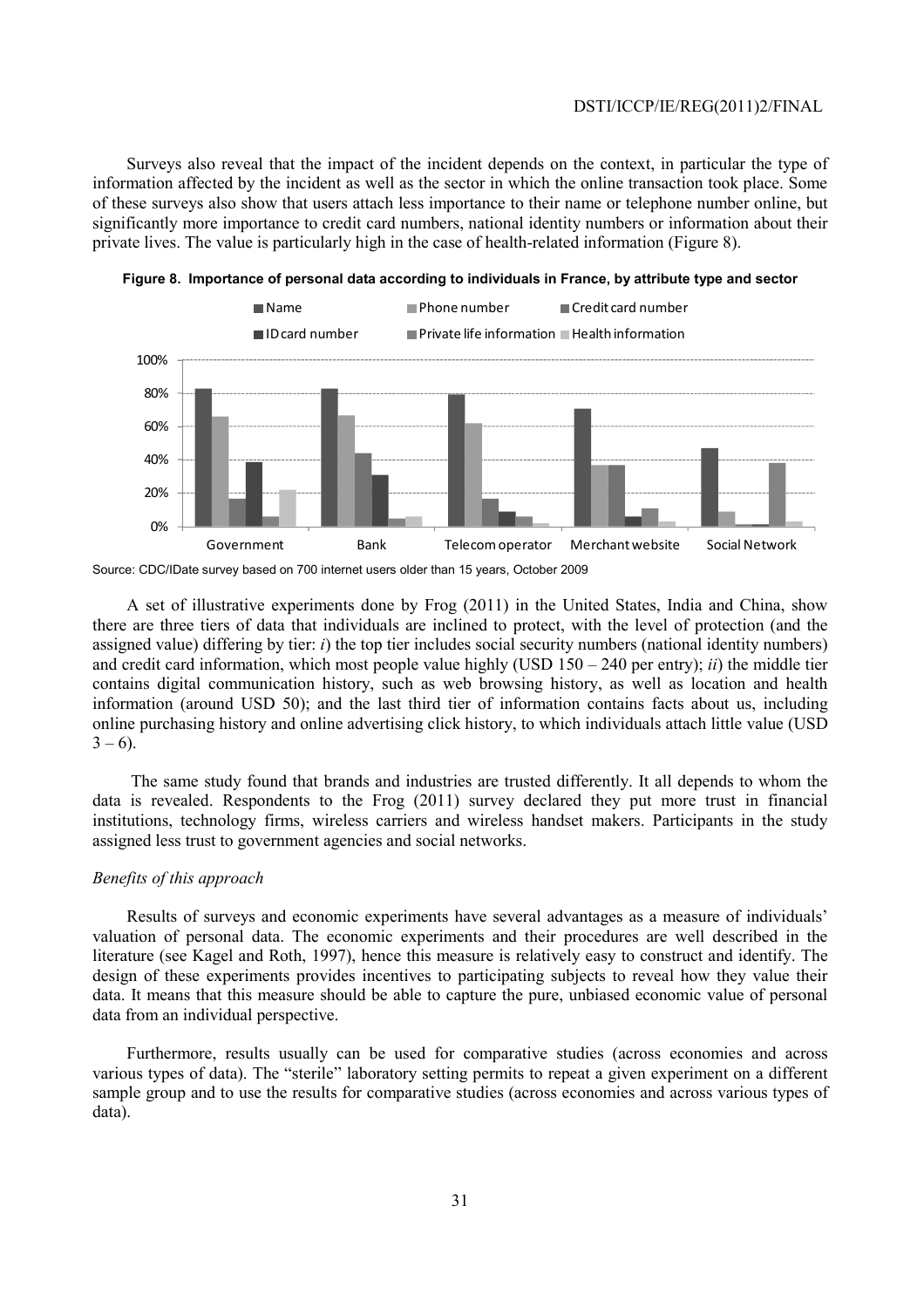### *Drawbacks of this approach*

One key drawback of using the results of surveys as a proxy for valuation of personal data is lack of market verification. In fact these measures capture the hypothetical and speculative value of personal data as revealed or indicated by individuals. They capture possible valuations from a subjective, individual perspective, rather than an economic value that was verified by the market forces of supply and demand. These studies have also clearly shown that the values assigned to personal data are highly context dependent. For example, the price at which people are willing to sell their own personal data depends on how they perceive the data will be used and how much they trust the entity receiving the data.

# *Revealed willingness to pay to protect (insurance)*

Another way to put an economic value on someone's personal data is to understand how much the individual would be willing to pay to protect that data. This can be observed in markets offering insurance policies to protect against identity theft. Interestingly, Experian, the data broker mentioned above, sells an identity-theft protection service called ProtectMyID for USD 155 per annum in the United States.<sup>1</sup>

Other firms sell the service of removing people's names from marketing databases. An example is Reputation.com,<sup>16</sup> which allows users to find and remove personal information from websites that they do not, or no longer, want to hold their data. Reputation.com charges roughly USD 140 per year for this service.

Another recent development is the emergence of anti-tracking software and services, which may move the tracking industry towards permission-based tracking and targeting. To date, targeted advertising opt-out mechanisms have been limited, either working rather poorly (e.g., being based on cookies which the aware user will delete and/or not allow to be set), or applying to targeted advertising and not the tracking itself (e.g., offering to stop the targeting, but not the tracking). However, an increasing number of firms offer software and services to limit or thwart tracking. Approaches include relatively simple browser add-ons to block advertising, reveal and manage HTTP and Flash cookies. These add-ons are also available for e-mail clients. Some firms offer preventative solutions, such as SafetyWeb, which offers parental tracking of their children's activities on social networks for USD 100 per year.<sup>17</sup>

# *Benefits of this approach*

A clear advantage of using the revealed willingness to pay to protect the data as a proxy of value of personal data is that it captures the pure economic value of privacy breach from an individual perspective. The value reported by individuals is not affected, by search and transaction costs, nor by market fluctuations and reflects only the pure individual perception of the economic value of potential breach of their privacy.

# *Drawbacks of this approach*

There are two potential sources of bias using the revealed willingness to protect data as a measure for the economic value of personal data.

Similarly to surveys and economic experiments, the revealed willingness to pay for protection lacks market verification. This measure represents the individual's willingness to pay (*valuation*), which is not confronted with the market and not confirmed by market transactions (*value*). For example if a given person reports a relatively low willingness to pay for privacy protection, there might be no insurance company on the market that offers a low enough insurance price.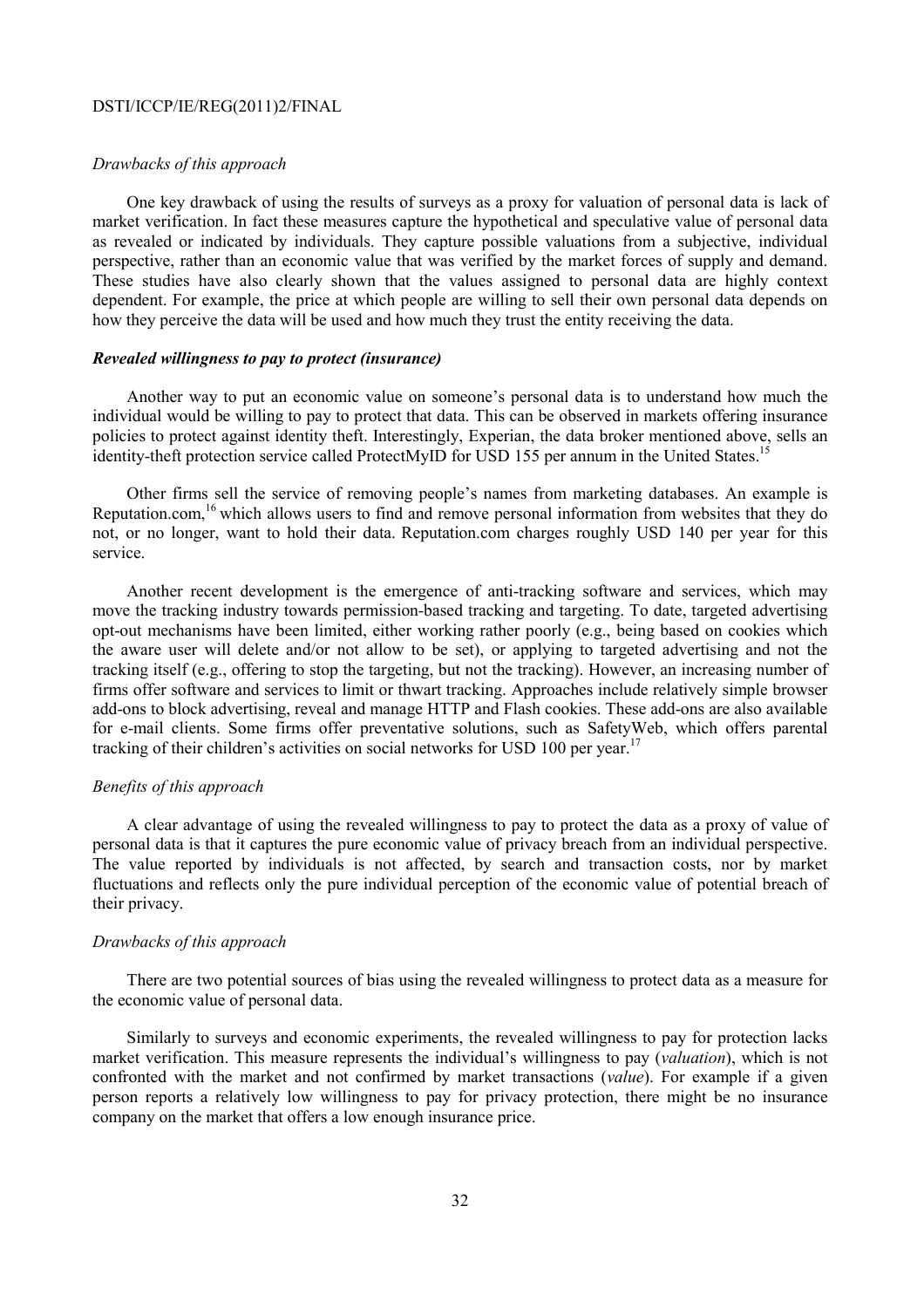Secondly, the revealed willingness to pay to protect the privacy captures individually perceived costs of damage caused by data breach rather than value of data themselves. In fact many economic studies highlight the difference between the *valuation of personal data* and the *valuation of privacy* (Acquisti *et al.* 2009; Hui and Png, 2006). Although related with each other, these are two different economic concepts; using measures of *valuation of privacy* to proxy the value of personal data, should therefore be done with great caution.

Finally, there is some debate about whether these services that offer to protect and rectify the theft of personal data are actually effective. This would imply that consumers would be willing to pay less for a service offering questionable results than they may be willing to pay for a more robust service.

# **Conclusions and next steps**

This report marks a first step to understand different methodologies for measuring the monetary value of personal data. It does not look at the economic and social benefits that can emerge from the use of personal data but are not captured in market transactions. It also does not look at other alternative indicators of the personal data market, e.g., the incremental flow of venture capital investments into the market as a result of the potential of data analytics resulting from the use of personal data, or additional investments available for development of new products or services as a result of efficiency gained from the use of data analytics. There are a number of important findings that emerge from this initial study in what could be an ongoing research project.

# *A need for better data and collaboration*

There is a lack of robust data that can be analysed to better understand the economic and social value of personal data. Such an understanding could offer a valuable contribution to the policymaking process. Furthermore, it may be in the joint interest of policy makers and firms throughout the value chain to work together to understand the potential value of personal data.

One key to understanding the potential is better data. Firms in the value chain have a good understanding of the number of records they hold and should have a strategic view of the economic value of these records. There is therefore a valid argument for governments, researchers and firms to work together to better understand the potential benefits and risks of growing amounts of personal data.

# *Understanding the regional context*

More analysis is needed to provide a fuller picture of the economic value of personal data in regional contexts. Currently, most of available statistics that support the presented illustrations of personal data valuations refer to the US market. Therefore, any potential extension of these illustrations onto other markets should take into account regional context, which could include not only legal differences between national privacy regimes, but also socio-economic factors, such as individual awareness, education levels or competitiveness of the marketplace.

#### *The utility of case studies to understand effects*

One key theme throughout this report is the context-dependent nature of the valuations of personal data. This entails that macroeconomic effects are much more difficult to analyse because of a lack of harmonised data and measurable impacts over time.

Instead of focusing on macro-economic effects, a partial focus on specific case studies, geared at understanding the effects in a range of contexts, may provide more useful information for policy makers. These case studies could be focused on particular sectors, such as personal data used for advancing health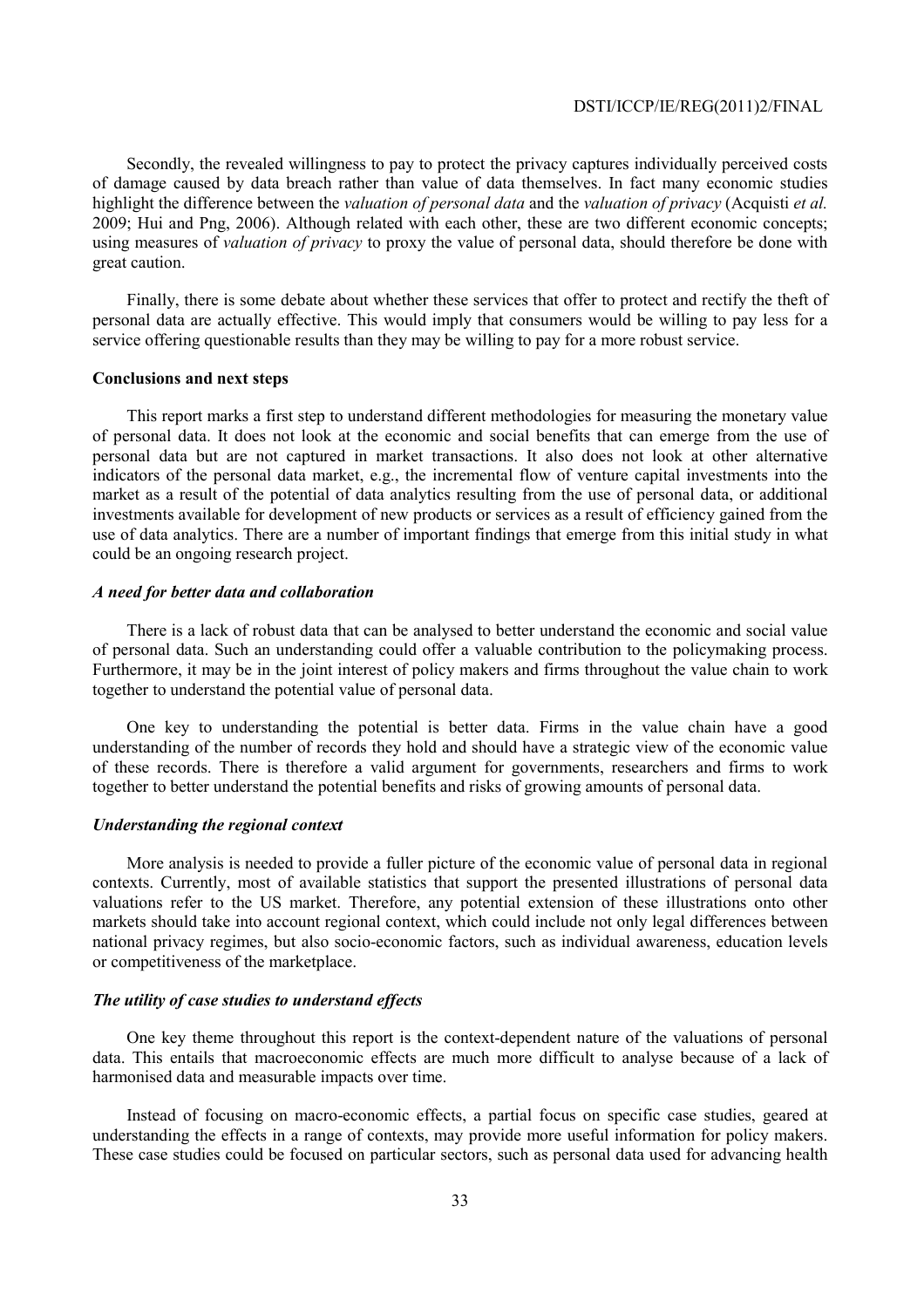research. In other cases, they could be tied to specific data sets (e.g., social networking or click-stream data that is used for specific purposes).

#### *Potential non-linear returns means network effects*

The monetary, economic and social value of personal data is likely to be governed by non-linear, increasing returns to scale. The value of an individual record, alone, may be very low but the value and usability of the record increases as the number of records to compare it with increases. These network effects have implications for policy because the value of the same record in a large database could be much more efficiently leveraged than the same record in a much smaller data set. This could have implications for competition and for other key policy items such as the portability of data.

# *Capturing producer and consumer surplus will be difficult*

Even if the monetary values of personal data were possible to extract, they would not cover the full economic and social benefit that could be derived from the data. Consumer surplus – the difference between what a user is willing to pay for a good or service and the market price – is not captured in prices in competitive markets. This means that any analysis that omits the consideration of consumer surplus will likely underestimate the true social and economic benefits.

Producer surplus will be captured in the balance sheets of firms using personal data but even this could be difficult to separate from the general operational data of the firm. A focus on specific case studies and closer co-operation with data firms could complement our understanding of the impacts.

#### *Markets where individuals control and sell their own data are evolving and will provide insights*

There are new developments on the horizon that could produce new valuations on personal data and shed further light on their market valuations. For example, some firms are now offering "data lockers", which allow users to contribute and edit the data they are willing to share with third parties in exchange for a portion of the proceeds when their data is sold. These data lockers could potentially improve transparency about how data is collected, sold and used. Users may be willing to share even *more* personal data if they feel they have more control over how it is used and received a clear economic or social benefit for sharing. This is a new area and it is unclear if data lockers will emerge with viable business models but this is an area that should be followed.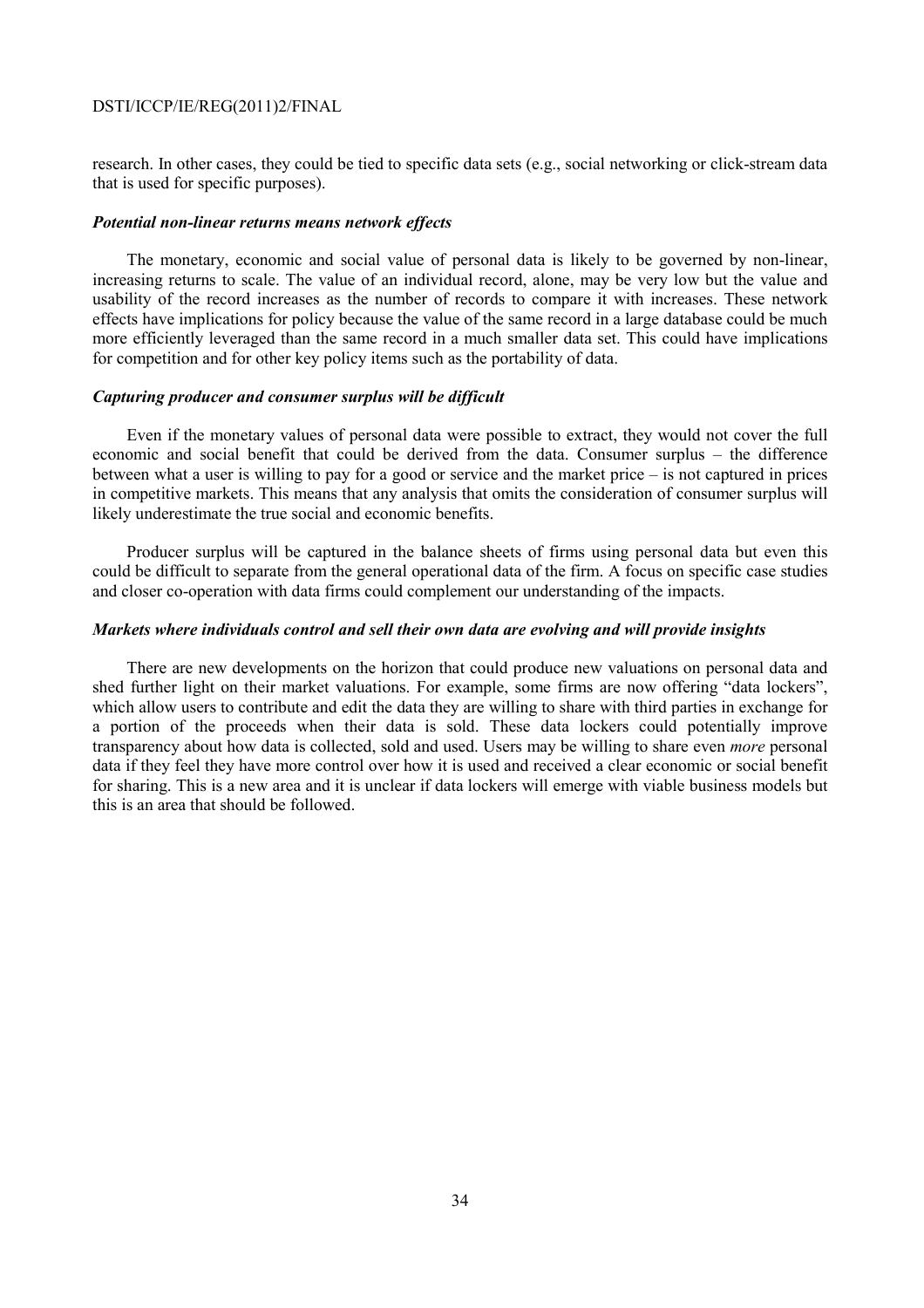# **ENDNOTES**

- 1 OECD, Terms of Reference for the Review of the OECD Guidelines Governing the Proetction of Privacy and Transborder Flows of Personal Data (2011), available at www.oecd.org/dataoecd/63/29/48975226.pdf.
- 2 The final step in the personal data life cycle is disposal, which is a fundamental aspect of the protections related to privacy and information security. It is included as part of this discussion, however, because it does not offer obvious contributions to the value chain.
- 3 What They Know: A Glossary, *Wall Street Journal* 31 July, 2010. Available at: http://online.wsj.com/article/SB10001424052748703999304575399492916963232.html (January 2011).
- 4 See: http://www.bluekai.com/exchange.php
- 5 "Data mining" is defined in many different ways, but is perhaps best understood as encompassing a wide spectrum of data-based activities ranging from "subject-based" searches for information on specified individuals to "pattern-based" searches for unusual or predetermined patterns of activities or relationships. Between these two ends are "relational" searches, which start with an individual but then reach out to determine who communicates or otherwise interacts with whom, and "data matching," which involves combining two or more sets of data looking for matches or discrepancies.
- 6 Given the cross-country differences in privacy legislation, and extension of these illustration onto other markets is not straightforward.
- 7 Credit card information advertised in cyber crime markets consists of the credit card number, the expiry date, and in some cases even the name on the card (or business name for corporate cards), the billing address, the phone number, the CVV2 number, and the PIN (Symantec, 2010).
- <sup>8</sup> A data breach is "a loss, unauthorised access to or disclosure of personal data as a result of a failure of the organisation to effectively safeguard the data" (OECD, 2011b). Where the security breach involve as intellectual property not including personal data the term "unauthorized access" will be used instead.
- $\overline{9}$  Malicious hacks still remain the most frequent cause for data breaches in terms of records stolen but not in number of incidents. For example, 63% of all exposed records of incidents recorded between 2005 and 2011 by the *Privacy Rights Clearinghouse* are related to malicious hacks, followed by "lost, discarded or stolen laptop, PDA, smartphone, portable memory device, CD, hard drive, data tape, etc" (*i.e.* lost) with 27%. In terms of number of incidents, malicious hacks rank third (with 19% of all incidents related to this type of events), after loss (31%) and unintended disclosure (20%).
- <sup>10</sup> In their 2008 annual report TJX stated that: "[the] actual losses arising from the Computer Intrusion could exceed [their] reserve for [their] estimated probable losses, and [their] reputation and business could be materially harmed as a result of any future data breach".
- <sup>11</sup> It has been suggested that this breach may have cost card issuers alone between USD 230 million and USD 385 million for card replacement if all customers affected by the breach decided to replace their credit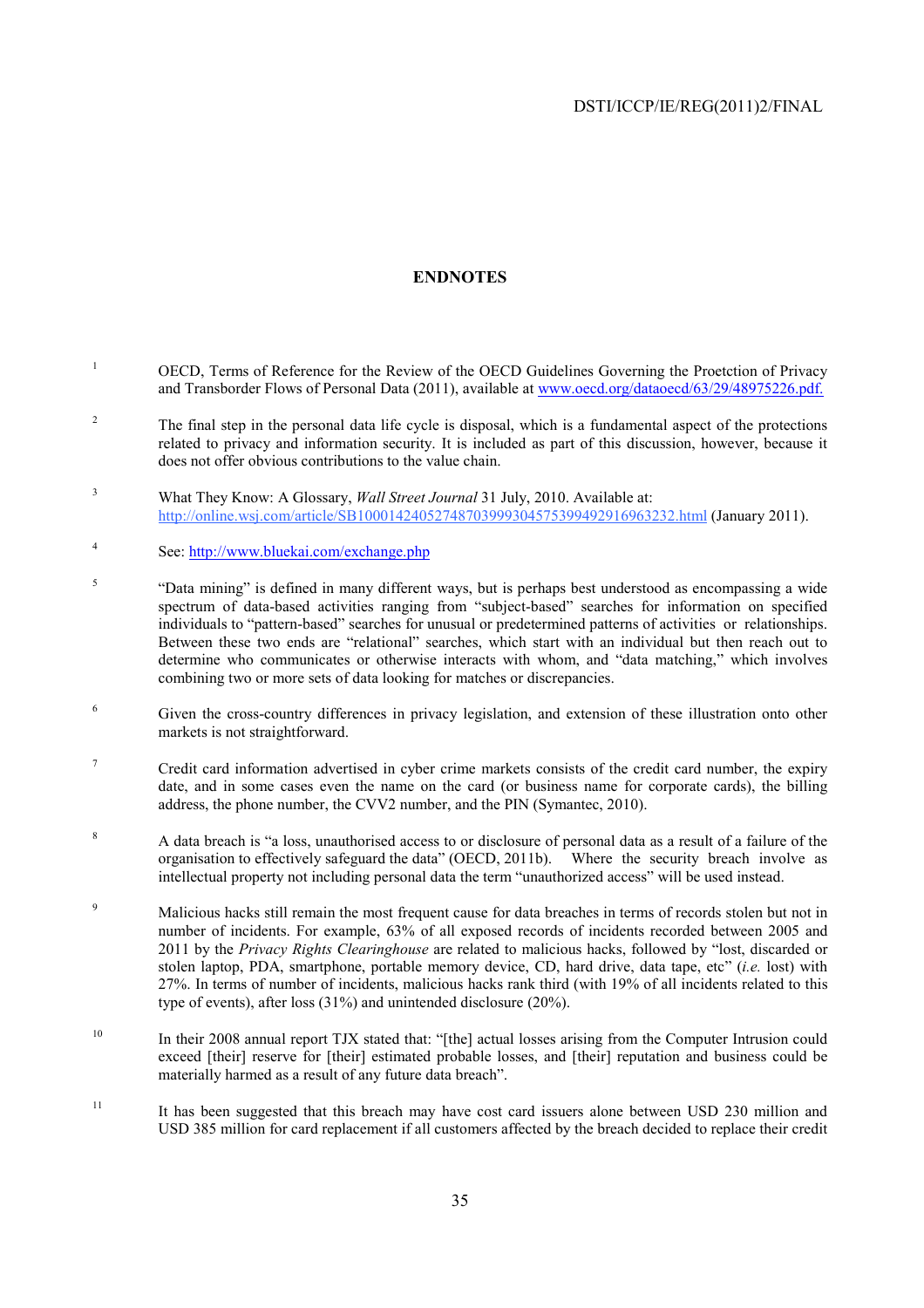cards. This estimation is based on the cost for replacement which is expected to be between USD 3 and 5 per card, and the 77 million exposed accounts (see Reuters, 2011).

- 12 http://mashable.com/2011/01/29/identity-theft-infographic/.
- 13 AAP (2010) 'ID theft costs \$1.3bn,' *The Australian* 6 July 2010. Available http://www.theaustralian.com.au/australian-it/id-theft-costs-13bn-survey/story-e6frgakx-1225888567247 (September 2010).
- <sup>14</sup> Economic experiments are designed to study people's behaviour in some economically-interesting scenarios using monetary incentives. In doing so the experiments mimic some features of real-world situations in a stylized, laboratory setting.
- 15 www.experian.com/consumer-products/identity-theft-protection.html.
- 16 www.reputation.com/.
- 17 http://www.safetyweb.com/.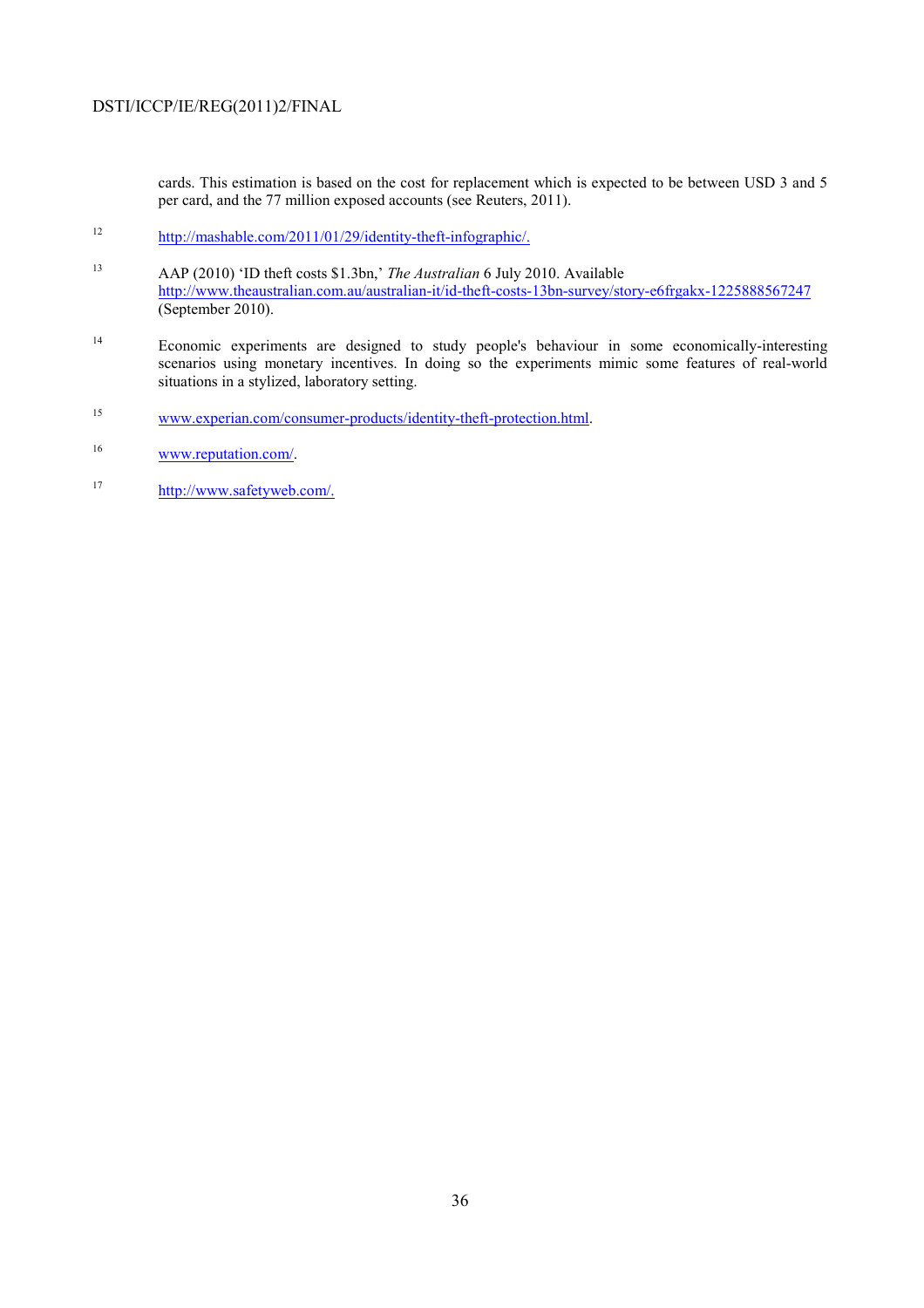# **REFERENCES**

- Acquisti, A., L. John, and G. Loewenstein (2009) What is Privacy Worth?, mimeo, available at: http://pages.stern.nyu.edu/~bakos/wise/papers/wise2009-6a1\_paper.pdf, accessed on 18 May 2012
- Anderson, C. (2009), "Free: The future of a radical price", Hyperion. Available http://www.longtail.com/the\_long\_tail/2009/07/free-for-free-first-ebook-and-audiobook-versionsreleased.html (November 2010).
- Angwin, J. (2010), "The Web's New Gold Mine: Your Secrets", *Wall Street Journal* 30 July, 2010. Available http://online.wsj.com/article/SB10001424052748703940904575395073512989404.html
- Angwin, J. and McGinty, T. (2010) "Sites Feed Personal Details To New Tracking Industry", The Wall street Journal, 30 July 2012, Available http://online.wsj.com/article/SB10001424052748703977004575393173432219064.html
- Angwin, J. and Steel, E. (2011) "Web's hot new commodity: Privacy", *The Wall Street Journal* 28 February 2011. Available http://online.wsj.com/article/SB10001424052748703529004576160764037920274.html?mod=WSJ Tech MIDDLETopNews.
- Appel, J.M. (2008), "Why shared medical database is wrong prescription", Orlando Sentinel, December 30, 2008 http://en.wikipedia.org/wiki/Electronic\_health\_record
- Beales, H. (2010), "The Value of Behavioral Targeting", Network Advertising Initiative, Available http://www.networkadvertising.org/pdfs/Beales\_NAI\_Study.pdf
- Berman, S.J. (2011), "Not for Free: Revenue strategies for a new world", Harvard Business School Press.
- Berman, S.J., Battino, B. and Feldman, K. (2010), Beyond content: Capitalizing on the new revenue opportunities, IBM Institute for Business Value, Available *http://ibm.com/iibv* .
- Boyd, D. (2010), "Privacy, Publicity, and Visibility", Microsoft Tech Fest. Redmond, March 4. Available www.danah.org/papers/talks/2010/TechFest2010.html (October 2010).
- Burridge, N. (2010), "Annual cost of identity theft is £2.7bn", *The Independent*, 18 October 2010. Available www.independent.co.uk/news/uk/crime/annual-cost-of-identity-theft-is-16327bn-2109431.html (April 2011).
- Cate, F.H. (2008), "Government Data Mining: The Need for a Legal Framework", in *Harvard Civil Rights-Civil Liberties Law Review*, Vol 43. Available http://harvardcrcl.org/ (September 2011).
- Chellapa, R. and R.G. Sin (2005), "Personalization Versus Privacy: An Empirical Examination of the Online Consumers' Dilemma," *Information Technology and Management*, 6(2-3), 181-202.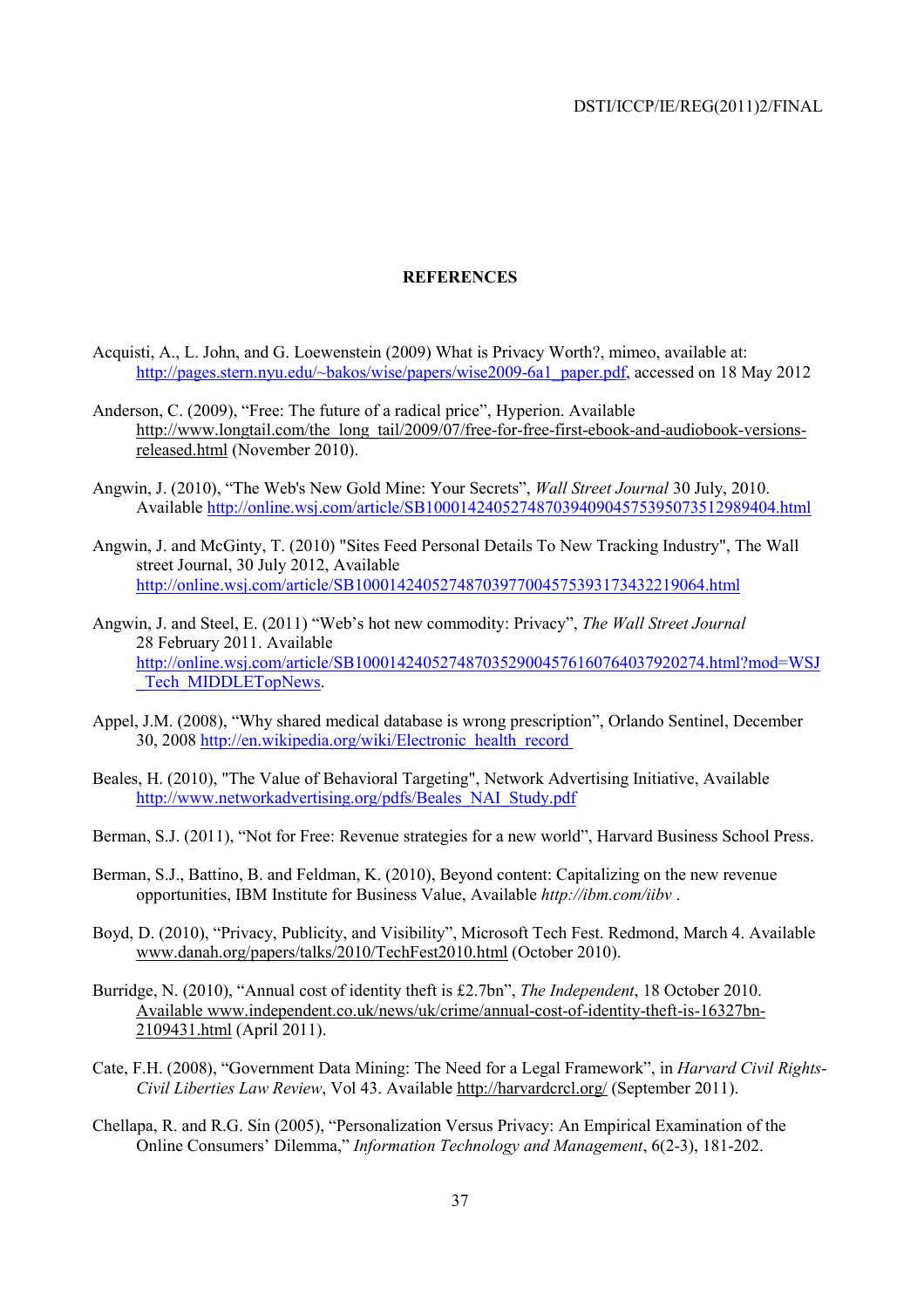- Cvrcek, D., M. Kumpost, V. Matyas, and G. Danezis, 2006. "A Study On The Value Of Location Privacy," Proceedings of Workshop on Privacy in the Electronic Society (WPES '06), 109-118.
- CyberSource (2011), 2011 Online Fraud Report, CyberSource. Available www.pymnts.com/cybersource-2011-online-fraud-report-12th-annual-edition-online-payment-fraud-trends-merchant-practices-andbenchmarks (April 2011).
- FTC (2009), "Self-Regulatory Principles for Online Behavioral Advertising", FTC, Washington DC. Available www.ftc.gov/opa/2009/02/behavad.shtm (September 2010).
- Frog (2011), "The Value of Personal Data: A Global Perspective", Presentation at Mobile World Congress, February 2011.
- Goodin, D. (2011), "PlayStation Network breach will cost Sony \$171m", The Register, 24 May 2011, Available http://www.theregister.co.uk/2011/05/24/sony\_playstation\_breach\_costs/
- Hui, K.-L., H-H. Teo, S.-Y. Lee (2007). "The Value of Privacy Assurance: An Exploratory Field Experiment," *MIS Quarterly*, 31(1), 19-33.
- Hui, K-L. and Png, I.P.L. (2006) The Economics of Privacy, in Hendershott, T. (ed.) Handbooks of Information Systems, Volume 1. Elsevier.
- Infosoc (2004), "Passwords for a Chocolate Bar" survey; summary available at: www.netsecurity.org/secworld.php?id=2075
- Kagel, J. H. and A. E. Roth (1997), "The Handbook of Experimental Economics", Princeton University Press
- Leyden, J. (2010), "Heartland coughs \$41m to settle MasterCard claims", The Register, May 20 2010 Available http://www.theregister.co.uk/2010/05/20/heartland\_mastercard\_settlement/
- Narayanan A. and V. Shmatikov (2010) Privacy and security Myths and fallacies of "Personally identifiable information," Communications of the ACM ,vol. 53 (6)
- Neate, R. and Mason, R. (2009), "Networking site cashes in on friends", *The Telegraph*, 31 January 2009. Available www.telegraph.co.uk/finance/newsbysector/mediatechnologyandtelecoms/4413483/Networkingsite-cashes-in-on-friends.html (April 2011).
- OECD (2010), The role of Internet Intermediaries in Advancing Public Policy Objectives, Workshop, Paris June 2010, OECD DSTI/ICCP(2010)13.
- Ohm, P. (2010), "Broken promises of privacy: Responding to the surprising failure of anonymization". *UCLA Law Review*, 57
- Panda Security (2010), "Panda Security Report. The Cyber-Crime Black Market: Uncovered", Available at: http://press.pandasecurity.com/wp-content/uploads/2011/01/The-Cyber-Crime-Black-Market.pdf
- PWC (2010), IAB Internet Advertising Revenue Report: 2010 First Half-Year Results, the Interactive Advertising Bureau, October 2010. Available at www.iab.net/insights\_research/947883/adrevenuereport (October 2010).